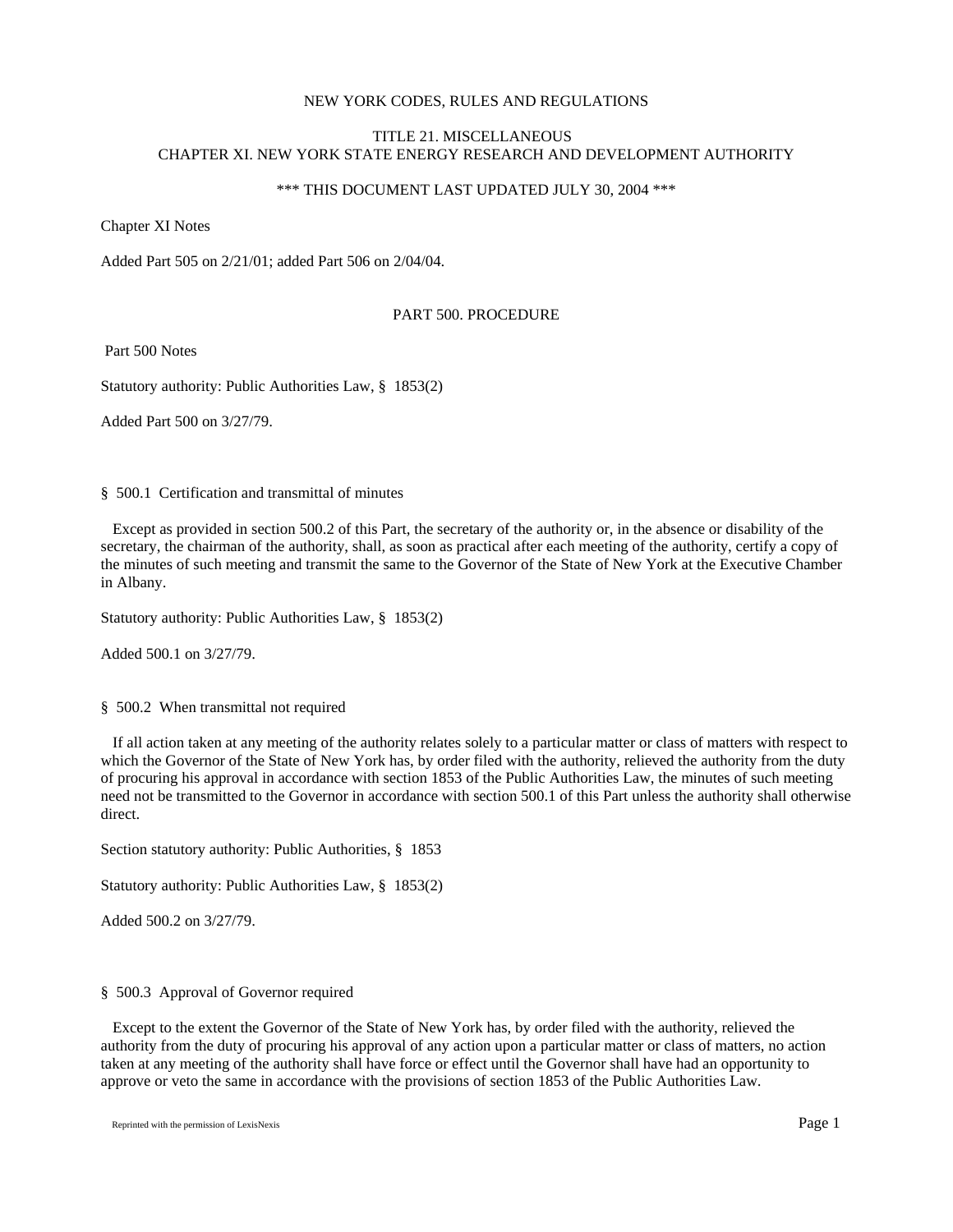Section statutory authority: Public Authorities, § 1853

Statutory authority: Public Authorities Law, § 1853(2)

Added 500.3 on 3/27/79.

### PART 501. PUBLIC ACCESS TO RECORDS

Part 501 Notes

Statutory authority: Public Officers Law, § 87(1); Public Authorities Law, 1855(4)

Added Part 501 on 3/27/79.

## § 501.1 Purpose and scope

 (a) Public understanding of the process of government decisionmaking is essential to a free and democratic society. That understanding is enhanced by providing maximum public access to the documents and data upon which government policy is made. Accordingly, the authority's policy with respect to requests for its records is that disclosure is the rule and withholding is the exception. All records not exempt from disclosure will be made available. Moreover, records which may be exempt from disclosure will be made available as a matter of discretion when disclosure is not prohibited by law, or is not harmful to the public interest.

(b) This Part provides information concerning the procedures by which records may be requested, reviewed and obtained.

(c) Any conflicts among laws governing public access to records shall be construed in favor of the widest possible availability of public records.

Statutory authority: Public Officers Law, § 87(1); Public Authorities Law, 1855(4)

Added 501.1 on 3/27/79.

## § 501.2 Designation of records access officer

 (a) The chairman of the authority is responsible for insuring compliance with the regulations herein, which apply to records maintained or submitted to the authority pursuant to its power and duties under its enabling act, and designates the following person as records access officer:

Records Access Officer

NYS Energy Research and Development Authority

17 Columbia Circle

Albany, NY 12203-6399

(b) The records access officer is responsible for insuring appropriate agency response to public requests for access to records. The designation of the records access officer shall not be construed to prohibit officials who have been authorized in the past to make records or information available to the public from continuing to do so. The records access officer shall insure that personnel:

(1) maintain an up-to-date subject matter list;

(2) assist the requester in identifying requested records, if necessary;

(3) upon locating the records, take one of the following actions: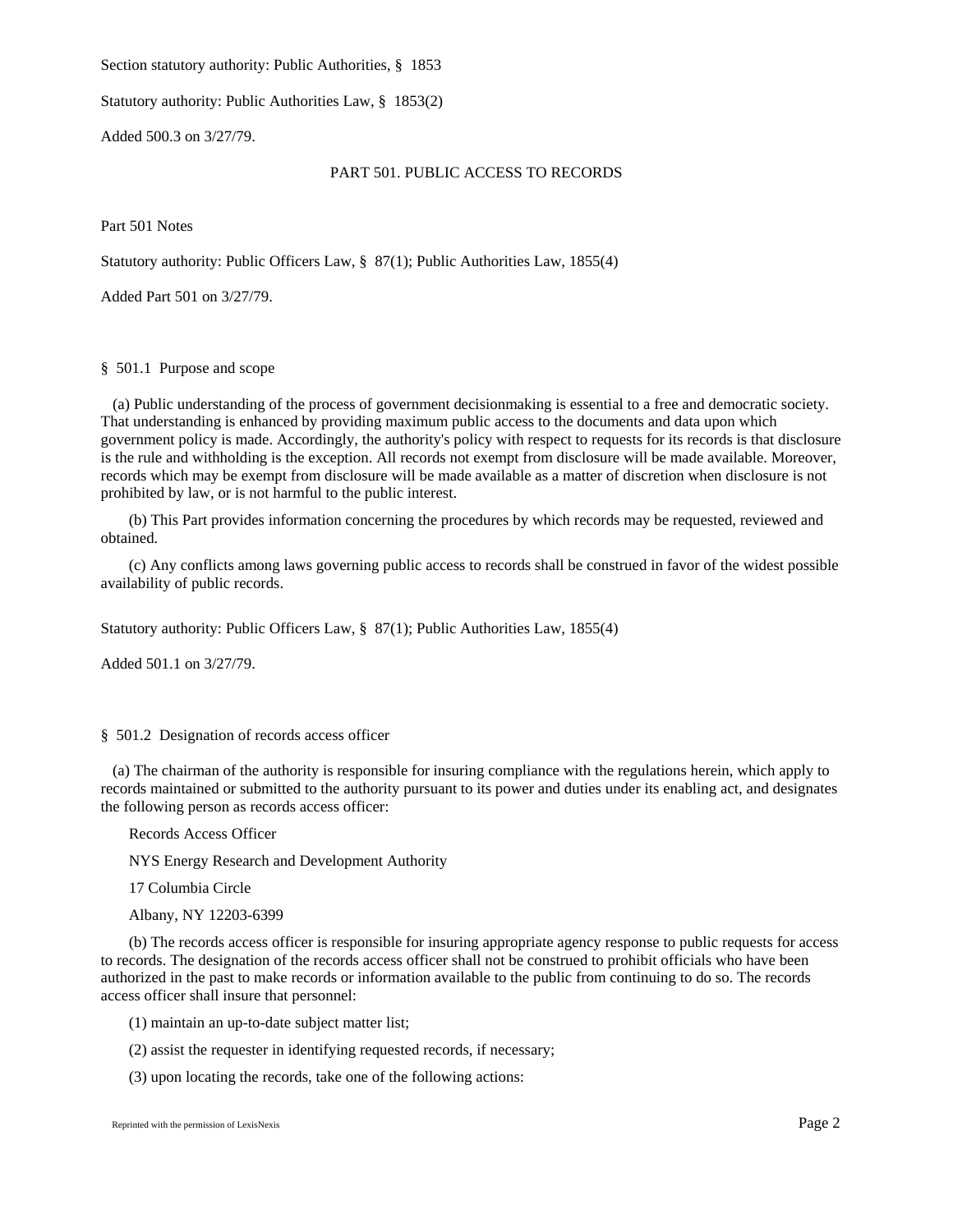(i) make records available for inspection; or

(ii) deny access to the records in whole or in part, and explain in writing the reasons therefor;

(4) upon request for copies of records:

(i) make a copy available upon payment or offer to pay established fees, if any, in accordance with section 501.8 of this Part; or

(ii) permit the requester to copy the records;

(5) upon request, certify that a record is a true copy; and

(6) upon failure to locate records, certify that after diligent search:

(i) the records are not in the possession of the authority; or

(ii) the records of which the authority is a custodian cannot be found.

Statutory authority: Public Officers Law, § 87(1); Public Authorities Law, 1855(4)

Added 501.2 on 3/27/79; amended 501.2(a) on 2/21/01.

§ 501.3 Location

Records maintained at the Albany office shall be available for public inspection and copying at:

17 Columbia Circle

Albany, New York; and records maintained at the West Valley office shall be available for public inspection and copying at:

Western New York Nuclear Service Center

10282 Rock Springs Road

West Valley, New York

Statutory authority: Public Officers Law, § 87(1); Public Authorities Law, 1855(4)

Added 501.3 on 3/27/79; amended 501.3 on 2/21/01.

§ 501.4 Hours for public inspection

 Requests for public access to records shall be accepted and records produced during all hours the authority is regularly open for business. These hours are: 8:30 a.m. - 5 p.m.

Statutory authority: Public Officers Law, § 87(1); Public Authorities Law, 1855(4)

Added 501.4 on 3/27/79.

§ 501.5 Requests for public access to records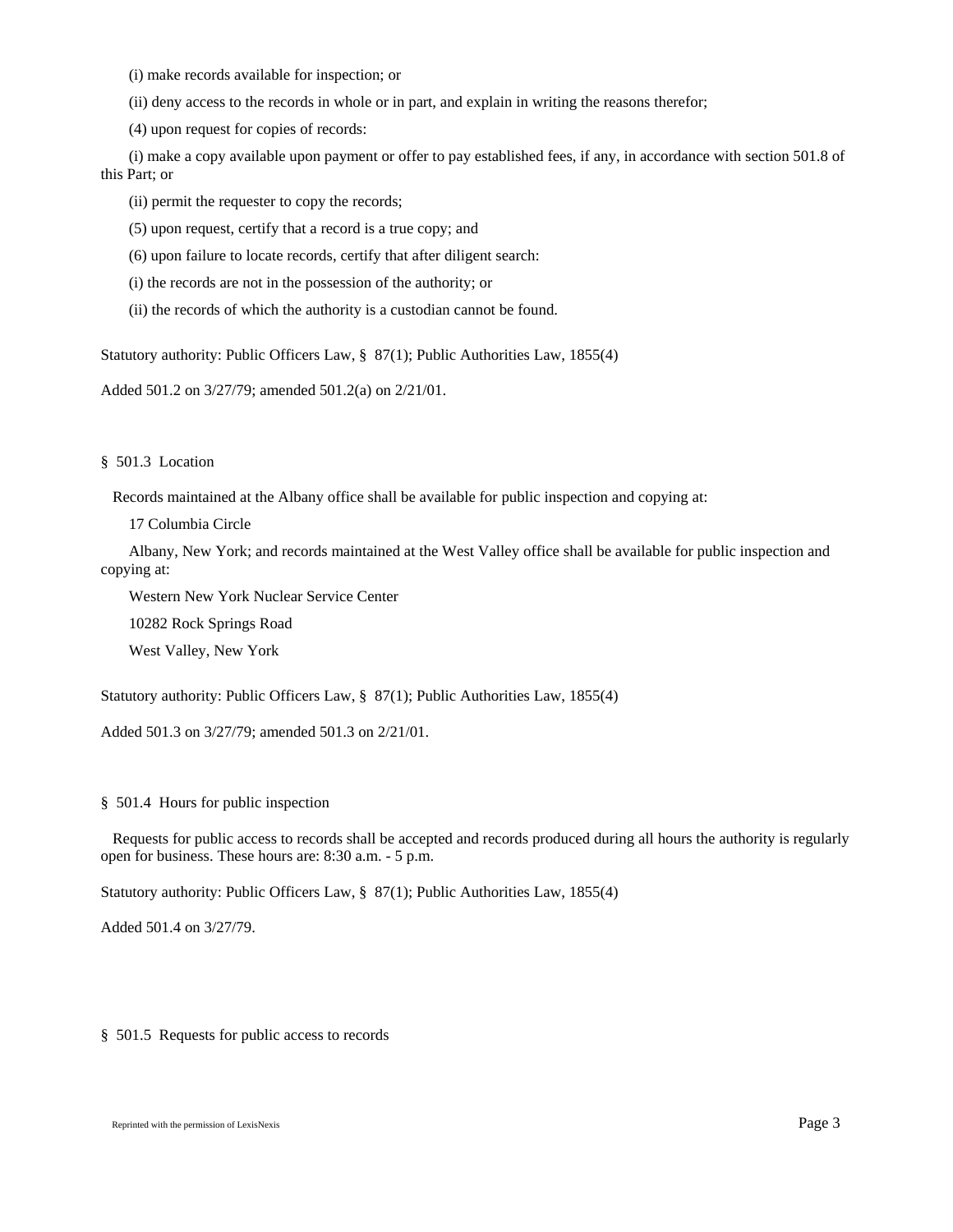(a) Any written request for records covered by this Part shall be deemed to be a request for records pursuant to the Freedom of Information Law, whether or not the Freedom of Information Law is mentioned in the request. An oral request for records will not be considered a request for records pursuant to the Freedom of Information Law. Responses to oral requests for records shall be made as promptly as resources and time restraints permit.

(b) The authority shall respond to a written request which reasonably describes the records sought within five business days of receipt of the request. If the authority fails so to do, the request may be construed as denied and may be appealed.

(c) The response set forth in subdivision (b) of this section shall offer or deny access, in whole or in part, to the records sought, or shall acknowledge receipt of the written request and set forth the approximate date upon which the request will be granted or denied. The response may set forth a request on the part of the authority to confer with the requester to review the request to determine which records will satisfy the objectives and needs of the requester; provided, however, that the failure on the part of the requester to confer with the authority or the failure of the authority to produce records described in the written request for records shall not preclude an appeal by the requester based upon a denial of access.

(d) If access to records is neither granted nor denied within 5 business days following the receipt of a request, the authority shall acknowledge the receipt of the request in writing and include a written statement of the approximate date when such request will be granted or denied, in which case, if access to records is neither granted or denied within 10 business days after the time set forth in such statement, the request may be considered as denied. The authority may extend the time for providing access to records beyond 5 business days of the receipt of a request when it is necessary to:

(1) search for and collect the requested records from facilities or other establishments that are separate from the authority;

(2) search for, collect and appropriately examine a voluminous amount of records which are demanded in a single request; or

(3) consult, which shall be conducted with all practicable speed, with another person having a substantial interest in the determination of the request, or among two or more components of the authority having substantial subject matter interest therein.

(e) The time limitations on response to requests for records shall begin to run as of the time a request for records is received by the records access officer and a date-stamp notation placed directly on the request.

(f) A request for access to records must reasonably describe the records requested. Where possible, specific information regarding dates, title, file designations, and other information which may help identify the records, should be supplied by the requester. Where the information supplied by the requester is not sufficient to permit identification and location of the records by authority personnel without an unreasonable amount of effort, the requester will be contacted and asked to supply the necessary information. Every reasonable effort shall be made by authority personnel to assist in the identification and location of requested records.

Statutory authority: Public Officers Law, § 87(1); Public Authorities Law, 1855(4)

Added 501.5 on 3/27/79; amended 501.5 on 2/29/80; amended 501.5(d) on 2/21/01.

## § 501.6 Trade secret designation

 (a) For purposes of this Part, trade secret means any record including, but not limited to: any proprietary data concerning past, present or planned future energy distribution, sales volumes, costs, or prices; customer or client lists; devices; processes or plans; formulas; patterns; processes; procedures; studies, analyses, plans, and surveys; compounds; cost records; compilations of information; and other confidential or proprietary information which is not published or divulged, disclosure of which would cause substantial injury to the competitive position of the commercial enterprise. Trade secret shall also include information derived from information from a commercial enterprise which if disclosed would cause substantial injury to the competitive position of the commercial enterprise.

(b) The authority may deny access to a trade secret. A record containing a trade secret shall be labeled using such words as "trade secret", "confidential", "proprietary information", or words of similar import.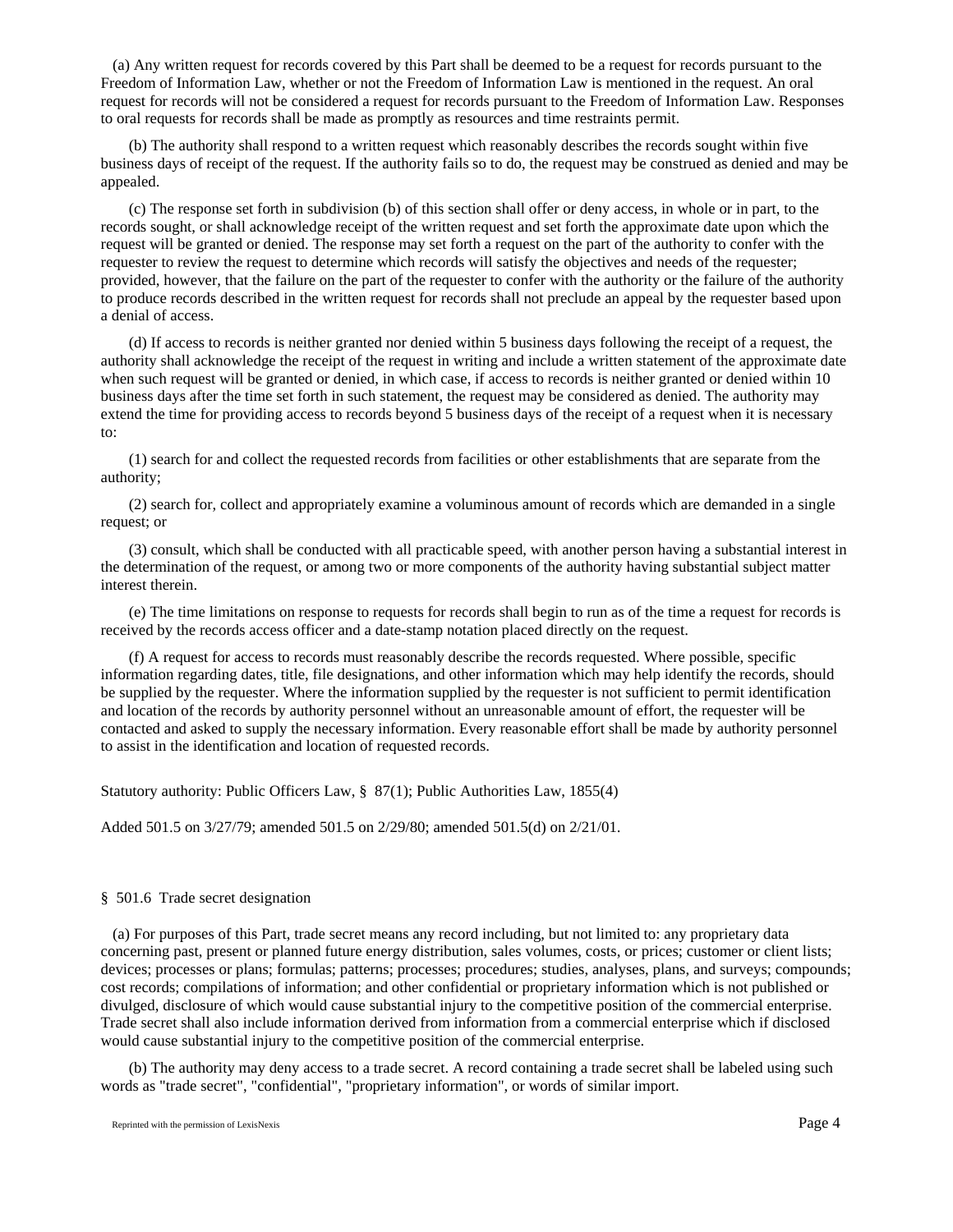(c) A person may, at the time of submission of a record, request that the authority designate all or a portion of such record as a trade secret, and except such record from disclosure under paragraph (d) of subdivision two of section 87 of the Public Officers Law. Such request shall identify the record constituting a trade secret and the reasons why disclosure of such record would cause substantial injury. The request shall indicate, if appropriate:

(1) the specific record requested to be considered a trade secret, including, where applicable, page, form, line, chart, or table designation;

(2) the confidential nature of the record, including a description of the nature and extent of the injury to the person's competitive position such as unfair economic or competitive damage which would be incurred were the record to be disclosed;

(3) whether the record is treated as confidential by the submitter, including whether it has been made available to others;

(4) whether any patent, copyright, or similar legal protection exists for the record;

(5) whether the public disclosure of such record is otherwise restricted by law, and the specific source and contents of such restrictions;

(6) the date upon which such record will no longer need to be kept confidential, if applicable;

(7) whether the request itself constitutes a record which, if disclosed, would defeat the purpose for which trade secret status is sought;

(8) whether the record is known outside of the business of the submitter;

(9) the extent to which the record is known by the employees and others involved in the business of the submitter;

(10) the value of the record to the submitter and to its competitors;

(11) the amount of effort or money expended by the submitter in developing the record;

(12) the ease or difficulty with which the record could be properly acquired or duplicated by others; and

(13) any other factors considered relevant.

(d) When a record deemed a trade secret has been submitted to the authority, and such record is not being reviewed, analyzed, or used by a person to whom such record was intended for use, custody of such record shall be the responsibility of the Director of Contract Management for records maintained at the Albany office and the Program Director of West Valley Site Management for records maintained at the West Valley office. Such record shall be excepted from disclosure and be maintained apart by the authority from all other records in secure file facilities until 15 days after the entitlement to such exception has been finally determined or such further time as ordered by a court of competent jurisdiction. A record granted trade secret status or which is being reviewed to determine if it constitutes a trade secret, whether in written or electronic form, or obtained through electronic transfer and stored in written form, on computer disks, or in other media, shall be placed in envelopes with flaps, enclosed in containers, or secured in another manner which will effectively maintain the integrity of the trade secret and which can be marked to clearly limit access to the contents. The container will indicate a trade secret control number and identify the source or owner of the record and the authority employee who received the record. Access and use of the record shall be limited to persons performing administrative or evaluative responsibilities. If a determination is made that the record does not constitute a trade secret, it will be removed from the secured location and made available to the person requesting access to such record.

(e) On the initiative of the authority at any time, or upon the written request of any person for access to a record to which trade secret status pursuant to subdivision (c) of this section has been granted or is pending, the authority shall:

(1) inform the person who submitted the request for exception of the authority's intention to determine whether such status should be granted or continued;

(2) permit the person who requested the exception, within 10 business days of receipt of notification from the authority, to submit a written statement of the necessity for the granting or continuation of such exception; and

(3) within seven business days of receipt of such written statement, or within seven business days of the expiration of the period prescribed for submission of such statement, issue a written determination granting, continuing, or terminating such status and stating the reasons therefor; copies of such determination shall be served upon the person who requested the exception, the person requesting a copy of the record, and the Committee on Open Government.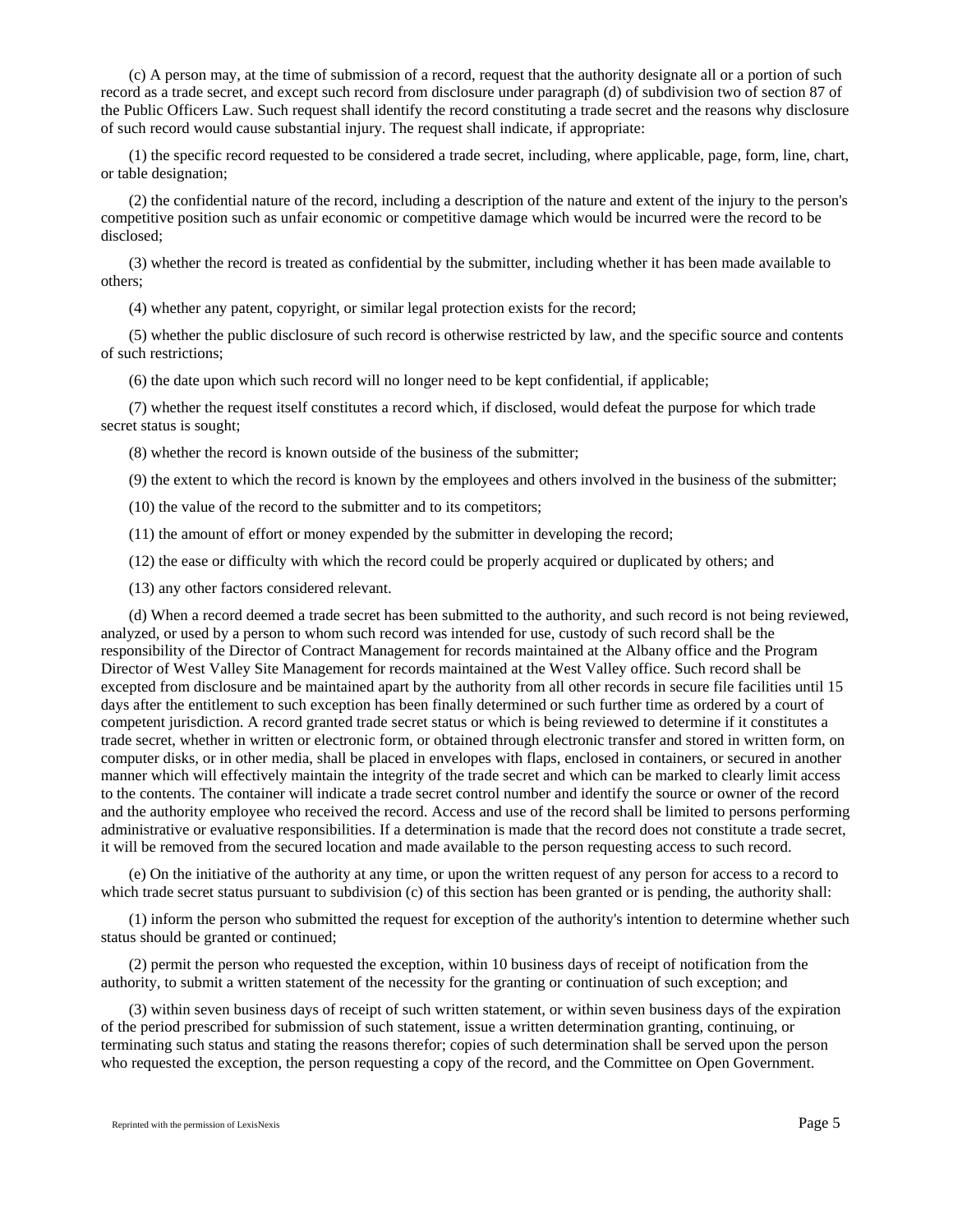(f) A denial of an exception from disclosure under subdivision (e) of this section and a denial of access to a record may be appealed by the person submitting the information or requesting the record within seven business days of receipt of the written notice denying the request by filing a written appeal from the determination with the chairman of the authority. The appeal shall be determined within 10 business days of the receipt of the appeal. Written notice of the determination shall be served upon the person requesting the record, the person who requested the exception, and the Committee on Open Government. The notice shall contain a statement of the reasons for the determination.

(g) A proceeding to review an adverse determination pursuant to subdivision (f) of this section may be commenced pursuant to Article 78 of the Civil Practice Law and Rules. Such proceeding must be commenced within 15 days of the service of the written notice containing the adverse determination provided for in paragraph (f)(2) of this section.

(h) The person requesting an exception from disclosure pursuant to this section shall in all proceedings have the burden of proving entitlement to the exception.

(i) When the authority denies access to a record pursuant to Public Officers Law section 87(2)(d), the authority shall have the burden of proving that the record falls within the provisions of such exception.

(j) Nothing in this section shall be construed to deny any person access, pursuant to the Public Officers Law and any other section of this Part, to any record or part excepted from disclosure upon the express written consent of the person who requested or received the exception.

(k) Nothing in this section shall be construed to limit or abridge any otherwise available right of access at law or equity of any party to records.

Section statutory authority: Public Officers Law, § 87; Civil Practice Law & Rules, § A78

Statutory authority: Public Officers Law, § 87(1); Public Authorities Law, 1855(4)

Added 501.6 on 2/21/01.

#### § 501.7 Subject matter list

 (a) The records access officer shall maintain a reasonably detailed current list, by subject matter, of all records in the possession of the authority, whether or not such records are available pursuant to subdivision 2 of section 87 of the Public Officers Law.

(b) The subject matter list shall be sufficiently detailed to permit identification of the category of the record sought.

(c) The subject matter list shall be updated not less than twice per year. The most recent update shall appear on the first page of the subject matter list.

Section statutory authority: Public Officers Law, § 87

Statutory authority: Public Officers Law, § 87(1); Public Authorities Law, 1855(4)

Added 501.6 on 3/27/79; renumbered 501.6 to be 501.7 on 2/21/01.

#### § 501.8 Denial of access to records

 (a) Denial of access to records shall be in writing, stating the reason therefor, advising the requester of the right to appeal to the individual designated to hear appeals, and stating that an appeal must be taken within 30 days of receipt of the denial.

(b) If requested records are not provided within the time required in section 501.5 of this Part, such failure shall also be deemed a denial of access.

(c) The following person shall hear appeals from denial of access to records under the Freedom of Information Law: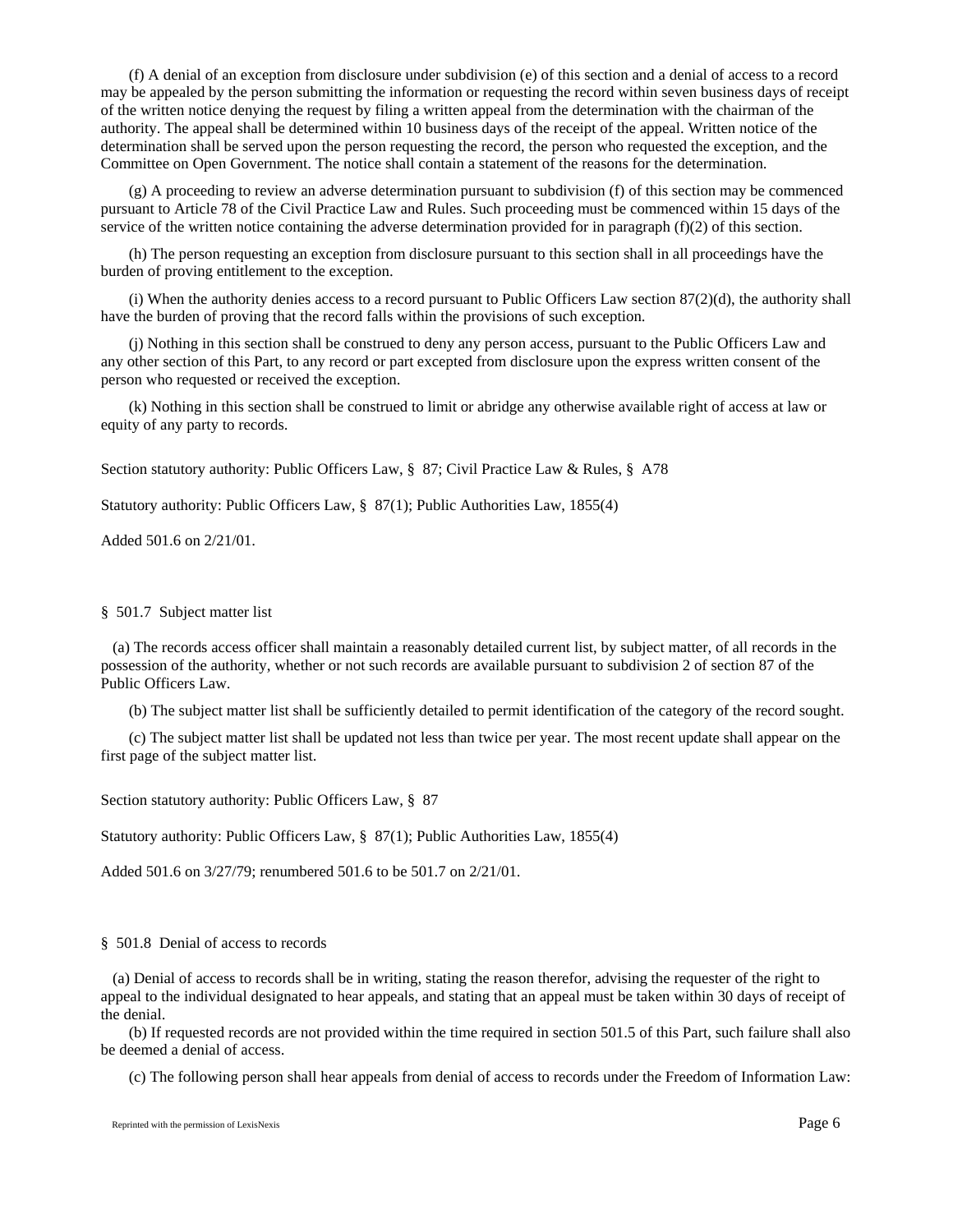## Chairman

New York State Energy Research and Development Authority

17 Columbia Circle

Albany, NY 12203-6399

(518) 862-1090.

(d) The time for deciding an appeal by the individual designated to hear appeals shall commence upon his receipt of a written appeal which sets forth:

(1) the date of the appeal;

(2) the date and location of the request for records;

(3) the records to which the requester was denied access;

(4) whether the denial of access was in writing or due to failure to provide records as required by section 501.5 of this Part; and

(5) the name and return address of the requester.

(e) The individual designated to hear appeals shall inform the requester of his decision, in writing, within seven business days of his receipt of an appeal. A denial in whole or in part of a request on appeal shall set forth the exemption relied on, a brief explanation, consistent with the purpose of the exemption, of how the exemption applies to the records withheld, and the reasons for asserting it. A denial in whole or in part shall also inform the requester of his right to seek judicial review of the authority's final determination. The chairman may ask the requester for an extension of time to render the final determination. The chairman shall inform the requester of the reason for the request for the extension and of the date upon which the final determination may be expected.

(f) The person designated to hear appeals shall transmit to the Committee on Open Government copies of all appeals upon receipt of the appeal. Such copies shall be addressed to:

Committee on Open Government

Department of State

41 State Street

Albany, NY 12231

(g) The person designated to hear appeals shall inform the requester and the Committee on Public Access to Records of his determination, in writing, within seven business days of his receipt of an appeal, unless the requester shall have agreed to an extension of time for the determination of the appeal. Any request by the authority to the requester for additional time in which to issue its determination on appeal shall also be transmitted promptly to the Committee on Public Access to Records. The determination shall be transmitted to the Committee on Public Access to Records in the same manner as set forth in subdivision (f) of this section.

(h) A final determination denying access to a requested record shall be subject to judicial review pursuant to article 78 of the Civil Practice Law and Rules.

Section statutory authority: Civil Practice Law & Rules, § A78

Statutory authority: Public Officers Law, § 87(1); Public Authorities Law, 1855(4)

Added 501.7 on 3/27/79; amended 501.7(d) on 2/29/80; amended 501.7(e) on 2/29/80; renumbered 501.7 to be 501.8 on 2/21/01; amended 501.8(c) on 2/21/01; amended 501.8(f) on 2/21/01.

## § 501.9 Fees

(a) There shall be no fee charged for: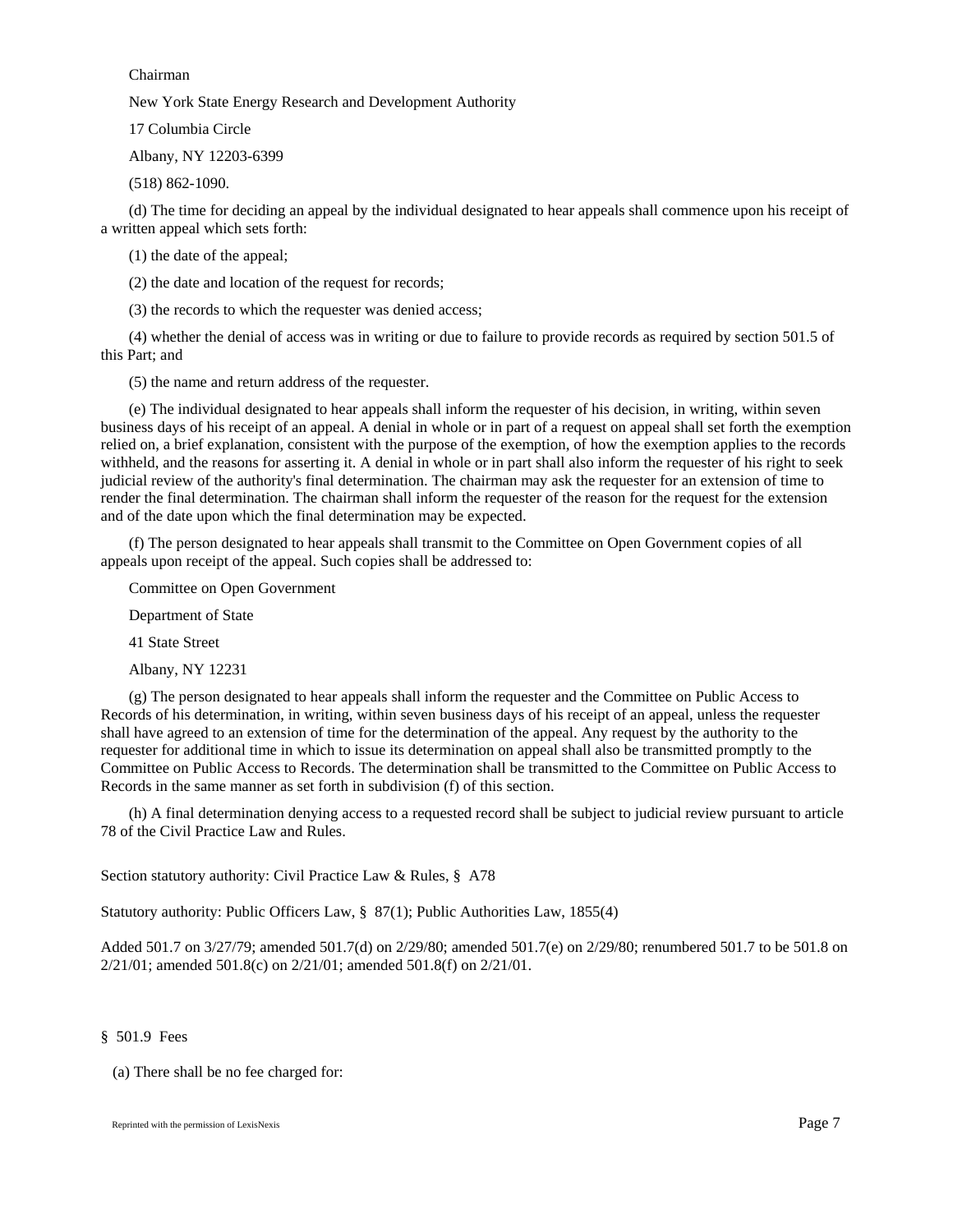(1) inspection of records;

(2) search for records; or

(3) any certification pursuant to this Part.

(b) Copies of records shall be provided upon the payment of or offer to pay a fee of 25 cents a page for copies not exceeding 9 by 14 inches, or the actual cost of reproducing such records if larger copies are required. If records are copied electronically to computer disk or to other media, copies will be provided upon the payment of or the offer to pay the cost of the computer disk or other such media, and any other actual costs incurred by the authority. If it is not practical for the authority to photocopy or electronically copy any such record, it will be copied commercially if the person requesting the copy pays or offers to pay the fee equal to the cost of such commercial reproduction.

Statutory authority: Public Officers Law, § 87(1); Public Authorities Law, 1855(4)

Added 501.8 on 3/27/79; renumbered 501.8 to be 501.9 on 2/21/01; amended 501.9 (b) on 2/21/01.

### § 501.10 Public notice

 A notice containing the title, business address and business telephone number of the records access officer and appeals person, and the location where records can be seen or copied, shall be posted in a conspicuous location wherever records are kept.

Added 501.10 on 3/27/79; renumbered 501.9 to be 501.10 on 2/21/01.

# PART 502. REPORTS BY GENERATORS OF LOW-LEVEL RADIOACTIVE WASTE

#### Part 502 Notes

Statutory authority: Public Authorities Law, § § 1854-d(1), 1855(4); Public Officers Law, § 87(4)(a)

Added Part 502 on 3/02/87.

### § 502.1 Purpose

 Chapter 673 of the Laws of 1986, the Low-Level Radioactive Waste Management Act, provides that the New York State Energy Research and Development Authority has responsibility for the construction and operation by 1993 of facilities in New York for permanent disposal of lowlevel radioactive waste generated within New York. The act establishes the Commission for Siting Low-Level Radioactive Waste Disposal Facilities and empowers the commission to make site and disposal method selections, sufficient to accommodate low-level radioactive waste generated in New York over at least 30 years. The act also provides related responsibilities for the New York State Department of Environmental Conservation (DEC) and New York State Department of Health (DOH). The act provides that the authority shall establish by regulation and collect rates, charges, and other fees upon the disposal of low-level radioactive waste sufficient to recover from generators costs of the State associated with low-level radioactive waste management facilities, and authorizes the authority to establish terms and conditions for receipt, acceptance, and disposal of low-level radioactive waste at the permanent disposal facilities. The act requires the authority to submit annually to the Governor and the Legislature a report summarizing lowlevel radioactive waste generated within New York during the previous calendar year. In addition, the act requires each generator of low-level radioactive waste within New York to submit to the authority no less frequently than annually a report detailing low-level radioactive waste generated, stored for decay or later transfer, or transferred by the generator. The purpose of these rules is to set forth the requirements for reports to be submitted by generators to the authority. The purpose of the reporting requirements is to assist the authority in constructing low-level radioactive waste management facilities, establishing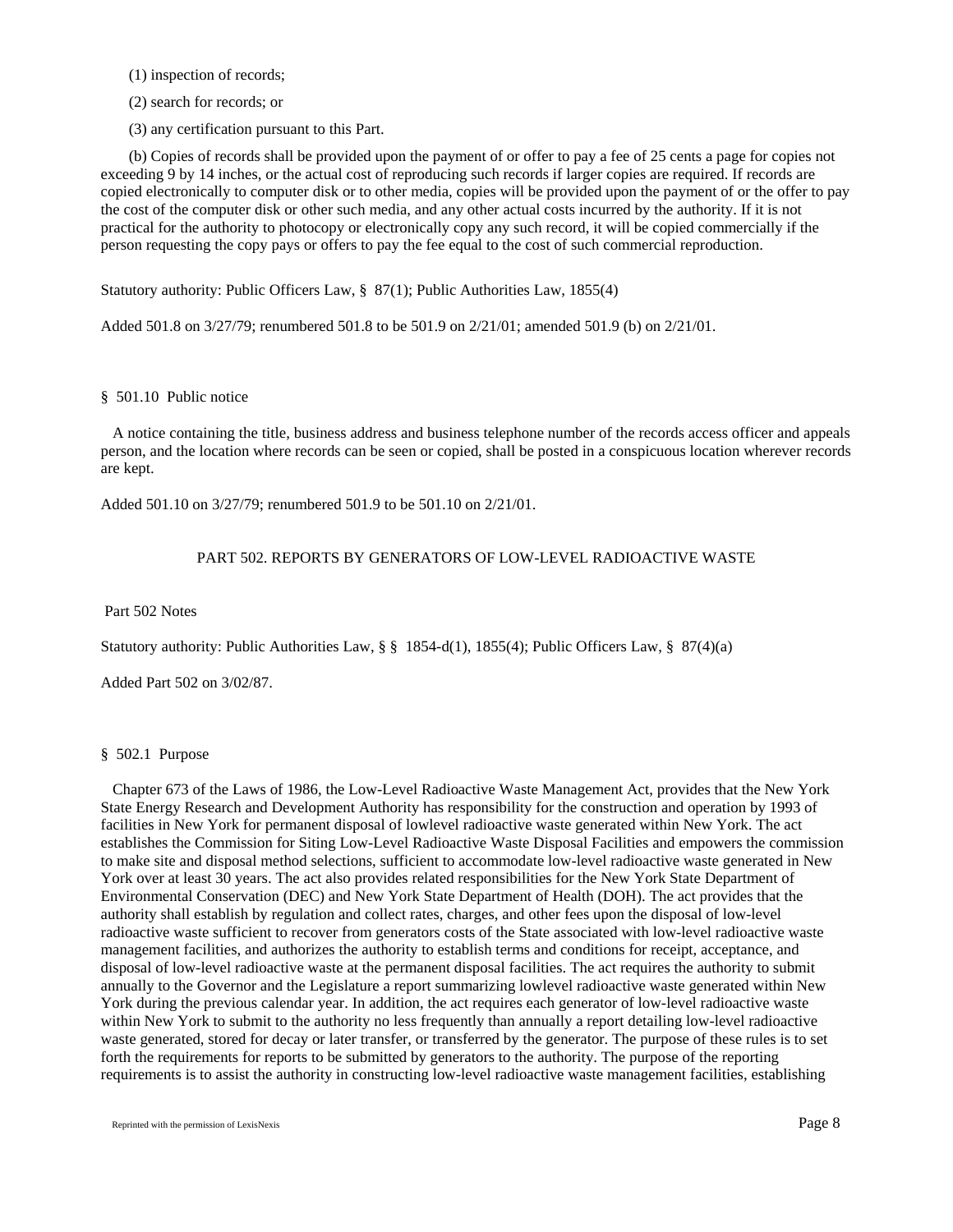rates, charges, and other fees for disposal of low-level radioactive waste, andterms and conditions for its receipt, acceptance, and disposal at permanent disposal facilities, and preparing the reports to be submitted annually by the authority to the Governor and the Legislature. In addition, the reports are intended to provide information useful to the DEC, the Commission for Siting Low-Level Radioactive Waste Disposal Facilities, and the Advisory Committee on Permanent Disposal Facilities Siting and Disposal Method Selection in meeting their responsibilities under the act.

Statutory authority: Public Authorities Law, § § 1854-d(1), 1855(4); Public Officers Law, § 87(4)(a)

Added 502.1 on 3/02/87.

## § 502.2 Definitions

For purposes of this Part:

(a) Act means the Low-Level Radioactive Waste Management Act (ch. 673, L. 1986).

(b) Authority means the New York State Energy Research and Development Authority, and any successor thereto.

(c) Class means the classes of low-level radioactive waste, Class A, Class B, and Class C, as described in sections 61.55 and 61.56 of title 10, Code of Federal Regulations, as in effect on January 26, 1983.

(d) Director means the Program Director, Radioactive Waste Management Program, or his designee, New York State Energy Research and Development Authority, 17 Columbia Circle, Albany, NY 12203-6399.

(e) Generate means to produce or cause the production of, or to engage in an activity which otherwise results in the creation or increase in the volume, of low-level radioactive waste.

(f) Generator means a person who by his actions within New York, or through the actions within New York of any agent, employee, or independent contractor, generates low-level radioactive waste. For purposes of this Part, a person who only provides a service by arranging for the collection, transportation, treatment, storage, or disposal of low-level radioactive waste generated by others within or outside of New York is a generator only if and to the extent that such person himself generates low-level radioactive waste as a result of such activities. In such event, such person shall submit a report, pursuant to section 502.3 of this Part, only for the low-level radioactive waste such person himself generates.

(g) Licensed LLRW disposal facility means any of the three disposal facilities existing upon the effective date of these regulations (March 2, 1987) at Barnwell, South Carolina, Richland, State of Washington, and Beatty, Nevada.

(h) Low-level radioactive waste and LLRW mean radioactive waste:

(1) (i) that is not high-level radioactive waste, transuranic waste, spent nuclear fuel, or the tailings or wastes produced by the extraction or concentration of uranium or thorium from any ore processed primarily for its source material content; and

(ii) which consists of or contains Class A, B, or C radioactive waste as described in sections 61.55 and 61.56 of title 10, Code of Federal Regulations, as in effect on January 26, 1983;

(2) provided that, for purposes of this Part, low-level radioactive waste does not include radioactive waste:

(i) owned or generated by the United States Department of Energy;

(ii) owned or generated by the United States Navy as a result of the decommissioning of vessels of the United States Navy; or

(iii) owned or generated by the Federal Government as a result of any research, development, testing, or production of any atomic weapons.

(i) Person means an individual, partnership, corporation, or other legal entity, including any State, interstate, Federal, or municipal governmental entity.

(j) Waste means material which is not in use and is no longer useful.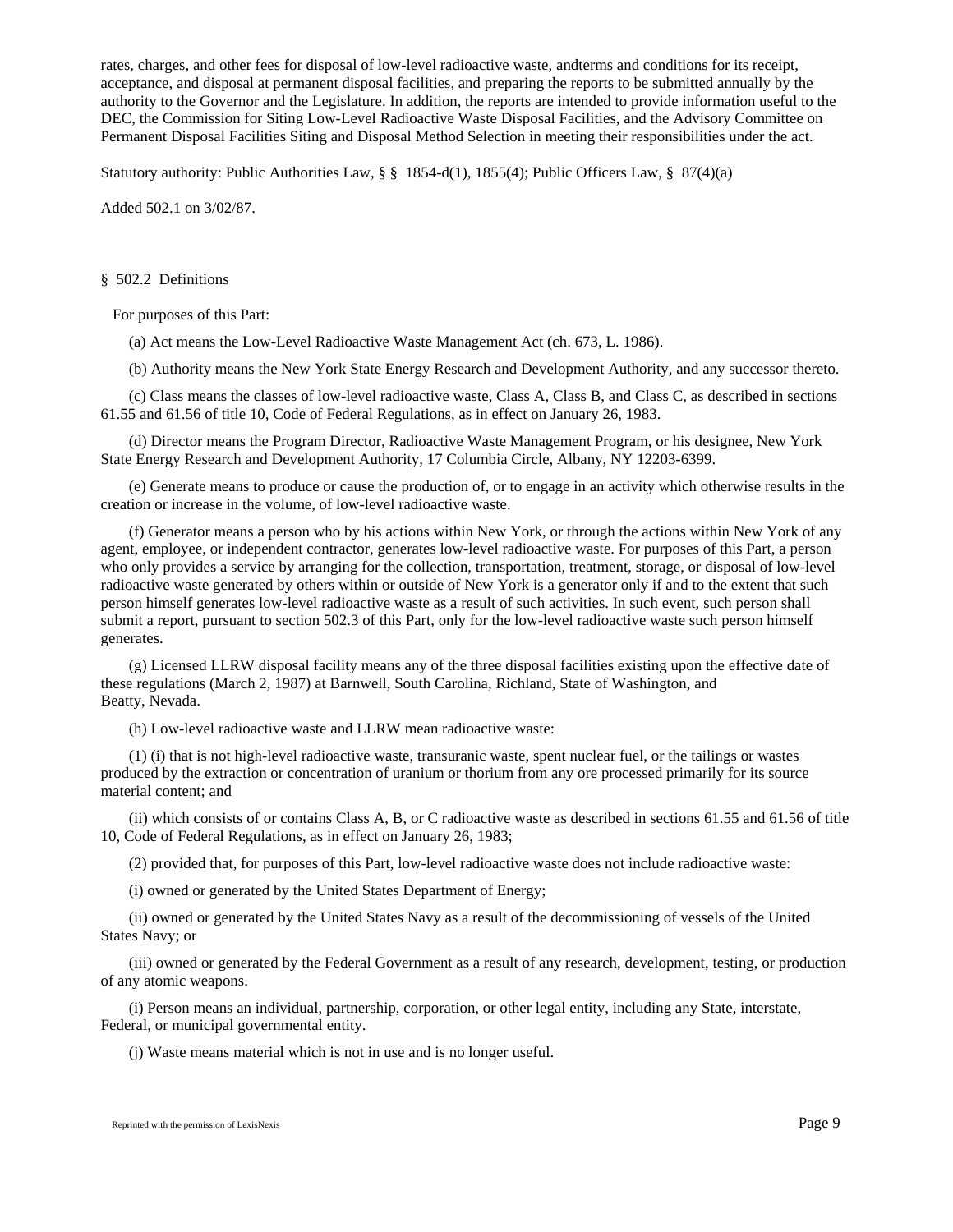## Statutory authority: Public Authorities Law, § § 1854-d(1), 1855(4); Public Officers Law, § 87(4)(a)

Added 502.2 on 3/02/87.

## § 502.3 Reports

 (a) No later than April 27, 1987, and no later than March 1st of each year thereafter, each generator shall submit to the director a report (one copy), containing the information set forth in subdivision (c) of this section, for the preceding calendar year, provided that if a generator generated low-level radioactive waste at facilities located more than 25 miles apart, or at facilities located 25 miles or less apart for which separate authorizations are held, issued by the operator of a licensed LLRW disposal facility (e.g., site use permit) or the host state in which a licensed LLRW disposal facility is located, which authorize transfer of LLRW to a licensed LLRW disposal facility, the generator shall submit a separate report (one copy) for each such facility.

(b) In the event two or more persons are generators with respect to the same low-level radioactive waste (for instance, because of their relationship as employer and employee or principal and agent), those persons shall designate between or among themselves one person who shall submit the report required by this section. The designee shall indicate on the report required by this section the identities of each of the other generators who are not submitting the report, and the nature of the relationships between or among the designee and such other generators. Notwithstanding the foregoing provisions of this subdivision, an employer may submit the report on behalf of its employees, and a medical institution or university may submit the report on behalf of its physicians, interns, staff, or students who generate LLRW as independent contractors to such medical institution or university, without identifying the employees, physicians, interns, staff, or students on behalf of whom the report is submitted.

(c) Each report shall contain the following information:

(1) calendar year reporting period;

(2) name, principal office address (and, if different, address of the facility at which LLRW was generated), and telephone number of the generator;

(3) type of generator (e.g., medical, university, industrial, electric utility, or governmental) and a description of the activity, process, or

use of radioactive material which results in the generation of LLRW;

(4) the information with respect to other generators, if applicable, described in subdivision (b) of this section;

(5) name, title, and telephone number of the individual who prepared the report;

(6) identification of any and all radioactive material and nuclear facility licenses issued by the United States Nuclear Regulatory Commission, the New York State Department of Health, the New York State Department of Labor, or the New York City Department of Health under which LLRW is generated, including identification of the respective licensing agency;

(7) identification of any and all authorizations held by the generator, issued by the operator of a licensed LLRW disposal facility (e.g., site use permit) or the host state in which a licensed LLRW disposal facility is located, which authorize transfer of LLRW to a licensed LLRW disposal facility;

(8) details regarding LLRW transferred, either directly or through a broker or agent, for disposal at a licensed LLRW disposal facility during the reporting period, including:

(i) the total volume, volume by class, and activity by radionuclide and class;

(ii) the types and specifications of individual containers used and the number of each type transferred for disposal;

(iii) the maximum surface radiation exposure level on any single container of LLRW transferred, the number of disposal containers with surface radiation exposure levels that exceed 200 mR/hour, and the identification of the contents of each such container by volume, class, and activity by radionuclide;

(iv) the volume of Class A LLRW that meets the United States Nuclear Regulatory Commission stability requirements, as set forth in section 61.56(b) of title 10, Code of Federal Regulations;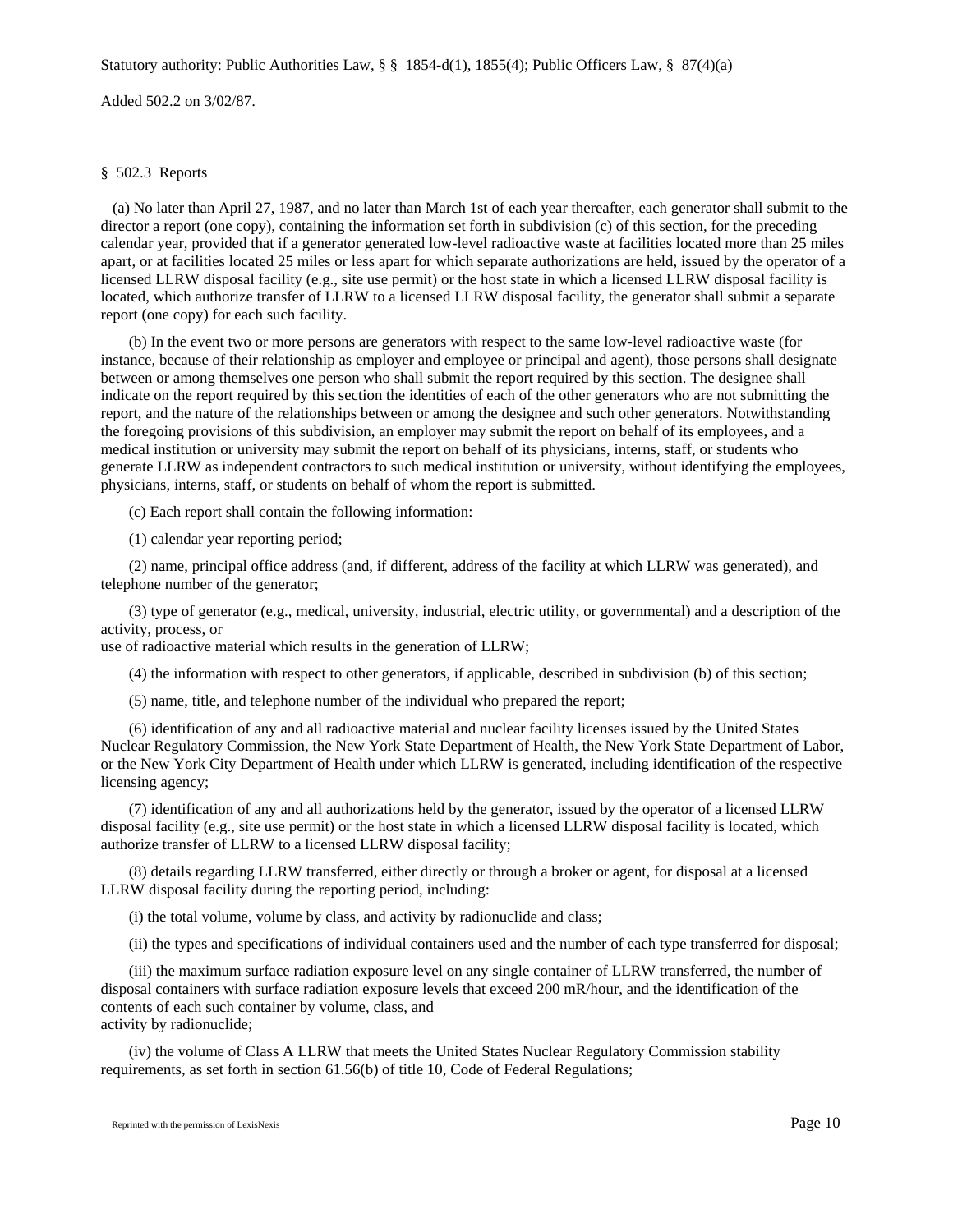(v) the identification of each licensed LLRW disposal facility to which LLRW was transferred, either directly or through a broker or agent, and the volume and activity by class of LLRW transferred to each licensed LLRW disposal facility;

(vi) the identification of all brokers or agents to which LLRW was transferred, the volume and activity by class of LLRW transferred to each, and the volume and activity by class of the generator's LLRW transferred by each such broker or agent to each licensed LLRW disposal facility;

(vii) the weight of source material by type (e.g., natural uranium, depleted uranium, or thorium);

(viii) the total number of grams of special nuclear material by radionuclide, and the maximum number of grams of special nuclear material in any single shipment by radionuclide;

(ix) as complete a description as practicable of the principal chemical and physical form of the LLRW by volume and radionuclide, including the identification of any known hazardous properties, other than its radioactive property;

(x) for solidified or sorbed liquids, the nature of the liquid, the solidifying or sorbing agent used, and the final volume;

(xi) for LLRW containing more than 0.1 percent by weight chelating agents, the identification of the chelating agent, the volume and weight of the LLRW and the weight percentage of chelating agent; and

(xii) where LLRW identified in this paragraph was treated, either by the generator or its agent or independent contractor, in preparation for transfer to a licensed LLRW disposal facility, to reduce its volume or activity (including reduction by storage for decay) or to change its physical or chemical characteristics (other than by solidification or sorption of liquids as addressed in subparagraph (x) of this paragraph, a description of the treatment process and the generator's best estimate of the effectiveness in terms of the quantitative volume or activity reduction, or in quantitative or other relevant terms for changes in physical or chemical characteristics, as applicable;

(9) the radionuclides originally contained in any LLRW generated during the reporting period which was held for decay and disposed of as nonradioactive waste;

(10) a description, including the capacity in terms of volume of LLRW, of any facilities or parts thereof which the generator has dedicated to the storage of LLRW for periods in excess of 90 days prior to transfer, either directly or through a broker or agent, to a licensed LLRW disposal facility, and the volume of LLRW stored by the generator in such facilities at the end of the reporting period;

(11) the volume, volume by class, and activity by radionuclide and class of that LLRW, if any, which the generator is holding at the end of the reporting period because the generator knows or has reason to believe that LLRW will not be accepted for disposal at any of the licensed LLRW disposal facilities, and a description of the LLRW and the reason it is known or believed to be unacceptable for disposal at any of the licensed LLRW disposal facilities; and

(12) an estimate of the period of time the generator could store its LLRW at its facilities without disruption of its LLRW generating activities, should the generator be unable to transfer LLRW, either directly or through a broker or agent, to a licensed LLRW disposal facility.

(d) In addition to the information required by subdivision (c) of this section, each report shall contain the generator's best estimate in terms of total volume, and volume and activity by class and radionuclide, of LLRW that the generator expects to transfer to licensed LLRW disposal facilities in each of the next five calendar years.

Statutory authority: Public Authorities Law, § § 1854-d(1), 1855(4); Public Officers Law, § 87(4)(a)

Added 502.3 on 3/02/87.

### § 502.4 Registry and forms

 Commencing September 1, 1987, the director shall maintain and update annually a registry of generators which have submitted reports for the preceding calendar year. Commencing November 1, 1987 and by November 1st of each year thereafter, the director shall forward a blank reporting form to each generator listed on the most recent registry, at the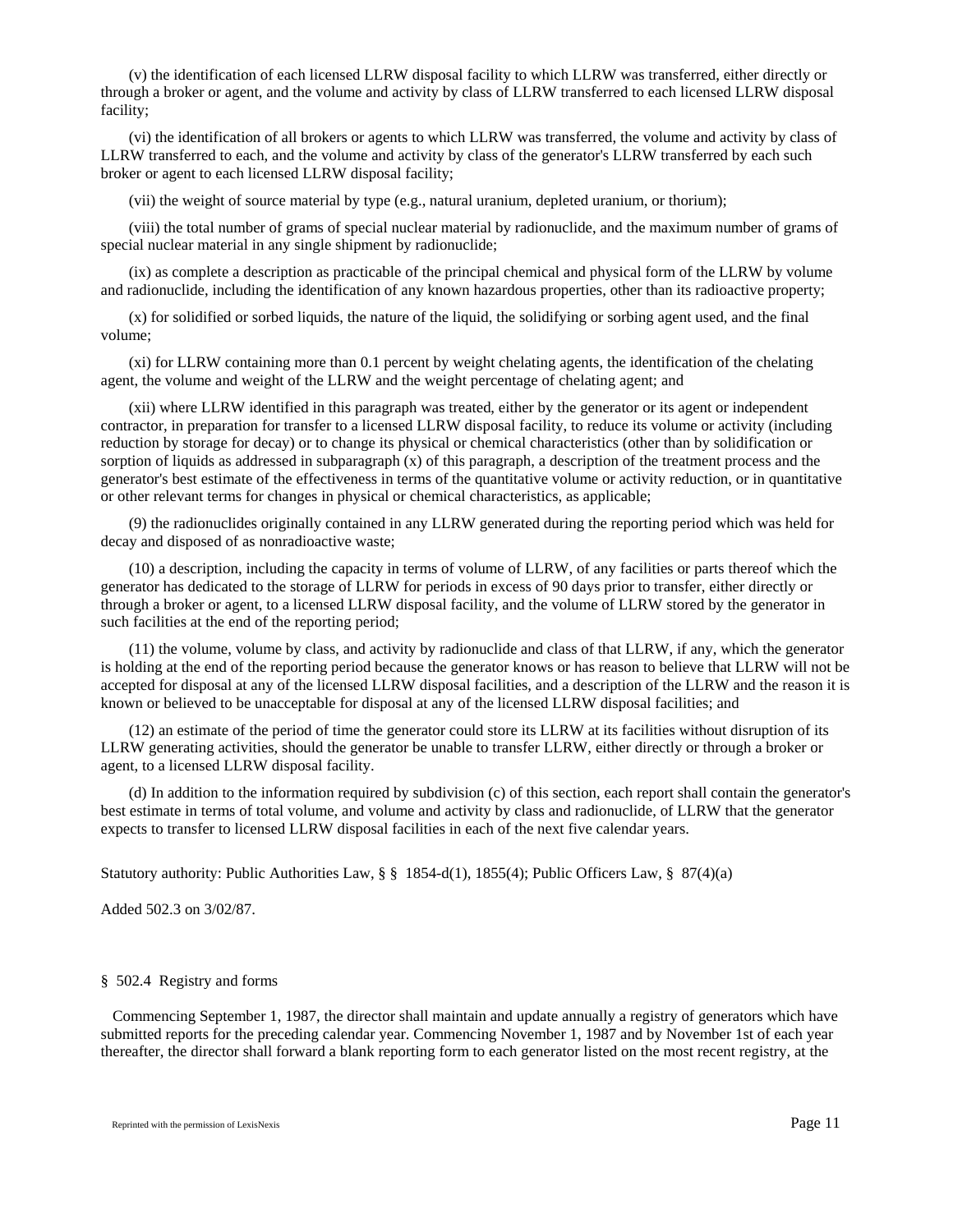address indicated on the registry. The foregoing notwithstanding, each generator, including new generators, shall be responsible for obtaining blank reporting forms from the director.

Statutory authority: Public Authorities Law, § § 1854-d(1), 1855(4); Public Officers Law, § 87(4)(a)

Added 502.4 on 3/02/87.

## § 502.5 Trade secrets

 In the event a generator submitting a report required by section 502.3 of this Part makes a request pursuant to section 89(5) of the Public Officers Law that information in the report be excepted from disclosure, the generator shall clearly identify that specific information in the report for which the request is made by labeling that specific information as "trade secret" or "proprietary data." Pending a final determination of the request pursuant to section 89(5) of the Public Officers Law, the director shall maintain the report or relevant portion thereof in a separate and secure file, and shall deny access to the report or relevant portion thereof to all persons other than employees of the authority who require access in order to use the report or relevant portion thereof to carry out responsibilities under the act. Nothing contained in this section shall prohibit the authority from using or disclosing information which is the subject of the request, without detail which identifies the generator, for the purpose of carrying out its responsibilities under the act or enabling other State governmental entities to carry out their responsibilities under the act.

Statutory authority: Public Authorities Law, § § 1854-d(1), 1855(4); Public Officers Law, § 87(4)(a)

Added 502.5 on 3/02/87.

## § 502.6 Materials incorporated by reference

 (a) The term low-level radioactive waste is defined in section 502.2 of this Part, in part, by Federal descriptions of Class A, B, or C radioactive waste as set forth in sections 61.55 and 61.56 of title 10, Code of Federal Regulations, as in effect on January 26, 1983 ("Federal provisions"). In summary, the Federal provisions are as follows. Of the three classes, Class A is the least and Class C the greatest potential hazard to the public and the environment. Classification is determined by concentration of long- and short-lived radionuclides. All three classes must meet minimum waste form and packaging characteristics to facilitate handling and worker protection. Class B and C radioactive wastes must also meet stability requirements intended to minimize water infiltration and leachability of radionuclides from the waste. Disposal of Class C radioactive waste requires measures to protect against inadvertent intrusion.

(b) The Federal provisions are set forth in subpart D, entitled "Technical Requirements for Land Disposal Facilities," of Part 61, entitled "Licensing Requirements for Land Disposal of Radioactive Waste," of the rules of the United States Nuclear Regulatory Commission, published in the first volume of title 10, entitled "Energy," of the Code of Federal Regulations, containing parts 0 to 199, revised as of January 1, 1986, on pages 645-647 of such volume. The publisher of the volume is the Office of the Federal Register, National Archives and Records Administration. A copy of the volume may be obtained by writing to the Superintendent of Documents, U.S. Government Printing Office, Washington, DC 20402. A copy of the volume is available for public inspection and copying at the offices of the authority, located at 17 Columbia Circle, Albany, NY 12203-6399.

Statutory authority: Public Authorities Law, § § 1854-d(1), 1855(4); Public Officers Law, § 87(4)(a)

Added 502.6 on 3/02/87.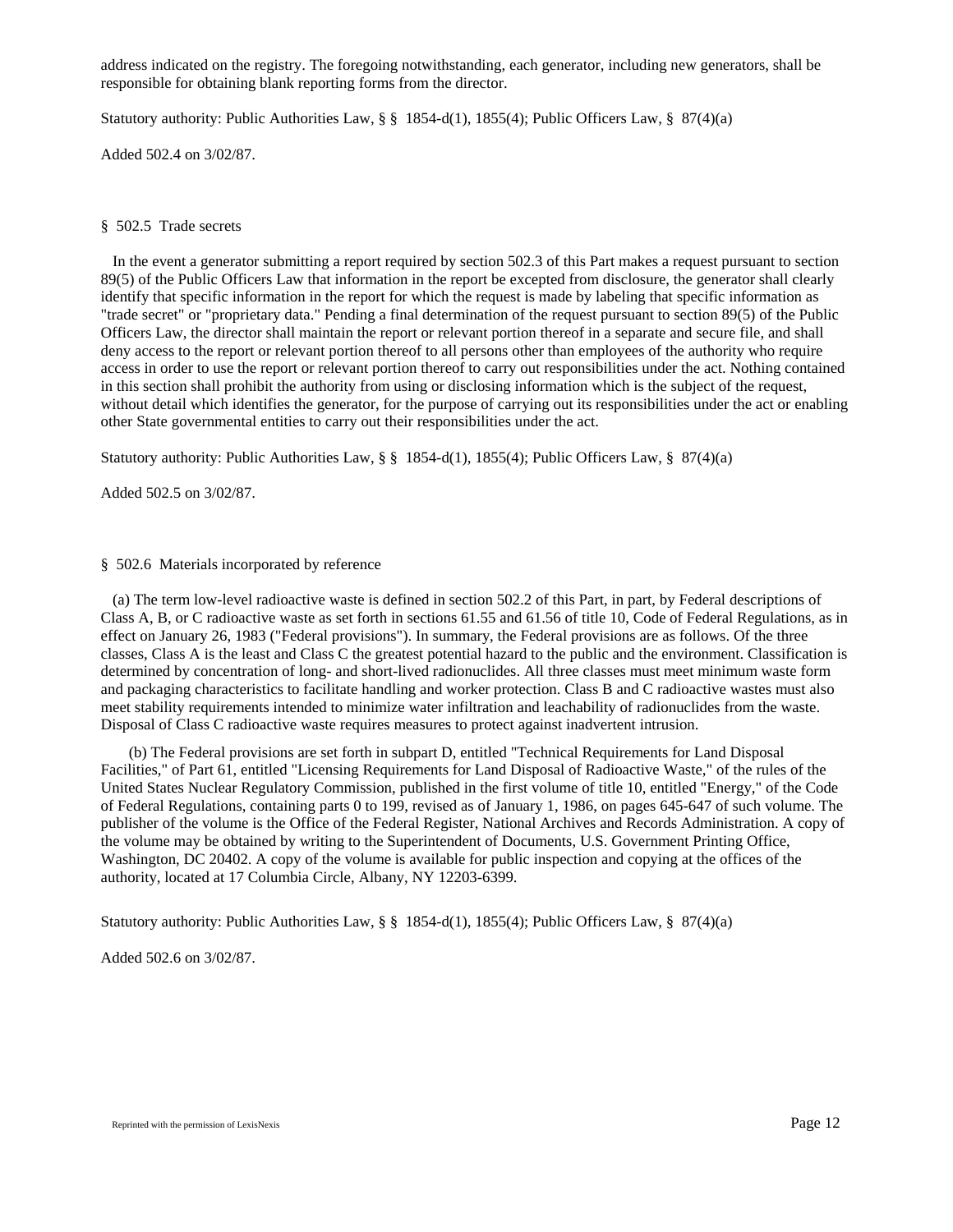## PART 503. IMPLEMENTATION OF STATE ENVIRONMENTAL QUALITY REVIEW ACT

Part 503 Notes

Statutory authority: Environmental Conservation Law, § 8-0113(3); Public Authorities Law, § § 1852(3), 1855(4)

Added Part 503 on 2/27/87.

# § 503.1 Purpose and application

 (a) The purpose of this Part is to supplement the provisions of the State Environmental Quality Review Act and the rules and regulations of the Department of Environmental Conservation promulgated thereunder, by providing a supplemental list of Type II actions specifically related to the particular activities of the New York State Energy Research and Development Authority.

(b) This Part shall apply to any action that the New York State Energy Research and Development Authority intends to carry out, fund, or approve.

Statutory authority: Environmental Conservation Law, § 8-0113(3); Public Authorities Law, § § 1852(3), 1855(4)

Added 503.1 on 2/27/87.

# § 503.2 Definitions

 Definitions. In addition to the definitions contained in section 8-0105 of the State Environmental Quality Review Act and 6 NYCRR 617.2, the following definitions shall apply to this Part:

- (a) Authority means the New York State Energy Research and Development Authority.
- (b) NYCRR means the Official Compilation of the Codes, Rules and Regulations of the State of New York.

Section statutory authority: Environmental Conservation Law, § 8-0105

Statutory authority: Environmental Conservation Law, § 8-0113(3); Public Authorities Law, § § 1852(3), 1855(4)

Added 503.2 on 2/27/87.

## § 503.3 List of Type II actions

 In addition to the list of actions contained in 6 NYCRR 617.13, the following actions or classes of actions do not have a significant effect on the environment and do not require environmental impact statements or any other determination or procedure under the State Environmental Quality Review Act or Part 617 of Title 6 NYCRR:

(a) design, laboratory testing, construction, installation, or demonstration of:

(1) lighting and daylighting systems which include such components as ballasts, controls, automatic dimmers, reostats, luminaires, lamps, reflectors, or louvers;

(2) more energy-efficient, or minor modifications to, heating or air conditioning equipment or systems using less than five million Btu's per hour;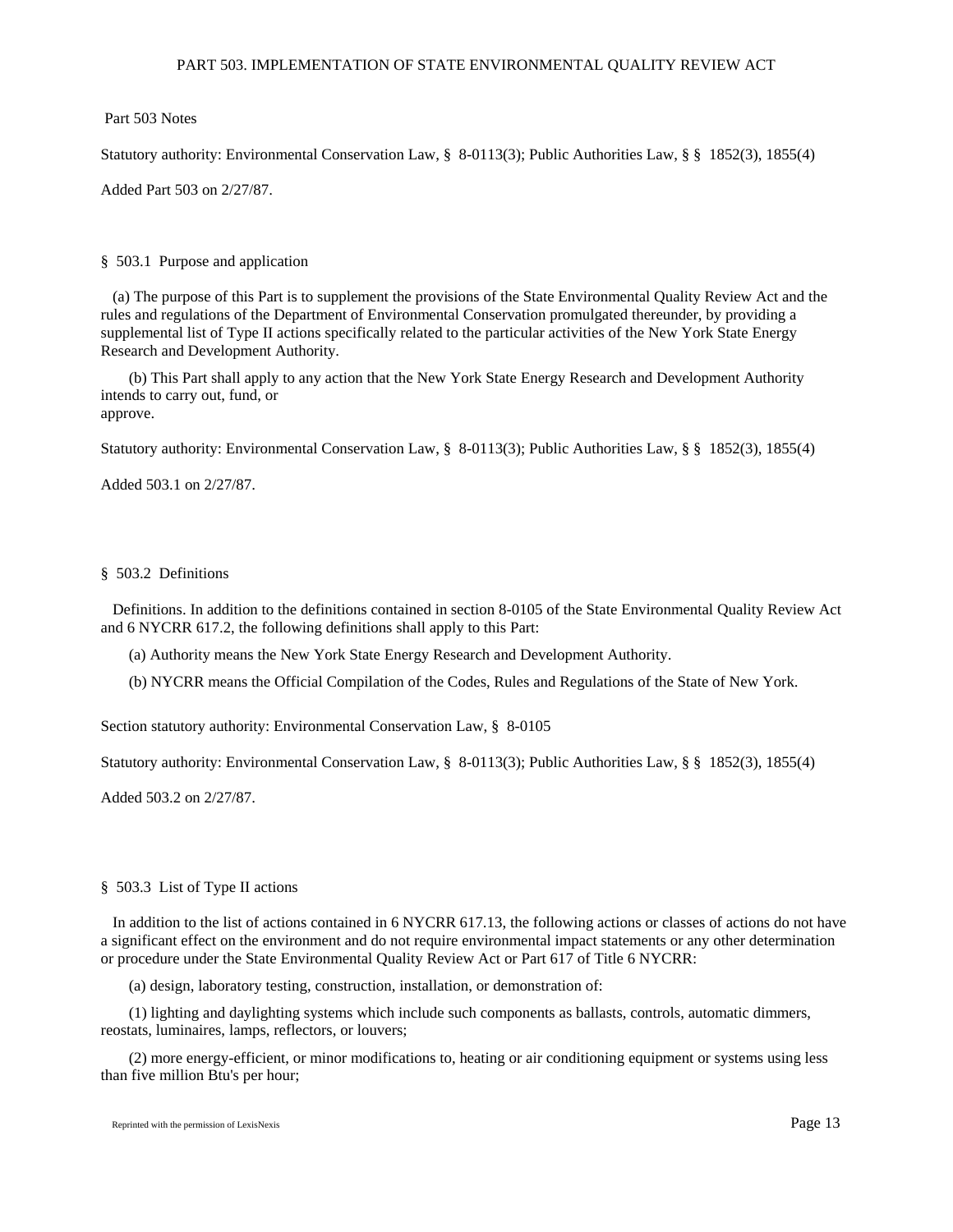(3) more energy-efficient, or minor modifications to, conventional refrigeration equipment, motors, compressors, pumps, or fans;

(4) more energy-efficient, or minor modifications to, heat exchangers, recuperators, heat pipes, heat wheels, or mechanical heat pumps of less than 10 million Btu's per hour heat recovery;

(5) minor new devices, instrumentation, or equipment for measuring or monitoring air or water quality at existing facilities;

(6) blowers, pumps, fans, air diffusers, dewatering apparatus, heat pumps, or other comparable energy-saving equipment for water or sewage treatment works, or the minor alteration of the related existing structures, buildings, or facilities involving no expansion of use beyond that previously existing;

(7) safety or health protective devices for use during construction of, or in conjunction with, structures, facilities, or mechanical equipment;

(8) insulation, weatherstripping, storm windows, submeters, load management systems, or similar energy conservation measures;

(9) computer programs;

(10) minor equipment additions for separating components, or mechanically changing the shape or form, of nonhazardous solid waste at existing resource recovery facilities, provided that any installation and demonstration is limited to minor equipment modifications of an existing system for source separation or mechanical change of shape or form;

(11) passive solar and solar-electric techniques in existing buildings, but not including additions to the building or solar-electric installations of more than 4,000 square feet;

(12) local traffic control systems;

(13) closed-cycle earth heat exchange systems producing less than one million Btu's per hour;

(14) minor new devices for electrical interconnection of existing wind turbines, cogeneration equipment, electric vehicle charging, or photovoltaic energy systems, having an installed generating capacity of five megawatts or less, with existing transmission or distribution facilities;

(15) process controls or control systems that do not result in increased emissions or production of wastes, such as computer hardware or software, programmable controllers, robots, or related automation equipment;

(16) mechanical technologies, such as filters or membranes, for separating liquids or gases for purposes of recovering or recycling components, energy, or water in connection with existing facilities;

(17) fully or semi-automated laser, other electrically powered, lighting, hot-air, infrared, or lamination technologies for materials cutting, spot heating, or treating in manufacturing operations;

(18) minor new devices, instrumentation, or equipment, but not including the construction of towers, for measuring or monitoring the performance of an operation, process, or system or to support remote or wireless communications;

(19) engines or fuel cells producing no more than 200 kilowatts that either use existing fuel supplies or involve new fuel storage supplies of not more than 500 liters;

(b) sampling and analytically evaluating nonradioactive or nonhazardous solids, liquids, or gases such as biogas, coal wastes, ash, sewage sludge, wood, or other biomass materials, when no more than 100 grams or one liter of material is required per analysis;

(c) operating a sewage or industrial waste treatment plant to test chemical, physical, or biological concepts for the treatment of such wastes when no more than 20 percent of full scale system flow is being treated or controlled and the effluent from the test equipment is returned to the full scale treatment or control system for further treatment or control;

(d) laboratory testing of chemical, physical, and biological concepts for the treatment or control of nonhazardous municipal, utility, business, or industrial wastes, or other nonhazardous materials when a reactor volume of no more than 100 liters is used;

(e) administering or managing routine or continuing agency activities, including but not limited to the execution of personal service or consulting contracts, which do not include new programs or the major reordering of priorities;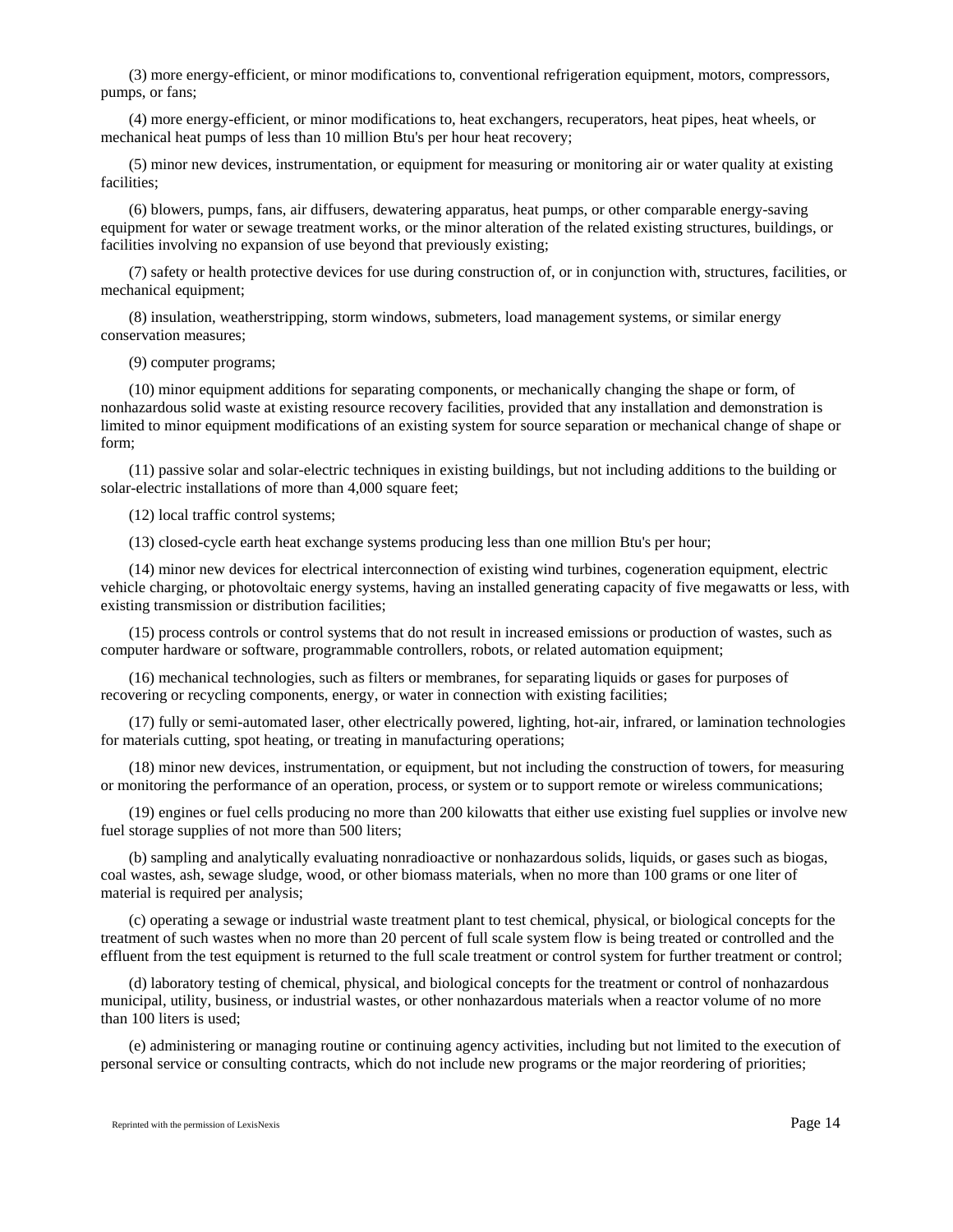(f) performing administrative support or consulting service functions consisting of:

(1) providing technical assistance or advice to other government agencies or the private sector;

(2) commenting on legislation or regulations proposed by government agencies;

(3) executing routine contracts for printing, equipment maintenance, or office supplies, or purchase contracts for minor new equipment;

(4) establishing rates, charges, or fees for services, facilities, or products of the authority other than rates, charges, or fees for disposal of low-level radioactive waste;

(5) establishing reporting requirements;

(6) providing training, seminars, or other informational or educational services; or

(7) performing other comparable administrative or consulting service activities;

(g) preparing and executing leases in which the authority is either the lessee or lessor, which involve the lease of less than 100 contiguous acres of land and only structures (if any) existing at the time of the lease, when there is to be no material change in use;

(h) approving an inducement resolution or other similar official action for purposes of the Federal Internal Revenue Code (not including any authorizing resolution) for potential financing for sewage facilities, solid waste disposal facilities, facilities for the local furnishing of electric energy or gas, local district heating or cooling facilities, qualified hazardous waste facilities, or special energy projects;

(i) approving an authorizing resolution providing for the issuance by the authority of its bonds, notes, commercial paper, or other obligations (bonds) to refund obligations previously issued by the authority;

(j) performing minor interior or exterior alterations of existing structures, buildings, or facilities, such as warehouses, garages, service buildings, residences, roads, or parking lots, or mechanical, electrical, or plumbing equipment contained therein, involving negligible or no expansion of use beyond that previously existing;

(k) conducting landscaping, groundskeeping, or similar activities that may alter or temporarily disturb the surface of land, but which will have negligible or no permanent adverse effect, such as minor soil grading, seeding, planting, or paving;

(l) conducting energy audits;

(m) sponsoring energy fairs, passive solar design competitions, or other similar activities;

(n) collecting, organizing, and analyzing information, including basic data collection and research, masterplan study components, water quality or pollution studies, traffic counts, engineering studies, boring studies, surveys, or soils studies that do not commit the authority to undertake, fund, or approve any Type I or unlisted action;

(o) preparing and disseminating pamphlets, brochures, reports, or other informational materials;

(p) conducting pilot- or bench-scale laboratory research and analyses in which all products and byproducts can be adequately disposed of through the existing laboratory's solid waste disposal, ventilation, and sewage treatment systems;

(q) operating test engines or no more than 50 motor vehicles on an alternate fuel when emissions from the alternate fuel are below those of conventional fuels in every regulated category; and

(r) combusting no more than five million Btu's per hour (steam equivalent) of wood at existing facilities.

Statutory authority: Environmental Conservation Law, § 8-0113(3); Public Authorities Law, § § 1852(3), 1855(4)

Added 503.3 on 2/27/87; amended 503.3(a) on 7/07/99; amended 503.3(p) on 7/07/99.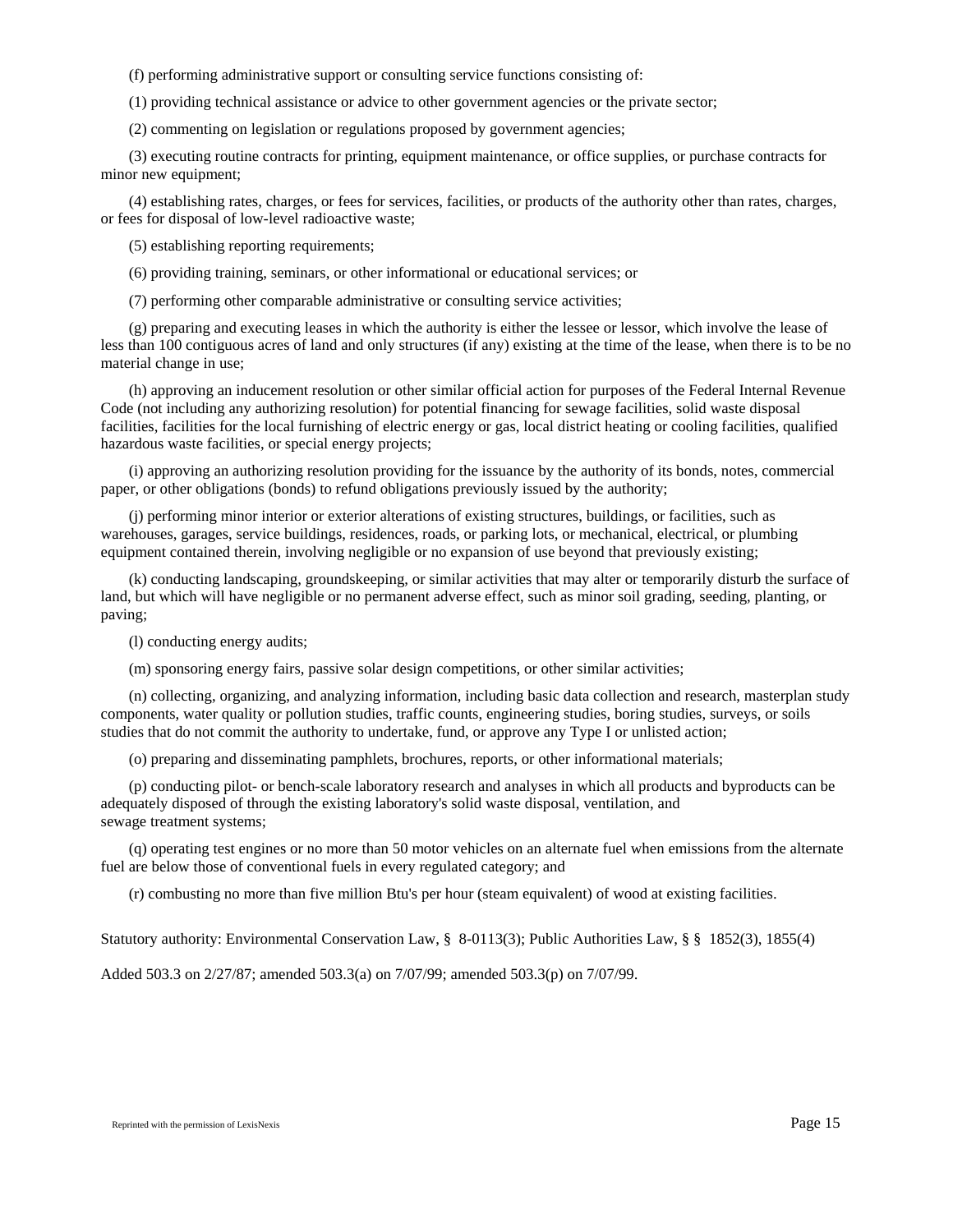## PART 504. PROMPT PAYMENT POLICY STATEMENT

Part 504 Notes

Statutory authority: Public Authorities Law, § § 1852(3), 1855(4), 2880; Executive Law, § 102 (1)

Added Part 504 on 11/30/88.

## § 504.1 Purpose and applicability

 (a) The purpose of this Part is to implement section 2880 of the Public Authorities Law by detailing the authority's policy for making payment promptly on amounts properly due and owing by the authority under contracts. This Part constitutes the authority's prompt payment policy statement as required by that section.

(b) This Part generally applies to payments due and owing by the authority to a person or business in the private sector under a contract it has entered into with the authority on or after May 1, 1988. This Part does not apply to payments due and owing:

(1) under the Eminent Domain Procedure Law;

(2) as interest allowed on judgments rendered by a court pursuant to any provision of law except section 2880 of the Public Authorities Law;

(3) to the Federal government; to any State agency or its instrumentalities; to any duly constituted unit of local government, including but not limited to counties, cities, towns, villages, school districts, special districts or any of their related instrumentalities; to any other public authority or public benefit corporation; or to its employees when acting in, or incidental to, their public employment capacity;

(4) if the authority is exercising a legally authorized setoff against all or part of the payment; or

(5) if other State or Federal law or rule or regulation specifically requires otherwise.

Section statutory authority: Public Authorities, § 2880

Statutory authority: Public Authorities Law, § § 1852(3), 1855(4), 2880; Executive Law, § 102 (1)

Added 504.1 on 11/30/88.

### § 504.2 Definitions

 As used in this Part, the following terms shall have the following meanings, unless the context shall indicate another or different meaning or intent:

- (a) Authority means the New York State Energy Research and Development Authority.
- (b) Contract means an enforceable agreement entered into between the authority and a contractor.
- (c) Contractor means any person, partnership, private corporation or association:
- (1) selling materials, equipment or supplies or leasing property or equipment to the authority pursuant to a contract;

(2) constructing, reconstructing, rehabilitating or repairing buildings, highways or other improvements for, or on behalf of, the authority pursuant to a contract; or

(3) rendering or providing services to the authority pursuant to a contract.

(d) Date of payment means the date on which the authority requisitions a check from its statutory fiscal agent, the Department of Taxation and Finance, to make a payment.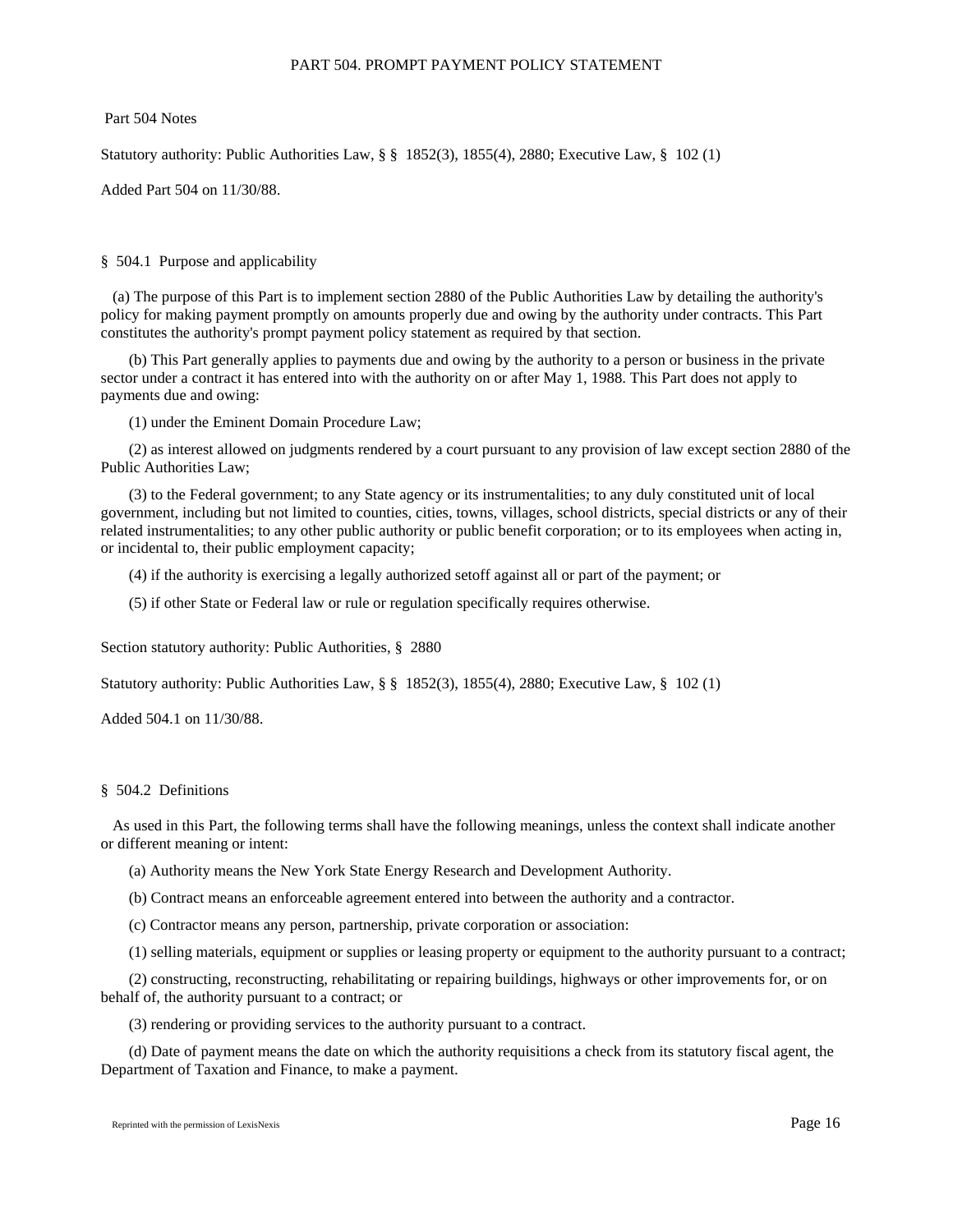(e) Designated payment office means the Office of the Authority's Controller, located at 17 Columbia Circle, Albany, New York 12203-6399.

(f) Payment means provision by the authority of funds in an amount sufficient to satisfy a debt properly due and owing to a contractor and payable under all applicable provisions of a contract to which this Part applies and of law, including but not limited to provisions for retained amounts or provisions which may limit the authority's power to pay, such as claims, liens, attachments or judgments against the contractor which have not been properly discharged, waived or released.

(g) Prompt payment means a payment within the time periods applicable pursuant to sections 504.3 through 504.5 of this Part in order for the authority not to be liable for interest pursuant to section 504.6 of this Part.

(h) Payment due date means the date by which the date of payment must occur, in accordance with the provisions of sections 504.3 through 504.5 of this Part, in order for the authority not to be liable for interest pursuant to section 504.6 of this Part.

(i) Proper invoice means a written request for a contract payment that is submitted by a contractor setting forth the description, price or cost, and quantity of goods, property or services delivered or rendered, in such form, and supported by such other substantiating documentation, as the authority may reasonably require, including but not limited to any requirements set forth in the contract; and addressed to the authority's Controller, marked "Attention: Accounts Payable," at the designated payment office.

(j) (1) Receipt of an invoice means:

(i) if the payment is one for which an invoice is required, the later of:

(a) the date on which a proper invoice is actually received in the designated payment office during normal business hours; or

(b) the date by which, during normal business hours, the authority has actually received all the purchased goods, property or services covered by a proper invoice previously received in the designated payment office.

(ii) if a contract provides that a payment will be made on a specific date or at a predetermined interval, without having to submit a written invoice, the 30th calendar day, excluding legal holidays, before the date so specified or predetermined.

(2) For purposes of this subdivision, if the contract requires a multifaceted, completed or working system, or delivery of no less than a specified quantity of goods, property or services and only a portion of such systems or less than the required goods, property or services are working, completed or delivered, even though the contractor has invoiced the authority for the portion working, completed or delivered, the authority will not be in receipt of an invoice until the specified minimum amount of the systems, goods, property or services are working, completed or delivered.

(k) Setoff means the reduction by the authority of a payment due a contractor by an amount equal to the amount of an unpaid legally enforceable debt owed by the contractor to the authority.

Statutory authority: Public Authorities Law, § § 1852(3), 1855(4), 2880; Executive Law, § 102 (1)

Added 504.2 on 11/14/88; amended 504.2 (j) on 12/15/93; amended 504.2 (e) on 7/07/99.

#### § 504.3 Prompt payment schedule

 Except as otherwise provided by law or regulation or in sections 504.4 and 504.5 of this Part, the date of payment by the authority of an amount properly due and owing under a contract shall be no later than 30 calendar days, excluding legal holidays, after such receipt.

Statutory authority: Public Authorities Law, § § 1852(3), 1855(4), 2880; Executive Law, § 102 (1)

Added 504.3 on 11/14/88; amended 504.3 on 12/15/93.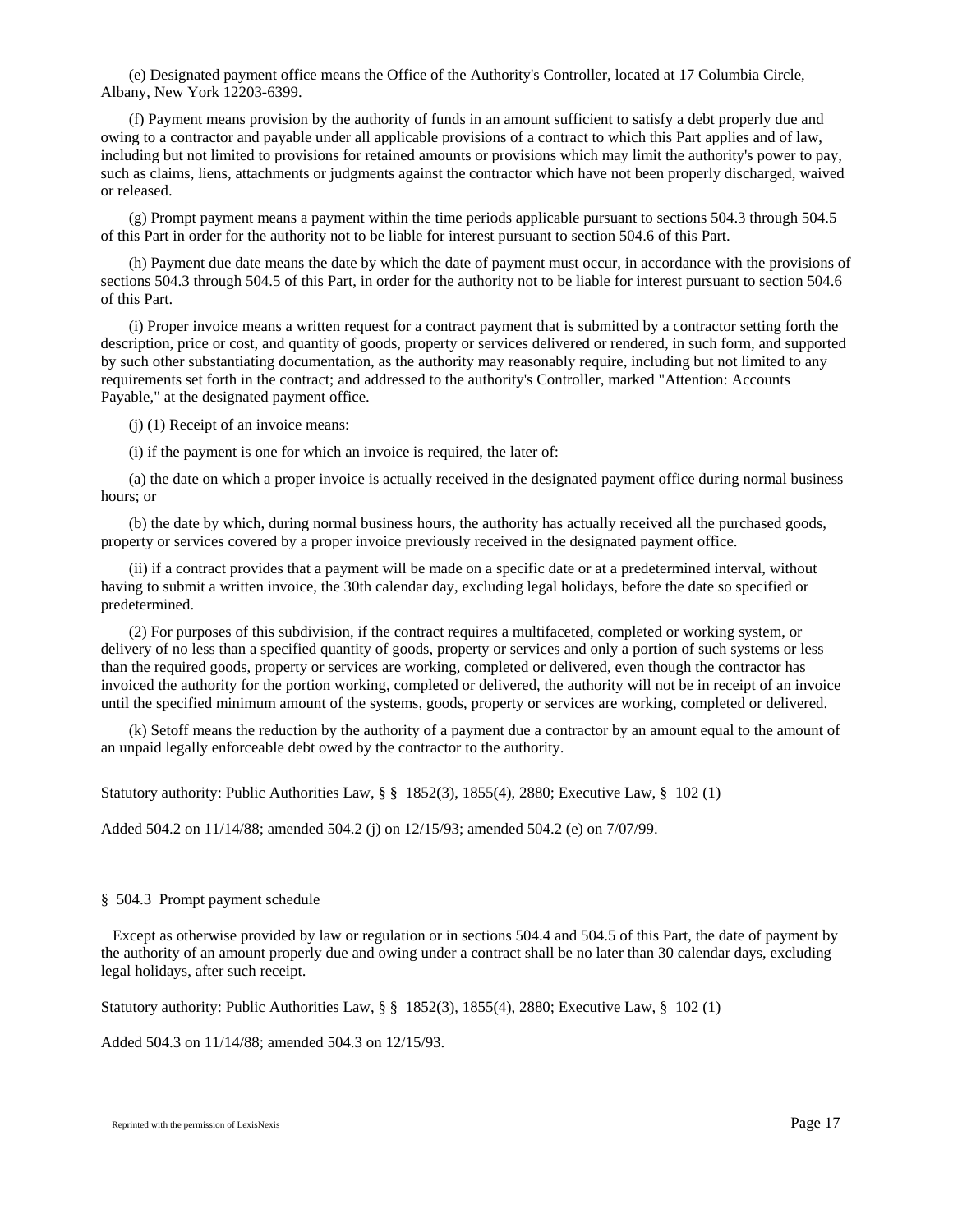### § 504.4 Payment procedures

(a) Unless otherwise specified by a contract provision, a proper invoice submitted by the contractor to the designated payment office shall be required to initiate payment for goods, property or services. As soon as any invoice is received in the designated payment office during normal business hours, such invoice shall be date-stamped. The invoice shall then promptly be reviewed by the authority.

(b) The authority shall notify the contractor within 15 calendar days after receipt of an invoice of:

(1) any defects in the delivered goods, property or services;

(2) any defects in the invoice; and

(3) suspected improprieties of any kind.

(c) The existence of any defects or suspected improprieties shall prevent the commencement of the time period specified in section 504.3 of this Part until any such defects or improprieties are corrected or otherwise resolved.

(d) If the authority fails to notify a contractor of a defect or impropriety within the 15-calendar-day period specified in subdivision (b) of this section, the sole effect shall be that the number of days allowed for payment shall be reduced by the number of days between the 15th day and the day that notification was transmitted to the contractor. If the authority fails to provide reasonable grounds for its contention that a defect or impropriety exists, the sole effect shall be that the payment due date shall be calculated using the original date of receipt of an invoice.

(e) In the absence of any defect or suspected impropriety, or upon satisfactory correction or resolution of a defect or suspected impropriety, the authority shall make payment, consistent with any such correction or resolution and the provisions of this Part.

Statutory authority: Public Authorities Law,  $\S$   $\S$  1852(3), 1855(4), 2880; Executive Law,  $\S$  102 (1)

Added 504.4 on 11/30/88.

### § 504.5 Exceptions and extension of payment due date

 The authority has determined that, notwithstanding the provisions of sections 504.3 and 504.4 of this Part, any of the following facts or circumstances, which may occur concurrently or consecutively, reasonably justify extension of the payment due date.

(a) If the case of a payment which a contract provides will be made on a specific date or at a predetermined interval, without having to submit a written invoice, if any documentation, supporting data, performance verification, or notice specifically required by the contract or other State or Federal mandate has not been submitted to the authority on a timely basis, then the payment due date shall be extended by the number of calendar days from the date by which all such matter was to be submitted to the authority and the date when the authority has actually received such matter.

(b) If an inspection or testing period, performance verification, audit or other review or documentation independent of the contractor is specifically required by the contract or by other State or Federal mandate, whether to be performed by or on behalf of the authority or another entity, or is specifically permitted by the contract or by other State or Federal provision and the authority or other entity with the right to do so elects to have such activity or documentation undertaken, then the payment due date shall be extended by the number of calendar days from the date of receipt of an invoice to the date when any such activity or documentation has been completed, the authority has actually received the results of such activity or documentation conducted by another entity, and any deficiencies identified or issues raised as a result of such activity or documentation have been corrected or otherwise resolved.

(c) If an invoice must be examined by a State or Federal agency, or by another party contributing to the funding of the contract, prior to payment, then the payment due date shall be extended by the number of calendar days from the date of receipt of an invoice to the date when the State or Federal agency, or other contributing party to the contract, has completed the inspection, advised the authority of the results of the inspection, and any deficiencies identified or issues raised as a result of such inspection have been corrected or otherwise resolved.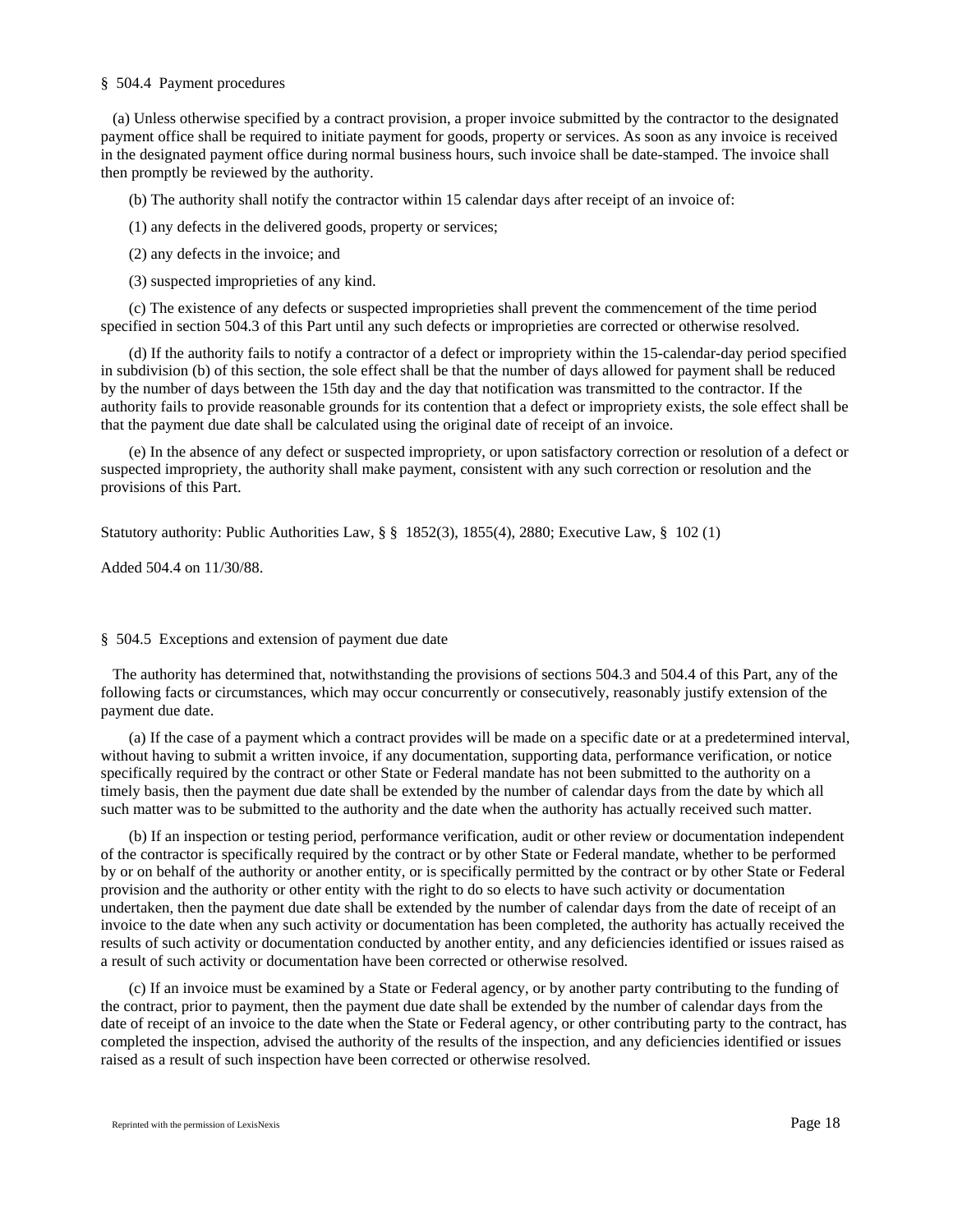(d) If appropriated funds from which payment is to be made have not yet been appropriated or, if appropriated, not yet been made available to the authority, then the payment due date shall be extended by the number of calendar days from the date of receipt of an invoice to the date when such funds are made available to the authority.

Statutory authority: Public Authorities Law, § § 1852(3), 1855(4), 2880; Executive Law, § 102 (1)

Added 504.5 on 11/30/88.

§ 504.6 Interest eligibility and computation

 If the authority fails to make prompt payment, the authority shall pay interest to a contractor on the payment when such interest computed as provided herein is equal to or more than \$ 10. Interest shall be computed at the daily rate in effect on the date of payment, as set by the New York State Tax Commission for corporate taxes pursuant to section 1096 (e) (1) of the Tax Law. Interest on such a payment shall be computed for the period beginning on the day after the payment due date and ending on the date of payment.

Section statutory authority: Tax Law, § 1096

Statutory authority: Public Authorities Law, § § 1852(3), 1855(4), 2880; Executive Law, § 102 (1)

Added 504.6 on 11/14/88; amended 504.6 on 12/15/93.

## § 504.7 Sources of funds to pay interest

 Any interest payable by the authority pursuant to this Part shall be paid only from the same accounts, funds, or appropriations that are lawfully available to make the related contract payment.

Statutory authority: Public Authorities Law, § § 1852(3), 1855(4), 2880; Executive Law, § 102 (1)

Added 504.7 on 11/30/88.

## § 504.8 Incorporation of prompt payment policy statement into contracts

 The provisions of this Part in effect at the time of the creation of a contract shall be incorporated into and made a part of such contract and shall apply to all payments as they become due and owing pursuant to the terms and conditions of such contract, notwithstanding that the authority may subsequently amend this Part by further rule making.

Statutory authority: Public Authorities Law, § § 1852(3), 1855(4), 2880; Executive Law, § 102 (1)

Added 504.8 on 11/30/88.

### § 504.9 Notice of objection

 Unless a different procedure is specifically prescribed in a contract, a contractor may object to any action taken by the authority pursuant to this Part which prevents the commencement of the time in which interest will be paid by submitting a written notice of objection to the authority. Such notice shall be signed and dated and concisely and clearly set forth the basis for the objection and be addressed to the Vice President, New York State Energy Research and Development Authority at the address set forth in section 504.2(e). The Vice President of the authority, or his or her designee, shall review the objection for purposes of affirming or modifying the authority's action. Within 15 working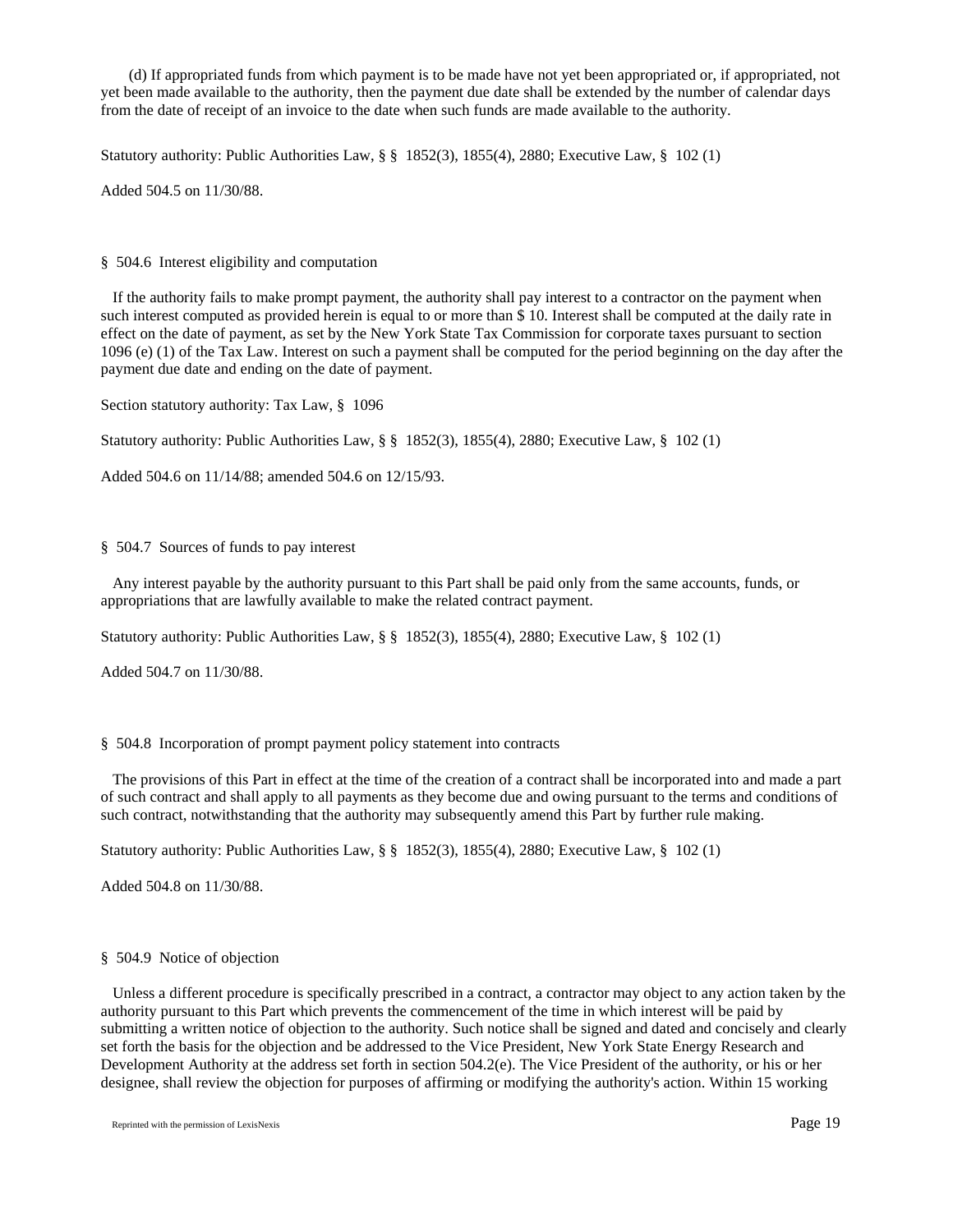days of the receipt of the objection, the vice president, or his or her designee, shall notify the contractor either that the authority's action is affirmed or that it is modified or that, due to the complexity of the issue, additional time is needed to conduct the review; provided, however, in no event shall the extended review period exceed 30 working days.

Statutory authority: Public Authorities Law, § § 1852(3), 1855(4), 2880; Executive Law, § 102 (1)

Added 504.9 on 11/14/88; amended 504.9 on 12/15/93.

### § 504.10 Judicial review

 Any determination made by the authority pursuant to this Part which prevents the commencement of the time in which interest will be paid is subject to judicial review in a proceeding pursuant to article 78 of the Civil Practice Law and Rules. Such proceedings shall only be commenced upon completion of the review procedure specified in section 504.9 of this Part or any other review procedure that may be specified in the contract or by other law, rule, or regulation.

Section statutory authority: Civil Practice Law & Rules, § A78

Statutory authority: Public Authorities Law, § § 1852(3), 1855(4), 2880; Executive Law, § 102 (1)

Added 504.10 on 11/30/88.

## § 504.11 Court action or other legal processes

 (a) Notwithstanding any other law to the contrary, the liability of the authority to make an interest payment to a contractor pursuant to this Part shall not extend beyond the date of a notice of intention to file a claim, the date of a notice of a claim, or the date commencing a legal action for the payment of such interest, whichever occurs first.

(b) With respect to the court action or other legal processes referred to in subdivision (a) of this section, any interest obligation incurred by the authority after the date specified therein pursuant to any provision of law other than Public Authorities Law, section 2880 shall be determined as prescribed by such separate provision of law, shall be paid as directed by the court, and shall be paid from any source of funds available for that purpose.

Section statutory authority: Public Authorities, § 2880

Statutory authority: Public Authorities Law, § § 1852(3), 1855(4), 2880; Executive Law, § 102 (1)

Added 504.11 on 11/30/88.

### § 504.12 Amendments

 This Part may be amended by resolution of the authority, provided that the chair, upon written notice to the other members of the authority, may from time to time promulgate nonmaterial amendments of this Part.

Statutory authority: Public Authorities Law, § § 1852(3), 1855(4), 2880; Executive Law, § 102 (1)

Added 504.12 on 11/14/88; amended 504.12 on 12/15/93.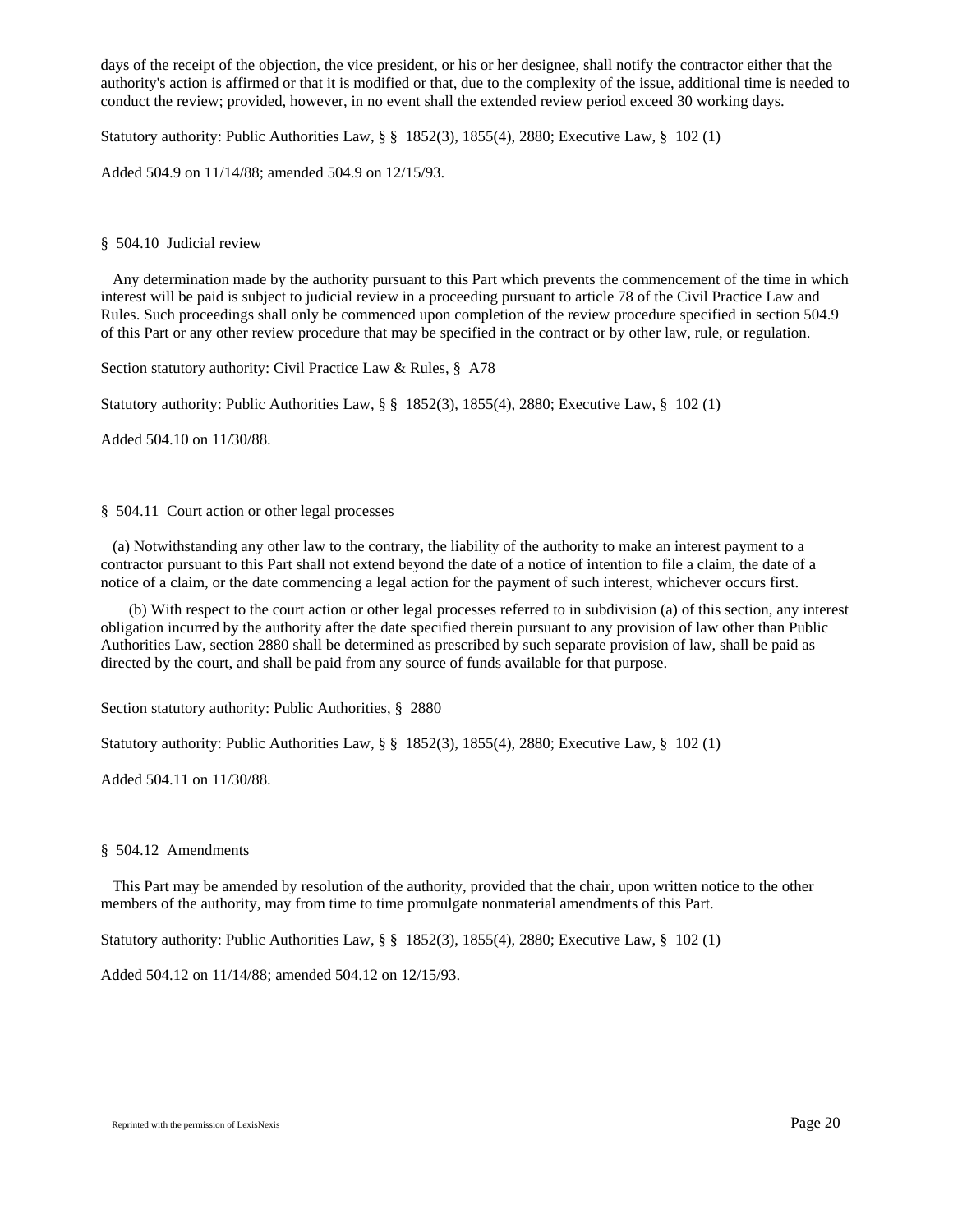## PART 505. PERSONAL PRIVACY PROTECTION

Part 505 Notes

Statutory authority: Public Authorities Law § 1855 (4); Public Officers Law, art. 6-A, § 94(2)

Added Part 505 on 2/21/01.

## § 505.1 Purpose and intent

 (a) The purpose of these regulations is to implement procedures relating to requests for records or personal information by a data subject pursuant to the Personal Privacy Protection Law, in accordance with the provisions of Article 6-A of the Public Officers Law. These procedures shall apply to records or personal information directly maintained by the authority and maintained under any contract it executes for the operation of a system of records, or for research, evaluation, or reporting by the authority or on its behalf.

(b) It is the intent of the authority to maintain in its records, except when a data subject has submitted unsolicited personal information, only such personal information that is relevant and necessary to accomplish a purpose of the authority that is required to be accomplished by statute or executive order or to implement a program specifically authorized by law. It is the intent of the authority to collect personal information directly from the data subject whenever practicable and to seek to ensure that all records used by the authority to make a determination about a data subject are accurate, relevant, timely, and complete.

Section statutory authority: Public Officers Law, § A6-A

Statutory authority: Public Officers Law § 94(2); Public Authorities Law § 1855 (4); and State Administrative Procedure Act § 102

Added 505.1 on 2/21/01.

## § 505.2 Definitions

(a) Authority means the New York State Energy Research and Development Authority.

(b) Committee means the Committee on Open Government as constituted pursuant to subdivision 1 of section 89 of the Public Officers Law.

(c) Data subject means any natural person about whom personal information has been collected by the authority.

(d) Disclose means to reveal, release, transfer, disseminate, or otherwise communicate personal information or records orally, in writing, or by electronic or any other means other than to the data subject.

(e) Governmental unit means any governmental entity performing a governmental or proprietary function for the Federal government or for any state or any municipality thereof.

(f) Law means State statute, Federal statute, rule, or regulation.

(g) Personal information means any information concerning a data subject which, because of name, number, symbol, mark, or other identifier, can be used to identify that data subject.

(h) Record means any item, collection, or grouping of personal information about a data subject which is maintained and is retrievable by use of the name or other identifier of the data subject irrespective of the physical form or technology used to maintain such personal information. The term record shall not include personal information which is not used to make any determination about the data subject if it is:

(1) a telephone book or directory which is used exclusively for telephone and directory information;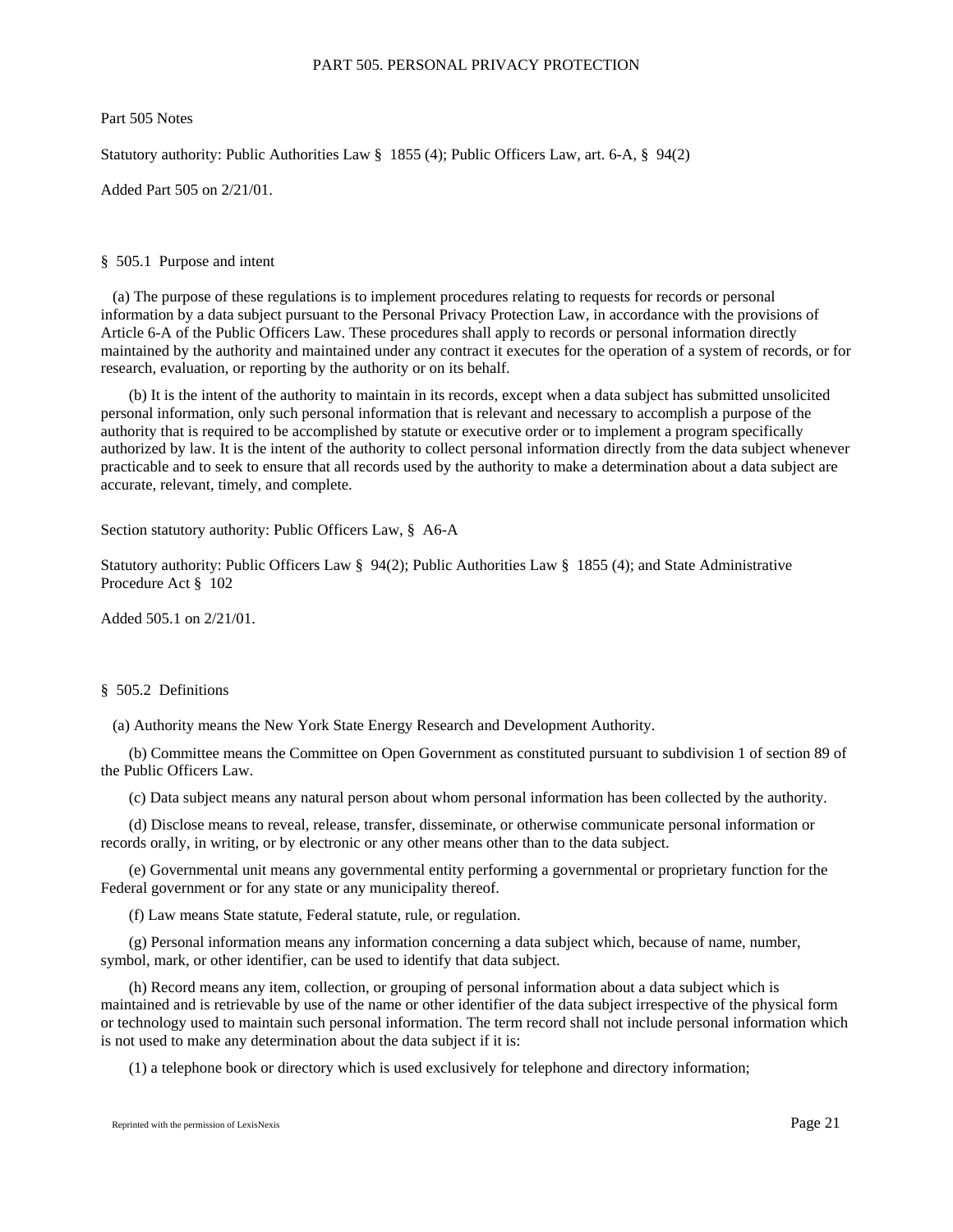(2) any card catalog, book, or other resource material in any library;

(3) any compilation of information containing names and addresses only which is used exclusively for the purpose of mailing authority information;

(4) personal information required by law to be maintained, and required by law to be used, only for statistical research or reporting purposes;

(5) information requested by the authority which is necessary for the authority to answer unsolicited requests by the data subject for information; or

(6) correspondence files.

(i) System of records means any group of records under the actual or constructive control of the authority pertaining to one or more data subjects from which personal information is retrievable by use of the name or other identifier of a data subject.

Section statutory authority: Public Officers Law, § 89

Statutory authority: Public Officers Law § 94(2); Public Authorities Law § 1855 (4); and State Administrative Procedure Act § 102

Added 505.2 on 2/21/01.

### § 505.3 Assignment of responsibilities

 (a) The Privacy Compliance Officer is designated the officer responsible for ensuring that the authority complies with the provisions of the Personal Privacy Protection Law and the regulations in this Part.

(b) The address of the Privacy Compliance Officer is New York State Energy Research and Development Authority, 17 Columbia Circle, Albany, NY 12203-6399.

(c) The Privacy Compliance Officer is responsible for:

(1) assisting a data subject in identifying and requesting a record or personal information, if necessary;

(2) describing the contents of systems of records orally or in writing in order to enable a data subject to learn if a system of records includes a record or personal information identifiable to a data subject requesting such record or personal information;

(3) taking one of the following actions:

(i) making the record or personal information available to the data subject for inspection in a printed form without codes or symbols, unless an accompanying document explaining such codes or symbols is also provided;

(ii) providing the data subject with a copy of the record or personal information upon payment of or offer to pay the fee set forth in section 505.10 of this Part;

(iii) denying access to the record or personal information in whole or in part and explaining in writing the reasons therefor;

(iv) providing notification that the authority does not have possession of the record or personal information sought;

(v) providing notification that the authority cannot locate the record or personal information sought after having made a diligent search; or

(vi) providing notification that the record or personal information sought cannot be retrieved by use of the description thereof, or by use of the name or other identifier of the data subject without extraordinary search methods being employed by the authority; and

(4) keeping an accurate accounting of the date, nature, and purpose of each disclosure of a record or personal information when required by section 94 of the Public Officers Law, and the name and address of the person or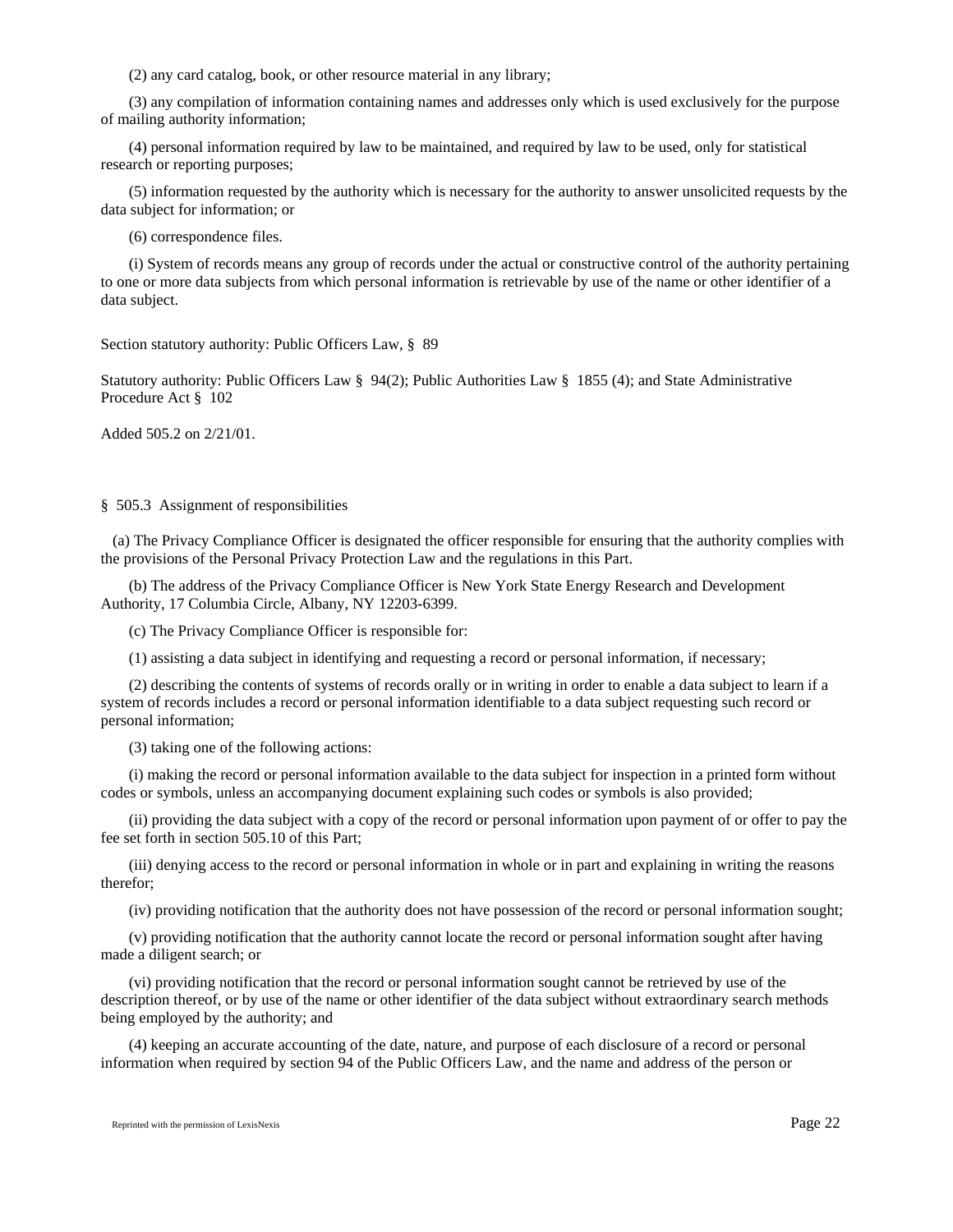governmental unit to whom the disclosure is made and retaining such accounting for at least five years after the disclosure for which the accounting is made or for the life of the record disclosed, whichever is longer; and

(5) upon request, certifying that a copy of a record or personal information is a true copy or that it does not have possession of a record or such record cannot be found after diligent search.

(d) No record or personal information shall be destroyed to avoid the provisions of this Part. All records or personal information shall be maintained until destroyed in accordance with the authority's records and retention policy and procedure.

Section statutory authority: Public Officers Law, § 94

Statutory authority: Public Officers Law § 94(2); Public Authorities Law § 1855 (4); and State Administrative Procedure Act § 102

Added 505.3 on 2/21/01.

## § 505.4 Proof of identity

 (a) When records or personal information are made available in person following a written request from a data subject, the authority may require appropriate identification, such as a driver's license, an identifier assigned to the data subject by the authority, a photograph or similar information that confirms that the record or personal information sought pertains to the data subject. When a request is made by mail, the authority may require verification of a signature or inclusion of an identifier generally known only by a data subject, or similar appropriate identification that confirms that the record or personal information sought pertains to the data subject.

(b) Proof of identity shall not be required regarding a request for a record or personal information accessible to the public pursuant to article 6 of the Public Officers Law.

Section statutory authority: Public Officers Law, § A6

Statutory authority: Public Officers Law § 94(2); Public Authorities Law § 1855 (4); and State Administrative Procedure Act § 102

Added 505.4 on 2/21/01.

#### § 505.5 Location

 Records containing personal information shall be made available for public inspection and copying at: 17 Columbia Circle, Albany, NY 12203-6399.

Statutory authority: Public Officers Law § 94(2); Public Authorities Law § 1855 (4); and State Administrative Procedure Act § 102

Added 505.5 on 2/21/01.

### § 505.6 Hours for public inspection and copying

 Requests for public access to records of personal information shall be accepted and records produced during all hours the authority is regularly open for business. These hours are 8:30 a.m. - 5 p.m.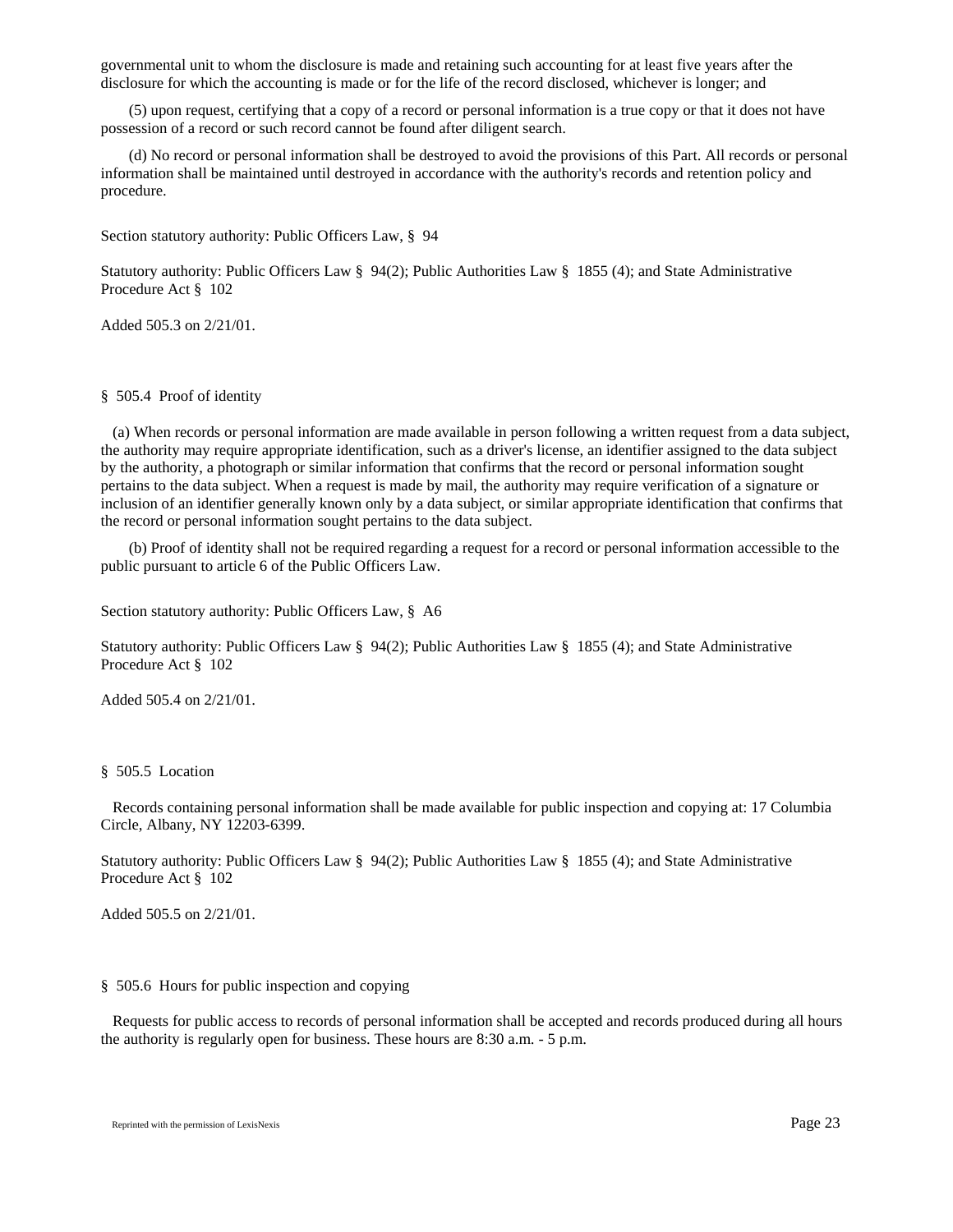Statutory authority: Public Officers Law § 94(2); Public Authorities Law § 1855 (4); and State Administrative Procedure Act § 102

Added 505.6 on 2/21/01.

§ 505.7 Requests for records and personal information

(a) All requests for personal information shall be made in writing.

(b) A request shall reasonably describe the records and personal information sought. Whenever possible the data subject should supply identifying information that assists the authority in locating the records or personal information sought.

(c) Within 5 business days of the receipt of a request, the authority shall provide access to the record or personal information, deny access in writing explaining the reasons therefor or acknowledge the receipt of the request in writing, stating the approximate date when the request will be granted or denied.

(d) Upon a data subject's voluntary request the authority shall permit a person of the data subject's choosing to accompany the data subject when reviewing and obtaining a copy of a record or personal information, provided that the authority may require the data subject to furnish a written statement authorizing discussion of the record or personal information in the accompanying person's presence.

Statutory authority: Public Officers Law § 94(2); Public Authorities Law § 1855 (4); and State Administrative Procedure Act § 102

Added 505.7 on 2/21/01.

#### § 505.8 Amendment of records and personal information

 (a) Within 30 business days of a request from the data subject for correction or amendment of a record or personal information that is reasonably described and that pertains to the data subject, the authority shall:

(1) make the amendment or correction in whole or in part and inform the data subject that, on request, such correction or amendment will be provided to any person or governmental unit to which the record or personal information has been or is disclosed; or

(2)(i) inform the data subject in writing of the denial of the request to correct or amend the record or personal information, including the reasons therefor; and

(ii) notify the data subject that an appeal of the decision may be made to the chairman of the authority at the address set forth in section 505.3(b) of this Part.

(b) A failure to grant or deny access to records or personal information within 5 business days of the receipt of a request or within 30 days of an acknowledgment of the receipt of a request, or a failure to respond to a request for amendment or correction of a record or personal information within 30 business days of receipt of such a request, shall be construed as a denial that may be appealed.

Statutory authority: Public Officers Law § 94(2); Public Authorities Law § 1855 (4); and State Administrative Procedure Act § 102

Added 505.8 on 2/21/01.

§ 505.9 Appeal of a denial of a request for access to a record or a denial of a request for correction of a record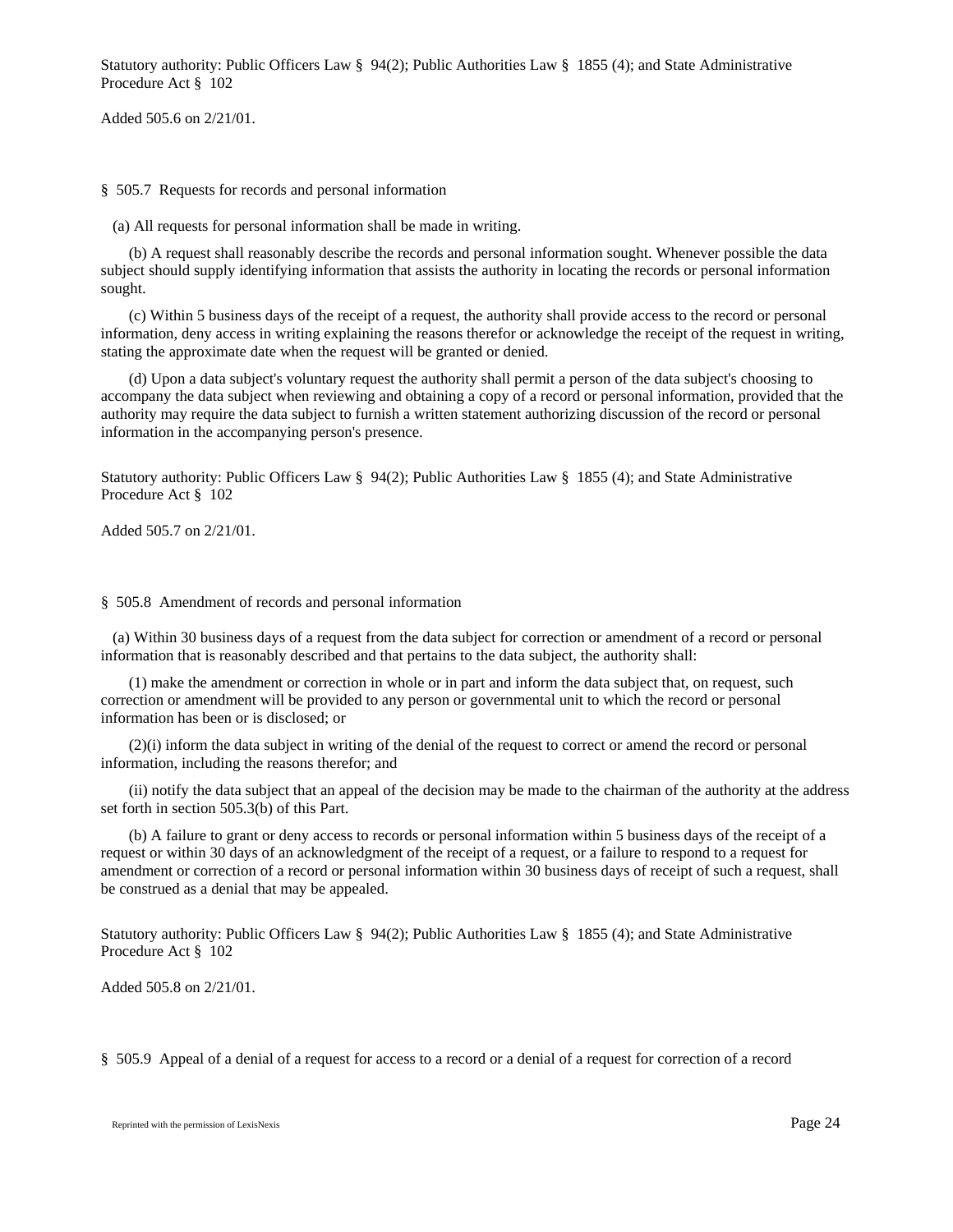(a) Any data subject denied access to a record or personal information or denied a request to amend or correct a record or personal information may, within 30 days of such denial, appeal in writing to the chairman of the authority.

(b) The time for deciding an appeal shall commence upon receipt of an appeal that identifies:

(1) the date the request for a record or personal information or amendment or correction of a record or personal information was denied and a copy of the denial;

(2) the record or personal information that is the subject of the appeal; and

(3) the name and return address of the appellant.

(c) Within 7 business days of an appeal of a denial of access, or within 30 days of an appeal concerning a denial of a request for correction or amendment, the chairman shall:

(1) provide access to or correct or amend the record or personal information; or

(2) (i) fully explain in writing the reasons for further denial and inform the data subject of the right to seek judicial review of such determination pursuant to article 78 of the Civil Practice Law and Rules;

(ii) inform the data subject of the right to file with the authority a statement of reasonable length setting forth the data subject's reasons for disagreement with the determination; and

(iii) inform the data subject of the right to request that such a statement of disagreement be provided to any person or governmental unit to which the record or personal information has been or is disclosed.

(d) With respect to any personal information about which a data subject has filed a statement of disagreement, the authority shall clearly note any portions of the record which are disputed, and shall attach the data subject's statement of disagreement as part of the record. When providing the data subject's statement of disagreement to other persons or governmental units pursuant to paragraph (c) of subdivision 3 of section 94 of the Public Officers Law, the authority may, if it deems appropriate, also include in the record a concise statement of the authority's reasons for not making the requested amendment.

(e) If, on appeal, a record or personal information is corrected or amended, the data subject shall be informed that, on request, a correction or amendment will be provided to any person or governmental unit to which the record or personal information has been or is disclosed.

(f) The authority shall immediately forward to the committee a copy of any appeal made pursuant to these regulations upon receipt and a copy of the determination thereof.

Section statutory authority: Civil Practice Law & Rules, § A78; Public Officers Law, § 94

Statutory authority: Public Officers Law § 94(2); Public Authorities Law § 1855 (4); and State Administrative Procedure Act § 102

Added 505.9 on 2/21/01.

### § 505.10 Fees

 Copies of records or personal information shall be provided upon the payment of or offer to pay a fee of 25 cents a page for copies not exceeding 9 X 14 inches, or the actual cost of reproducing such records if larger copies are required. If records are copied electronically to computer disk or to other media, copies will be provided upon the payment of or the offer to pay the cost of the computer disk or other such media, and any other actual costs incurred by the authority. If it is not practical for the authority to photocopy or electronically copy any such record, it will be copied commercially if the person requesting the copy pays or offers to pay the fee equal to the cost of such commercial reproduction.

Statutory authority: Public Officers Law § 94(2); Public Authorities Law § 1855 (4); and State Administrative Procedure Act § 102

Added 505.10 on 2/21/01.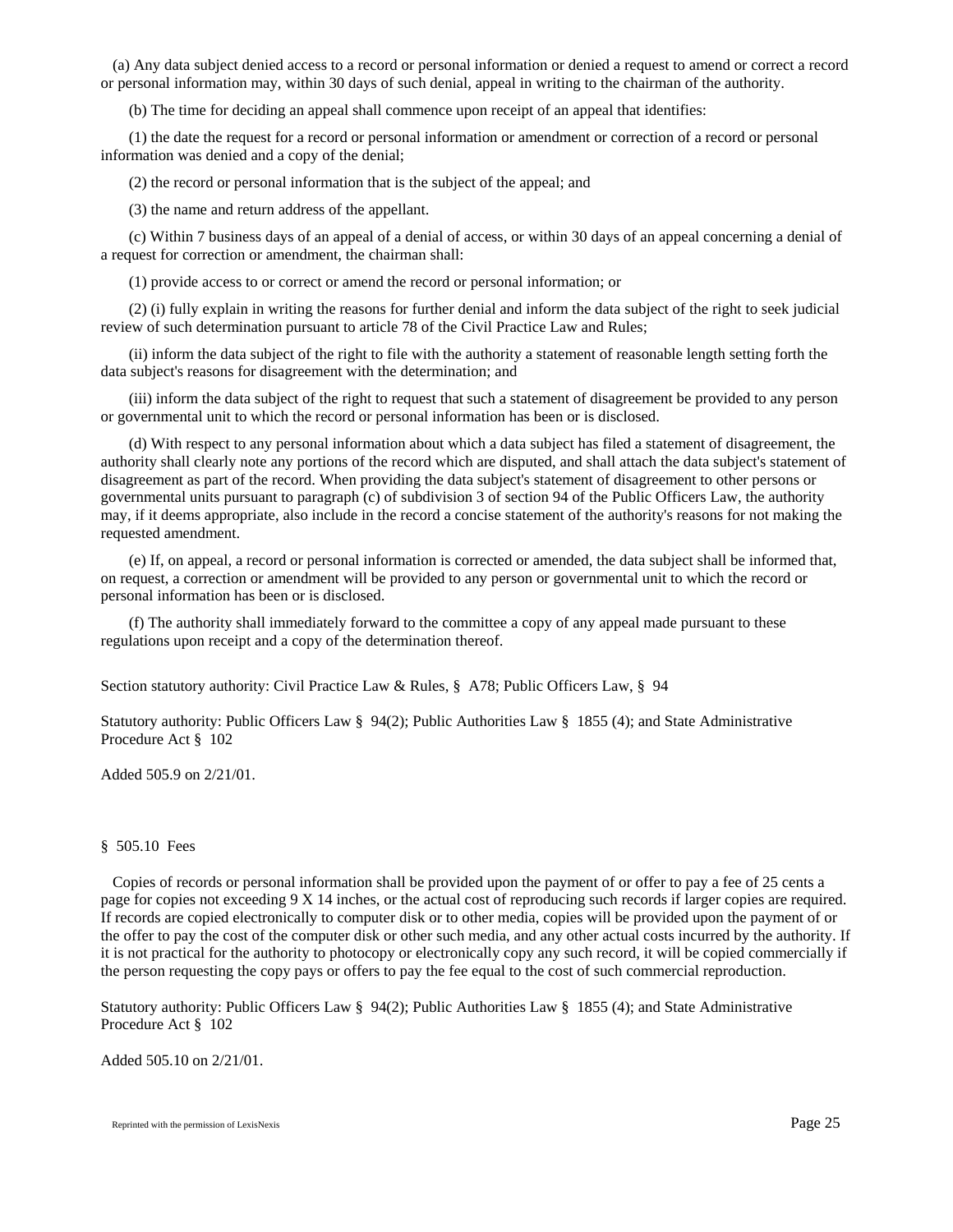# § 505.11 Severability

 If any provision of this Part or the application thereof to any person or circumstances is adjudged invalid by a court of competent jurisdiction, such judgement shall not affect or impair the validity of the other provisions of this Part or the application thereof to other persons and circumstances.

Statutory authority: Public Officers Law § 94(2); Public Authorities Law § 1855 (4); and State Administrative Procedure Act § 102

Added 505.11 on 2/21/01.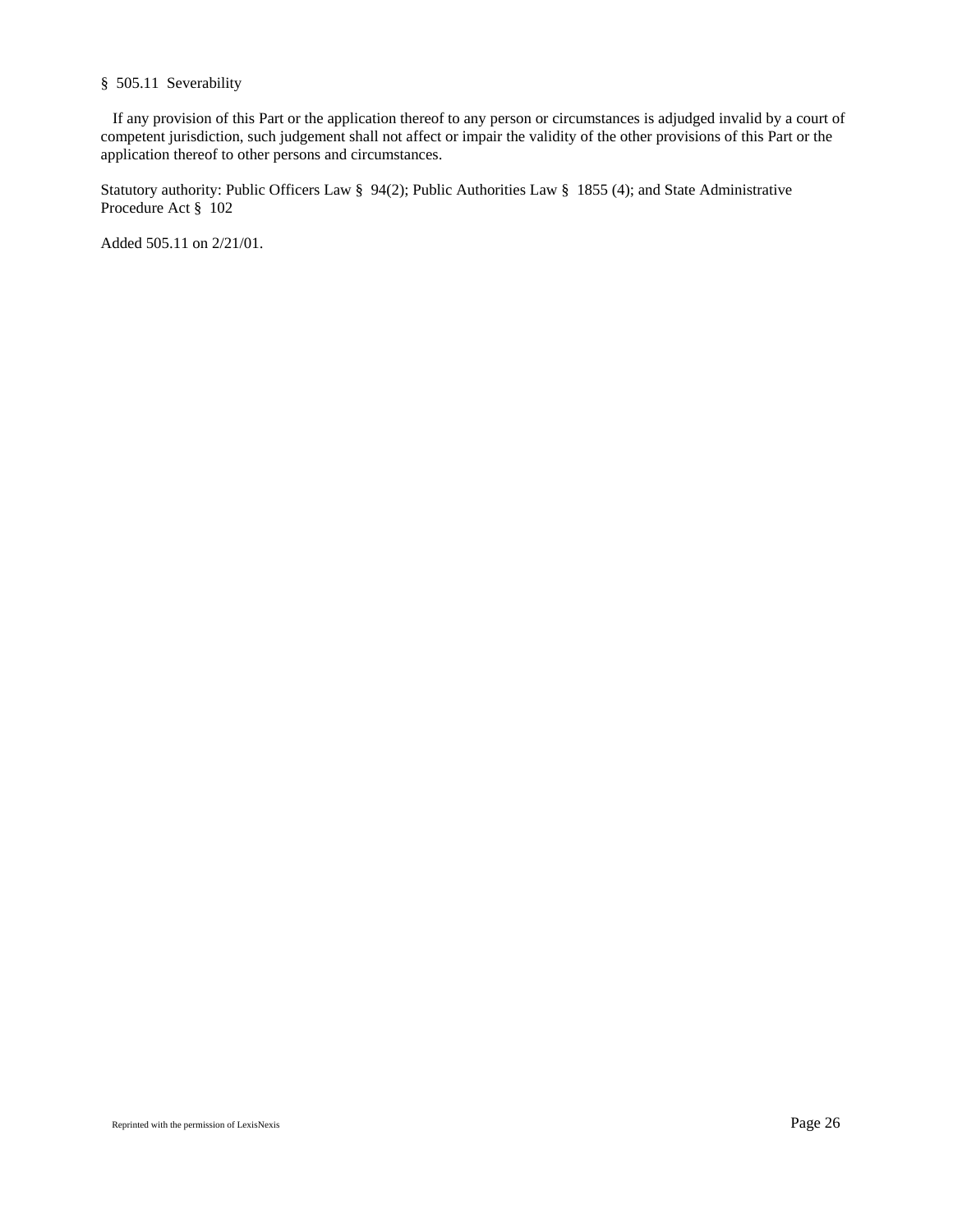## 21 NYCRR Part 506

## PURCHASE OF ENERGY EFFICIENT PRODUCTS

506.1 Scope and Purpose

(a) The provisions of this Part shall apply to purchases by or for the State or any agency thereof of a new or replacement energy using product and to building designs or specifications for new construction and for substantial renovation of any existing building owned or leased in whole by a State agency.

(b) The purpose of this Part is to establish minimum energy efficiency standards for energy using products purchased by or for a State agency. The standards are designed to achieve cost effective savings to the maximum extent practicable, taking into account market availability.

### 506.2 Definitions

For purposes of this Part, the terms hereinafter listed shall have the following meanings, unless the context clearly indicates otherwise.

(a) "Btu" means British thermal unit.

(b) "Building addition" means an extension or increase in the floor area or height of an existing building beyond the existing building envelope.

(c) "Building designs or specifications" means any designs, plans, drawings, descriptions, or specifications for new construction or substantial renovation of existing buildings owned or leased in whole by a State agency.

(d) "Energy using product" means any device or product operated by electricity, natural gas, fuel oil, gasoline, methanol, or other energy source for which an energy efficiency standard has been established pursuant to Section 506.4.

(e) "New construction" means construction of a new building or a building addition.

(f) "Purchase" means to acquire from or through a manufacturer, retailer, wholesaler, marketer, builder, developer, or other person in the business of selling, installing, repairing, procuring, or providing an energy using product.

(g) "State agency" means any State department, agency, board, benefit corporation, public authority, or commission.

(h) "Substantial renovation" means the replacement of more than 50 percent of a building subsystem within any consecutive 12-month period.

(i) "Subsystem" means a building assembly or building set of units made up of various components that serve a specific function, including, but not limited to, exterior walls, windows, doors, roofs, ceilings, floors, lighting, piping, duct work, insulation, HVAC system equipment or components, electrical appliances, and plumbing appliances.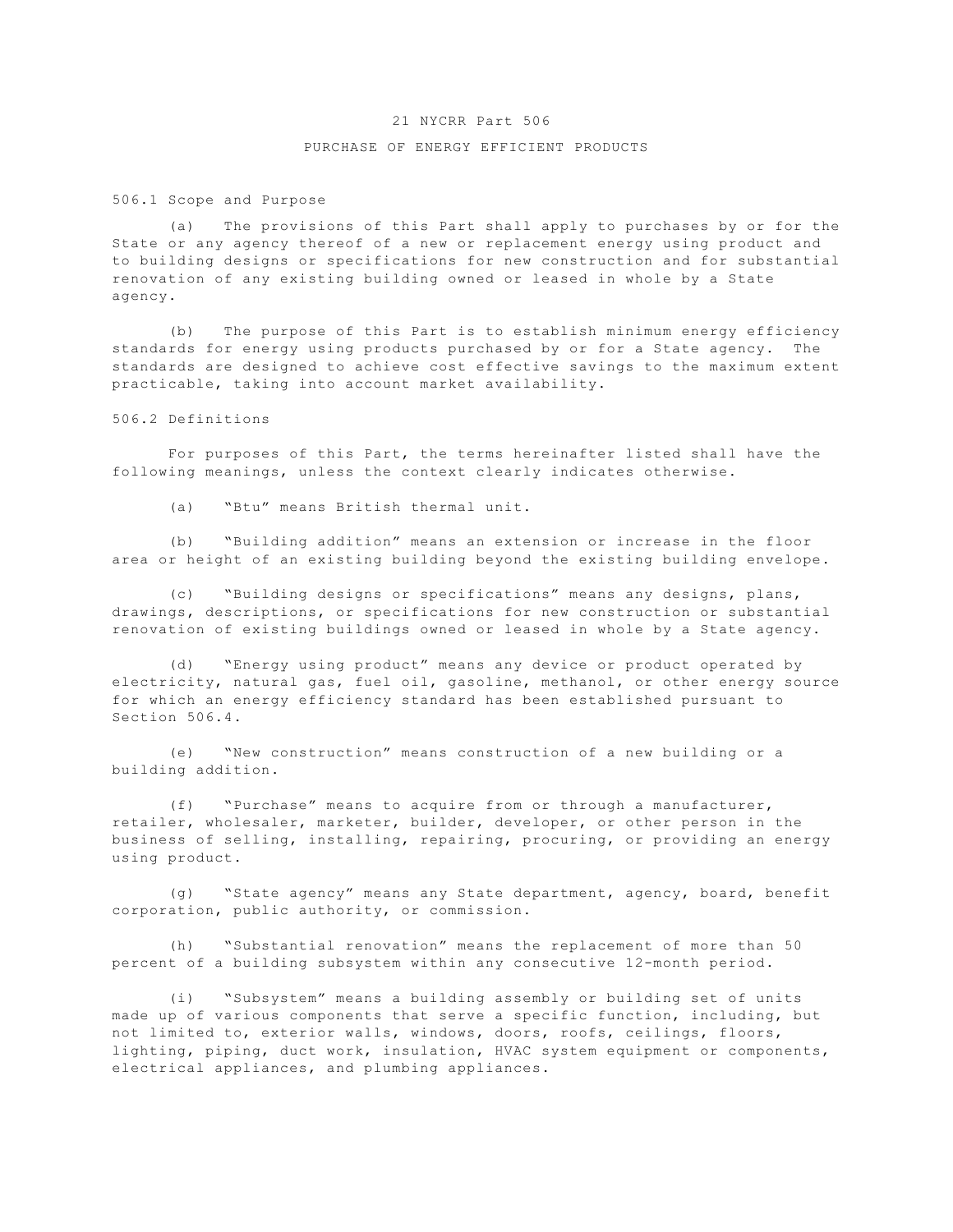506.3 Purchase of an Energy Using Product; Building Designs and Specifications

(a) Except as otherwise provided in Section 506.5, neither a State agency nor other person making a purchase on behalf of a State agency for a building owned or leased in whole by a State agency shall purchase an energy using product, unless such energy using product meets the applicable minimum energy efficiency standard set forth in Section 506.4.

(b) All building designs or specifications by or for a State agency shall incorporate energy using products which meet the applicable minimum energy efficiency standards set forth in Section 506.4.

(c) Nothing herein contained shall be construed to prohibit the purchase of an energy using product that is more energy efficient than the applicable minimum energy efficiency standard set forth in Section 506.4.

(d) A written representation stating the energy efficiency of an energy using product from a manufacturer, retailer, wholesaler, marketer, or other person in the business of selling or providing the energy using product; from a builder, developer, or other contractor who procures, sells, or provides the energy using product; or from a person qualified to determine the efficiency of an energy using product such as a nationally recognized independent testing laboratory or certification program may be relied upon in determining whether the requirements of this Part have been met.

506.4 Minimum Energy Efficiency Standards

(a) Fluorescent Lamp Ballasts

(1) "Fluorescent lamp ballasts" mean devices that are used to start and operate fluorescent lamps by providing starting voltages and current and by limiting the current during normal operation. Fluorescent lamp ballasts shall not include devices capable of being dimmed to 50 percent or less of their maximum output, and devices designed for operation at ambient temperatures of -20 degrees Fahrenheit or less.

(2) For replacement T8 fluorescent lamp ballasts powering 32 watt or 59 watt lamps that are designed to operate at nominal input of 120 or 277 volts and have input current frequencies of 60 Hertz, the minimum energy efficiency standards shall be the minimum ballast efficacy factors set forth in Table 5.1 determined in accordance with the test procedures set forth in 10 Code of Federal Regulations (CFR) Part 430, Subpart B, Appendix Q (last amended April 24, 1991). For fluorescent lamp ballasts in new construction, no T12 ballast shall be purchased and the minimum energy efficiency standards for T8 ballasts powering 32 watt or 59 watt lamps that are designed to operate at nominal input of 120 or 277 volts and have input current frequencies of 60 Hertz shall be the ballast efficacy factors set forth in Table 5.1 determined in accordance with the test procedures set forth in 10 Code of Federal Regulations (CFR) Part 430, Subpart B, Appendix Q (last amended April 24, 1991).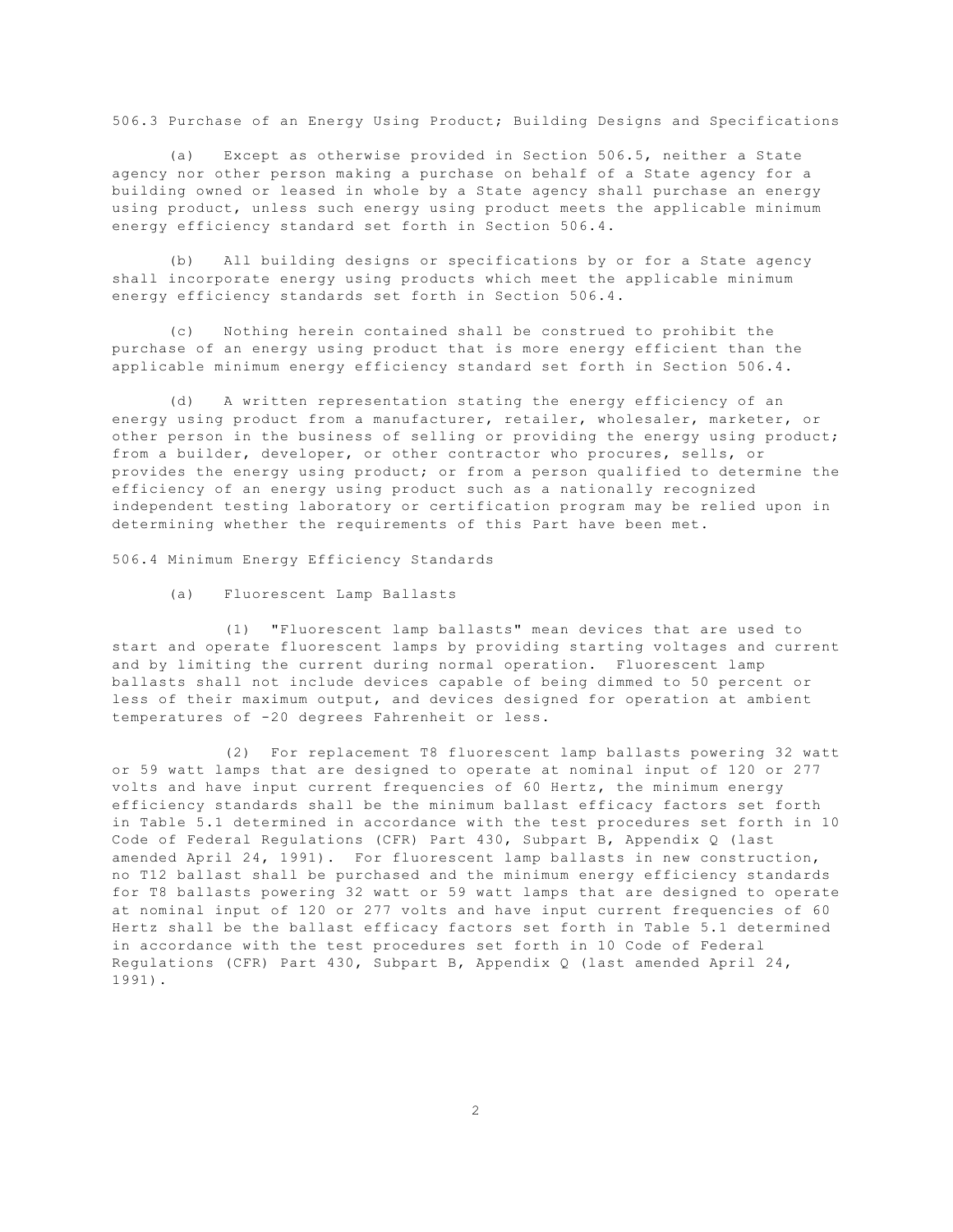| Table 5.1: Minimum Energy Efficient Standards: Ballast Efficacy<br>Factors <sup>a</sup> for T8 Fluorescent Lamp Ballasts |                                       |        |        |        |           |  |  |
|--------------------------------------------------------------------------------------------------------------------------|---------------------------------------|--------|--------|--------|-----------|--|--|
|                                                                                                                          | Type and number of lamps              |        |        |        |           |  |  |
|                                                                                                                          | F96T8 (59<br>F32T8 (32 Watt)<br>Watt) |        |        |        |           |  |  |
| Ballast<br>type                                                                                                          | 1 lamp                                | 2 lamp | 3 lamp | 4 lamp | 2 lamp    |  |  |
| Rapid Start                                                                                                              | 2.61                                  | 1.41   | 0.96   | 0.72   | <b>NA</b> |  |  |
| Instant<br>Start                                                                                                         | 2.84                                  | 1.49   | 1.04   | 0.79   | 0.79      |  |  |

*a Ballast Efficacy Factor* ("BEF") means the ratio of the ballast factor to input watts; it identifies the efficacy of a lamp/ballast system in comparison to other systems using the same type and number of lamps. Ballast factor means the ratio of the light output of a lamp(s) operated by a ballast, to the light output of the same lamp(s) operated by a reference ballast at rated current and voltage.

(b) Residential Central Air Conditioners and Heat Pumps

(1) "Residential central air conditioners" means products, other than packaged terminal air conditioners (as defined in section 506.4(d)(1)), that: (A) are powered by single phase electric current, (B) are air cooled, (C) are rated below 65,000 Btu per hour, (D) are not contained within the same cabinet as a furnace, the rated capacity of which is above 225,000 Btu per hour, and (E) consist of a cooling unit only.

(2) "Residential heat pumps" means products, other than packaged terminal heat pumps (as defined in section 506.4(d)(2)), which (A) consist of one or more assemblies, (B) are powered by single phase electric current, (C) are rated below 65,000 Btu per hour, (D) utilize an indoor conditioning coil, compressor(s), and refrigerant-to-outdoor air heat exchanger to provide air heating, and (E) may also provide cooling, dehumidifying, humidifying, circulating, and air cleaning.

(3) The minimum energy efficiency standards for residential central air conditioners and heat pumps shall be the levels set forth in Table 5.2 determined in accordance with the test procedures set forth in 10 Code of Federal Regulations (CFR) Part 430, Subpart B, Appendix M (last amended February 7, 1989). Residential central air conditioners and the cooling mode for residential heat pumps shall meet the applicable seasonal energy efficiency ratio. The heating mode for residential heat pumps shall meet the applicable heating seasonal performance factor.

| Table 5.2: Minimum Energy Efficiency Standards for<br>Residential Central Air Conditioners and Heat Pumps |                                                  |                                                     |  |  |  |  |
|-----------------------------------------------------------------------------------------------------------|--------------------------------------------------|-----------------------------------------------------|--|--|--|--|
| Type of Product                                                                                           | Seasonal Energy<br>Efficiency Ratio <sup>a</sup> | Heating Seasonal<br>Performance Factor <sup>b</sup> |  |  |  |  |
| Split System                                                                                              |                                                  | 8                                                   |  |  |  |  |
| Single Package System                                                                                     |                                                  | 7.6                                                 |  |  |  |  |

<sup>a</sup> Seasonal Energy Efficiency Ratio ("SEER") means the total cooling output of a central air conditioner or heat pump in Btus during its normal annual usage period for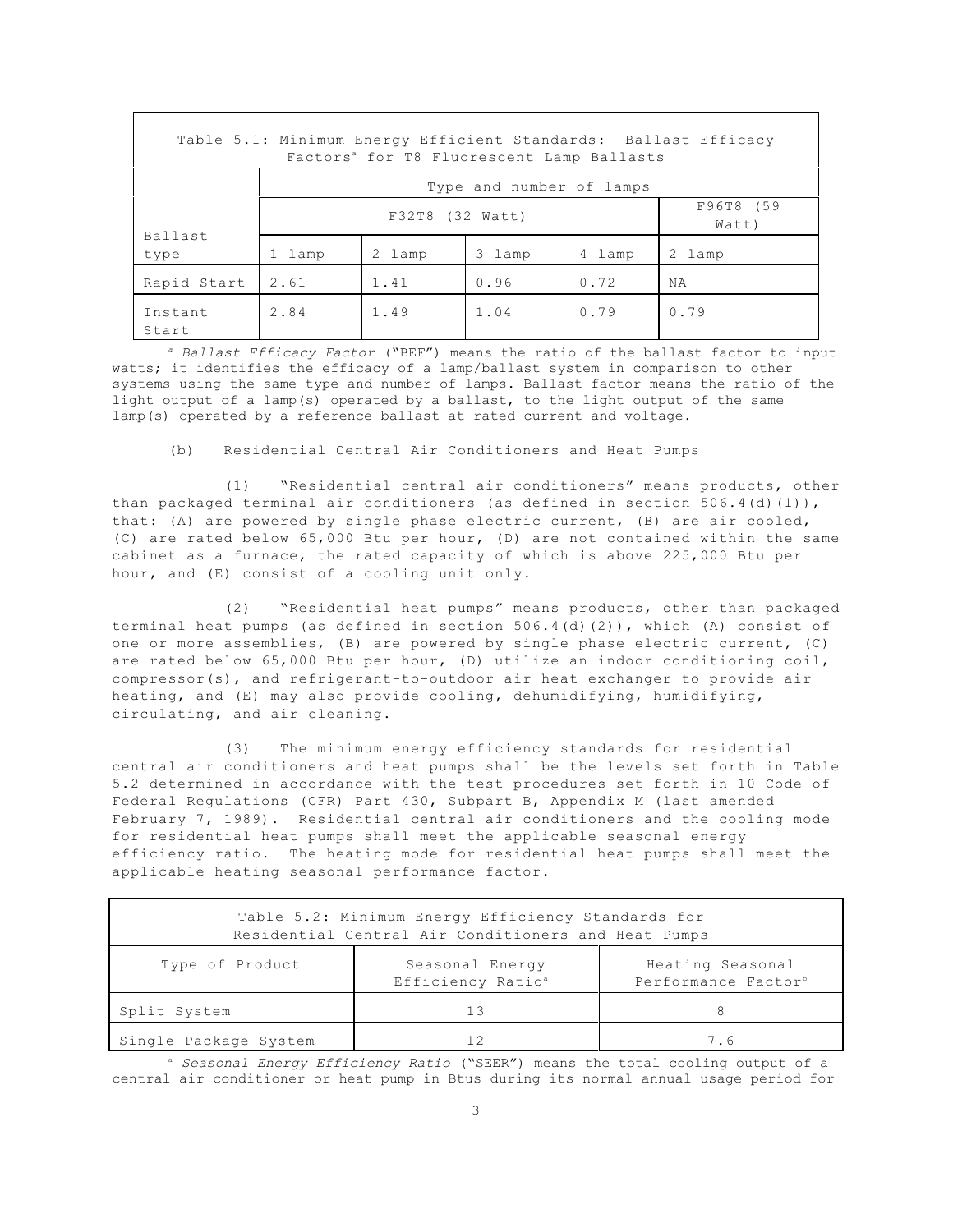cooling divided by the total electric energy input in watt-hours during the same period.

b *Heating Seasonal Performance Factor* ("HSPF") means the total heating output of a heat pump during its normal annual usage period for heating divided by the total electric energy input during the same period.

(c) Commercial Central Air Conditioners and Heat Pumps

(1) "Commercial central air conditioners" means air-cooled, water-cooled, or evaporatively cooled electrically operated, unitary central air conditioners for commercial application.

(2) "Commercial heat pumps" means air-cooled, water-cooled, evaporatively cooled, or water-source (not including ground water-source) electrically operated, unitary central air-conditioning heat pumps for commercial application.

(3) "Ground source heat pumps" means space conditioning systems that employ a geothermal resource - the ground, groundwater, or surface water - as both a heat source and sink. Ground source heat pumps use a reversible refrigeration cycle to provide either heating or cooling.

(4) The minimum energy efficiency standards for commercial central air conditioners and heat pumps shall be the levels set forth in Table 5.3 determined in accordance with the test procedures set forth in such Table 5.3. Commercial central air conditioners and the cooling mode of commercial heat pumps of less than 65,000 Btu per hour shall meet the applicable seasonal energy efficiency ratio and energy efficiency ratio. The heating mode of commercial heat pumps of less than 65,000 Btu per hour shall meet the applicable heating seasonal performance factor. Commercial central air conditioners and the cooling mode of commercial heat pumps equal to or greater than 65,000 Btu per hour shall meet the applicable energy efficiency ratio, and when they have capacity modulation, shall meet the applicable integrated part-load value. The heating mode of commercial heat pumps equal to or greater than 65,000 Btu per hour shall meet the applicable coefficient of performance.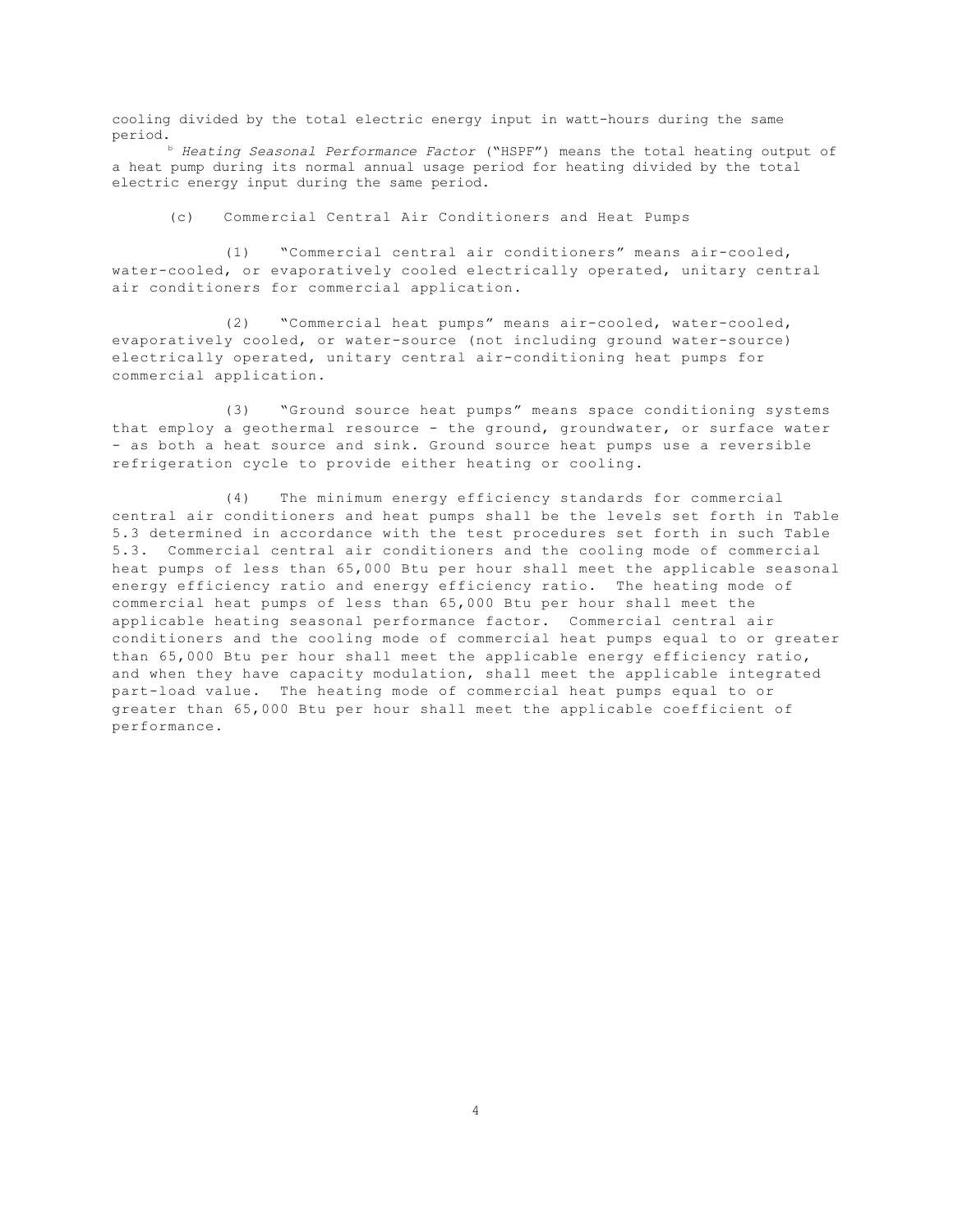|                                        |                   |           | Table 5.3: Minimum Energy Efficiency Standards for<br>Commercial Central Air Conditioners (AC) and Heat Pumps (HP) |                                                       |
|----------------------------------------|-------------------|-----------|--------------------------------------------------------------------------------------------------------------------|-------------------------------------------------------|
| Cooling<br>capacity                    | Sub-category      |           | Efficiency Level                                                                                                   | Test Procedure for<br>determining efficiency<br>level |
|                                        |                   |           | Type: Air Source, 3 Phase                                                                                          |                                                       |
| <65,000 Btu/h                          |                   | AС        | 13 SEER <sup>a</sup> , 11 EER <sup>c</sup>                                                                         | ARI <sup>b</sup> 210/240-94                           |
|                                        | Split-<br>System  | HP.       | 13 SEER <sup>a</sup> , 11 EER <sup>c</sup> ,<br>8 HSPF <sup>d</sup>                                                |                                                       |
|                                        |                   | AС        | 12 SEER <sup>a</sup> , 10.5 EER <sup>c</sup>                                                                       | ARI <sup>b</sup> 210/240-94                           |
|                                        | Single<br>Package | <b>HP</b> | 12 SEER <sup>a</sup> , 10.5 EER <sup>c</sup><br>7.6 HSPF <sup>d</sup>                                              |                                                       |
|                                        |                   |           | Type: Air Source                                                                                                   |                                                       |
| ≥65,000 Btu/h                          | AС                |           | 11 EER <sup>c</sup> , 11.4 IPLV <sup>e</sup>                                                                       | ARI <sup>b</sup> 210/240-94                           |
| and $<$ 135,000<br>Btu/h               | <b>HP</b>         |           | 10.1 EER <sup>c</sup> , 10.4 IPLV <sup>e</sup> ,<br>$3.2$ COP <sup>f</sup>                                         |                                                       |
| >135,000                               | AС                |           | 10.8 EER <sup>c</sup> , 11.2 IPLV <sup>e</sup>                                                                     | ARI <sup>b</sup> 340/360-93                           |
| Btu/h and                              |                   |           |                                                                                                                    |                                                       |
| $<$ 240,000<br>Btu/h                   | HP                |           | 9.3 EER <sup>c</sup> , 9.5 IPLV, <sup>e</sup><br>3.1 COP                                                           |                                                       |
| >240,000                               | AС                |           | 9.5 EER <sup>c</sup> , 9.7 IPLV                                                                                    | ARI <sup>b</sup> 340/360-93                           |
| Btu/h and                              |                   |           |                                                                                                                    |                                                       |
| < 760,000<br>Btu/h                     | <b>HP</b>         |           | 9 EER $\degree$ , 9.2 IPLV $\degree$ ,<br>3.1 COP                                                                  |                                                       |
| >760,000<br>Btu/h                      | AС                |           | $9.2$ EER <sup>c</sup> , $9.4$ IPLV <sup>e</sup>                                                                   | ARI <sup>b</sup> 340/360-93                           |
|                                        | ΗP                |           | 9 EER $\degree$ , 9.2 IPLV $\degree$ ,<br>3.1 COP                                                                  |                                                       |
|                                        |                   |           | Type: Water Cooled, Evaporatively Cooled, and Water-Source                                                         |                                                       |
| $<$ 17,000 Btu/h                       | AС                |           | $12.1$ EER <sup>c</sup>                                                                                            | ARI <sup>b</sup> 210/240-94                           |
|                                        | HP.               |           | $\overline{11.2}$ EER <sup>c</sup> , 4.2 COP <sup>f</sup>                                                          | (For Water-Source use<br>$ISOg-13256-1)$              |
| $\geq$ 17,000 Btu/h                    | AС                |           | 12.1 EER <sup>c</sup>                                                                                              | ARI <sup>b</sup> 210/240-94                           |
| and $<65,000$<br>Btu/h                 | ΗP                |           | 12 EER <sup>c</sup> , 4.2 COP <sup>f</sup>                                                                         | (For Water-Source use<br>$ISO-13256-1)$               |
| $\geq$ 65,000 Btu/h<br>and $<$ 135,000 | АC                |           | 11.5 EER <sup>c</sup>                                                                                              | ARI <sup>b</sup> 210/240-94<br>(For Water-Source use  |
| Btu/h                                  | ΗP                |           | 12.8 EER <sup>f</sup> , 4.5 COP <sup>f</sup>                                                                       | $ISO-13256-1)$                                        |
| >135,000<br>Btu/h and                  | AС                |           | 11 $EERc$                                                                                                          | ARI <sup>b</sup> 340/360-93                           |
| $<$ 240,000<br>Btu/h                   |                   |           |                                                                                                                    |                                                       |
| >240,000<br>Btu/h                      | AС                |           | 11 EER <sup>c</sup> , 10.3 IPLV <sup>e</sup>                                                                       | ARI <sup>b</sup> 340/360-93                           |
|                                        |                   |           | Type: Ground water-source                                                                                          |                                                       |
| $<$ 135,000<br>Btu/h                   | ΗP                |           | 16.2 EER <sup>c</sup> , 3.6 COPf                                                                                   | ISO <sup>9</sup> -13256-1                             |
|                                        |                   |           | Type: Ground source                                                                                                |                                                       |
| $<$ 135,000<br>Btu/h                   | ΗP                |           | 14.1 EER <sup>c</sup> , 3.3 COP <sup>f</sup>                                                                       | $ISO9-13256-1$                                        |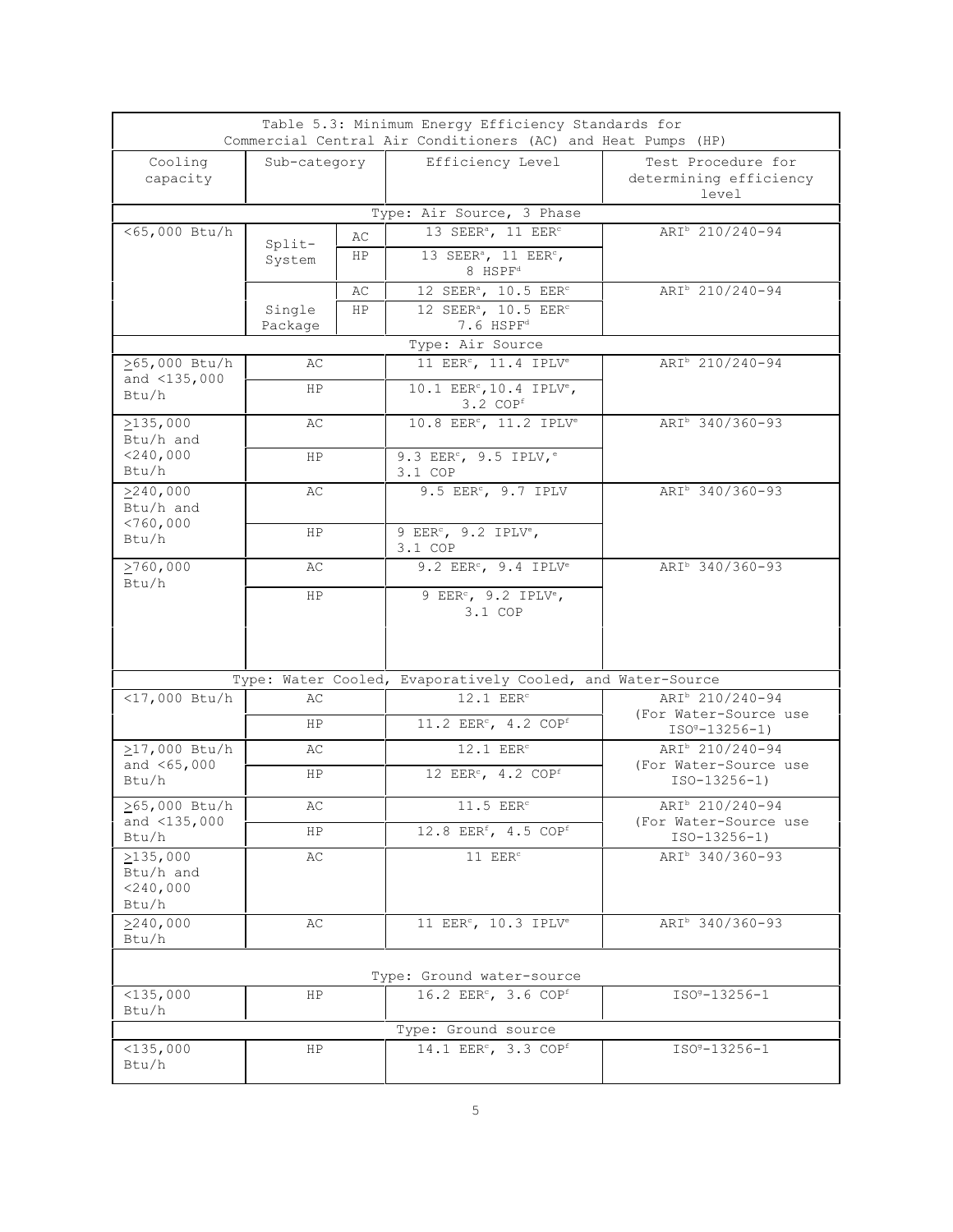a*SEER* ("Seasonal Energy Efficient Ratio") means the total cooling output of a central air conditioner or heat pump in Btus during its normal annual usage period for cooling divided by the total electric energy input in watt-hours during the same period.

b *ARI* means the Air-Conditioning & Refrigeration Institute.

C EER ("Energy Efficiency Ratio") means the ratio of net cooling capacity in BTUs per hour to the total rate of electric input in watts, under designated operating conditions.

<sup>d</sup> HSPF ("Heating Seasonal Performance Factor") means the total heating output of a heat pump during its normal annual usage period for heating divided by the total electric energy input during the same period.

e *IPLV* ("Integrated Part-Load Value") means a single number figure of merit based on part-load EER, COP, or kilowatt per ton expressing part-load efficiency for air-conditioning and heat pump equipment on the basis of weighted operation at various load capacities for the equipment.

f *COP* ("Coefficient of Performance") means a unitless ratio of the rate of heat removal or heat delivery to the rate of energy input, in consistent units, for a complete refrigerating or heat pump system under designated operating conditions. g *ISO* means the International Standards Organization.

(d) Packaged Terminal Air Conditioners and Heat Pumps

(1) "Packaged terminal air conditioners" means a wall sleeve and a separate un-encased combination of heating and cooling assemblies specified by the builder and intended for mounting through the wall. They include a prime source of refrigeration, separable outdoor louvers, forced ventilation, and heating availability energy by builder's choice of hot water, steam, or electricity.

(2) "Packaged terminal heat pumps" means packaged terminal air conditioners that utilize reverse cycle refrigeration as their prime heat source and may have a supplementary heat source available with the choice of hot water, steam, or electricity.

(3) The minimum energy efficiency standards for packaged terminal air conditioners and heat pumps shall be the levels set forth in Table 5.4 determined in accordance with the test procedures set forth in Air- Conditioning & Refrigeration Institute Standard 310/380-93. Packaged terminal air conditioners and the cooling mode of packaged terminal heat pumps shall meet the applicable energy efficiency ratio. The heating mode of packaged terminal heat pumps shall meet the applicable coefficient of performance.

| Table 5.4: Minimum Energy Efficiency Standards for Packaged Terminal Air<br>Conditioners and Heat Pumps |                                       |                                                                                                               |                                        |  |  |  |  |  |  |
|---------------------------------------------------------------------------------------------------------|---------------------------------------|---------------------------------------------------------------------------------------------------------------|----------------------------------------|--|--|--|--|--|--|
| Capacity                                                                                                |                                       |                                                                                                               |                                        |  |  |  |  |  |  |
| Type of Product                                                                                         | $<$ 7,000 Btu/h                       | $>7,000 - 15,000$ Btu/h                                                                                       | $>15,000$ Btu/h                        |  |  |  |  |  |  |
| Air<br>Conditioners                                                                                     | 11.0 EER <sup>a</sup>                 | $12.5 - (0.213 \times \text{CAP}^c)$ EER <sup>a</sup>                                                         | $9.3$ EER <sup>a</sup>                 |  |  |  |  |  |  |
| Heat Pumps                                                                                              | $11.0$ $EERa$ ,<br>3 COP <sup>b</sup> | $12.5 - (0.213 \times \text{CAP}^c)$ EER <sup>a</sup><br>$3.2 - (0.026 \times \text{CAP}^c)$ COP <sup>b</sup> | $9.3$ $EERa$<br>$2.8$ COP <sup>b</sup> |  |  |  |  |  |  |

<sup>a</sup> EER ("Energy Efficiency Ratio") means the ratio of net cooling capacity in Btus per hour to the total rate of electric input in watts, under designated operating conditions.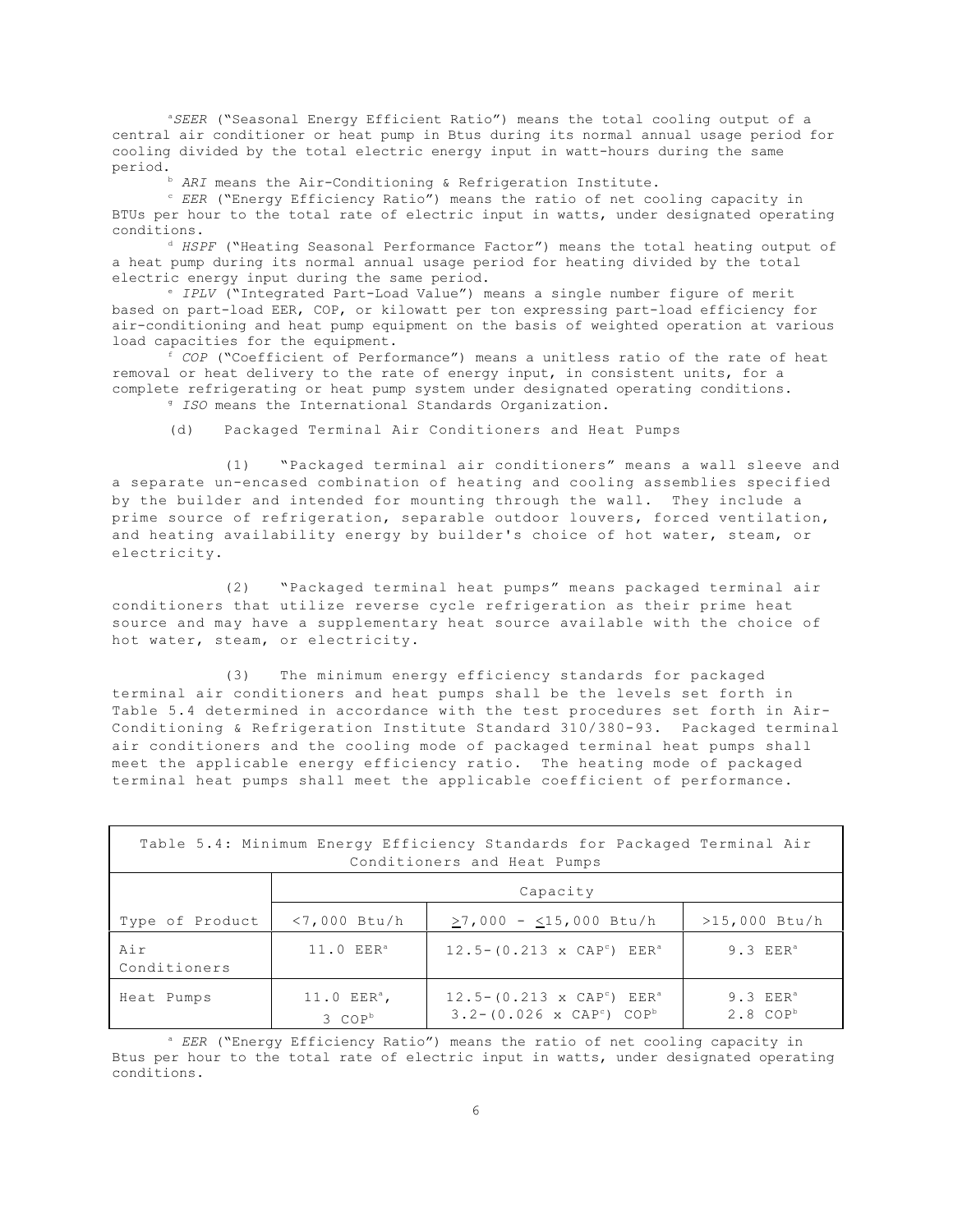b *COP* ("Coefficient of Performance") means the unitless ratio of the rate of heat removal or heat delivery to the rate of energy input, in consistent units, for a complete refrigerating or heat pump system under designated operating conditions. C *CAP* means capacity in KBtu/h.

(e) Room Air Conditioners

(1) "Room air conditioners" means consumer products, other than packaged terminal air conditioners (as described in section 506.4(d)(1)), which are powered by a single phase electric current and which are an encased assembly designed as a unit for mounting in a window or through a wall for the purpose of providing delivery of conditioned air to an enclosed space. They include a prime source of refrigeration and may include a means for ventilating and heating.

(2) The minimum energy efficiency standards for room air conditioners shall be the levels set forth in Table 5.5 determined in accordance with the test procedures set forth in 10 Code of Federal Regulations (CFR) Part 430, Subpart B, Appendix F (last amended June 29, 1979). The minimum efficiency standards set forth in Table 5.5 shall apply solely to room air conditioners without reverse cycles, but with louvers.

| Table 5.5: Minimum Energy Efficiency Standards for Room Air Conditioners |               |                          |                           |            |  |  |  |  |
|--------------------------------------------------------------------------|---------------|--------------------------|---------------------------|------------|--|--|--|--|
| Capacity in Btus<br>per hour                                             | < 8,000       | $>8,000 -$<br>$<$ 16,000 | $>16,000 -$<br>$<$ 20,000 | >20,000    |  |  |  |  |
| Efficiency Level                                                         | $10.7$ $EERa$ | $10.8$ EER <sup>a</sup>  | $10.7$ $EERa$             | 9.4 $EERa$ |  |  |  |  |

<sup>a</sup> EER ("Energy Efficiency Ratio") means the ratio of net cooling capacity in BTUs per hour to the total rate of electric input in watts, under designated operating conditions.

(f) Electric Motors

(1) "Electric motor" means a machine which converts electrical power into rotational mechanical power and which:

(i) is a general purpose motor, including but not limited to motors with explosion-proof construction; "General purpose motor" means any motor which is designed in standard ratings with either: (A) Standard operating characteristics and standard mechanical construction for use under usual service conditions, such as those specified in NEMA Standards Publication MG1-2003, paragraph 14.02, "Usual Service Conditions," and without restriction to a particular application or type of application; or (B) Standard operating characteristics or standard mechanical construction for use under unusual service conditions, such as those specified in NEMA Standards Publication MG1-2003, paragraph 14.03, "Unusual Service Conditions," or for a particular type of application, and which can be used in most general purpose applications.

(ii) is a single-speed, induction motor;

(iii) is rated for continuous duty operation, or is rated duty type S1;

(iv) contains a squirrel-cage or cage rotor, and has foot mounting with flanges or detachable feet;

(v) is built in accordance with NEMA T-frame dimensions, or International Electrotechnical Commission (IEC) metric equivalents;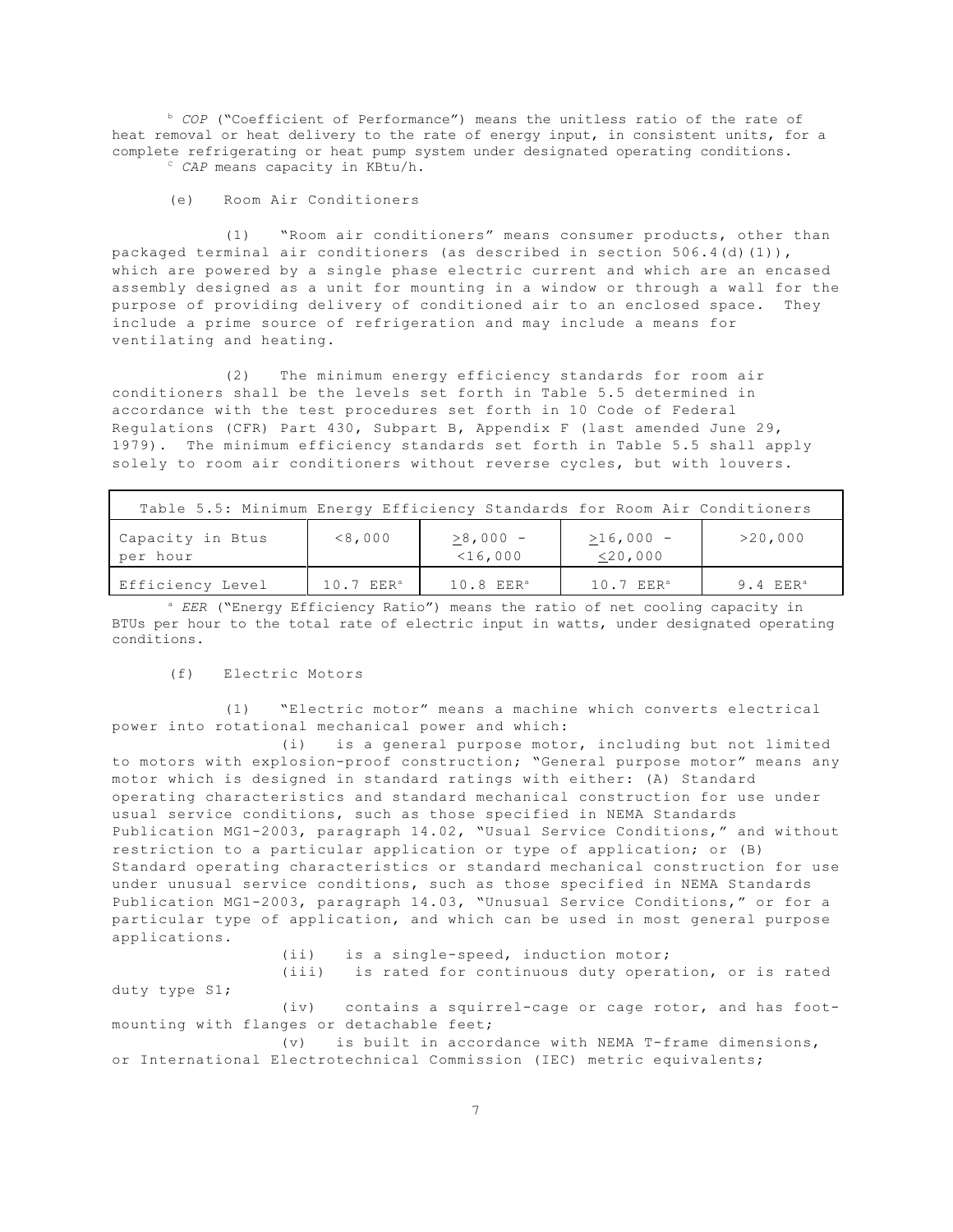(vi) has performance in accordance with NEMA Design A or B characteristics, or equivalent designs such as IEC Design N; and (vii) operates on polyphase alternating current 60-Hertz sinusoidal power; and (A) is rated 230 volts or 460 volts, or both, including any motor that is rated at multi-voltages that include 230 volts or 460 volts, or (B) can be operated on 230 volts or 460 volts, or both.

(2) The minimum energy efficiency standards for open and totally enclosed fan cooled (TEFC) electric motors used in general purpose applications shall be the levels set forth in Table 5.6. These levels are the same levels identified in the NEMA Premium<sup>TM</sup> Efficiency Electric Motors Program. The efficiency of electric motors is to be determined in accordance with the procedures set forth in 10 Code of Federal Regulations (CFR) Part 431, Subpart B, Section 431.24 (see section 506.6 of this Part).

|                |          |             | (%) for Electric Motors | Table 5.6:Minimum Energy Efficiency Standards: Nominal Full Load Efficiency <sup>a</sup> |             |          |  |  |
|----------------|----------|-------------|-------------------------|------------------------------------------------------------------------------------------|-------------|----------|--|--|
|                |          | Open Motors |                         |                                                                                          | TEFC Motors |          |  |  |
| hp             | 3600 rpm | 1800 rpm    | 1200 rpm                | 3600 rpm                                                                                 | 1800 rpm    | 1200 rpm |  |  |
| $\mathbf{1}$   | 77.0     | 85.5        | 82.5                    | 77.0                                                                                     | 85.5        | 82.5     |  |  |
| 1.5            | 84.0     | 86.5        | 86.5                    | 84.0                                                                                     | 86.5        | 87.5     |  |  |
| $\overline{2}$ | 85.5     | 86.5        | 87.5                    | 85.5                                                                                     | 86.5        | 88.5     |  |  |
| $\mathcal{E}$  | 85.5     | 89.5        | 88.5                    | 86.5                                                                                     | 89.5        | 89.5     |  |  |
| 5              | 86.5     | 89.5        | 89.5                    | 88.5                                                                                     | 89.5        | 89.5     |  |  |
| 7.5            | 88.5     | 91.0        | 90.2                    | 89.5                                                                                     | 91.7        | 91.0     |  |  |
| 10             | 89.5     | 91.7        | 91.7                    | 90.2                                                                                     | 91.7        | 91.0     |  |  |
| 15             | 90.2     | 93.0        | 91.7                    | 91.0                                                                                     | 92.4        | 91.7     |  |  |
| 20             | 91.0     | 93.0        | 92.4                    | 91.0                                                                                     | 93.0        | 91.7     |  |  |
| 25             | 91.7     | 93.6        | 93.0                    | 91.7                                                                                     | 93.6        | 93.0     |  |  |
| 30             | 91,7     | 94.1        | 93.6                    | 91.7                                                                                     | 93.6        | 93.0     |  |  |
| 40             | 92.4     | 94.1        | 94.1                    | 92.4                                                                                     | 94.1        | 94.1     |  |  |
| 50             | 93.0     | 94.5        | 94.1                    | 93.0                                                                                     | 94.5        | 94.1     |  |  |
| 60             | 93.6     | 95.0        | 94.5                    | 93.6                                                                                     | 95.0        | 94.5     |  |  |
| 75             | 93.6     | 95.0        | 94.5                    | 93.6                                                                                     | 95.4        | 94.5     |  |  |
| 100            | 93.6     | 95.4        | 95.0                    | 94.1                                                                                     | 95.4        | 95.0     |  |  |
| 125            | 94.1     | 95.4        | 95.0                    | 95.0                                                                                     | 95.4        | 95.0     |  |  |
| 150            | 94.1     | 95.8        | 95.4                    | 95.0                                                                                     | 95.8        | 95.8     |  |  |
| $200$          | 95.0     | 95.8        | 95.4                    | 95.4                                                                                     | 96.2        | 95.8     |  |  |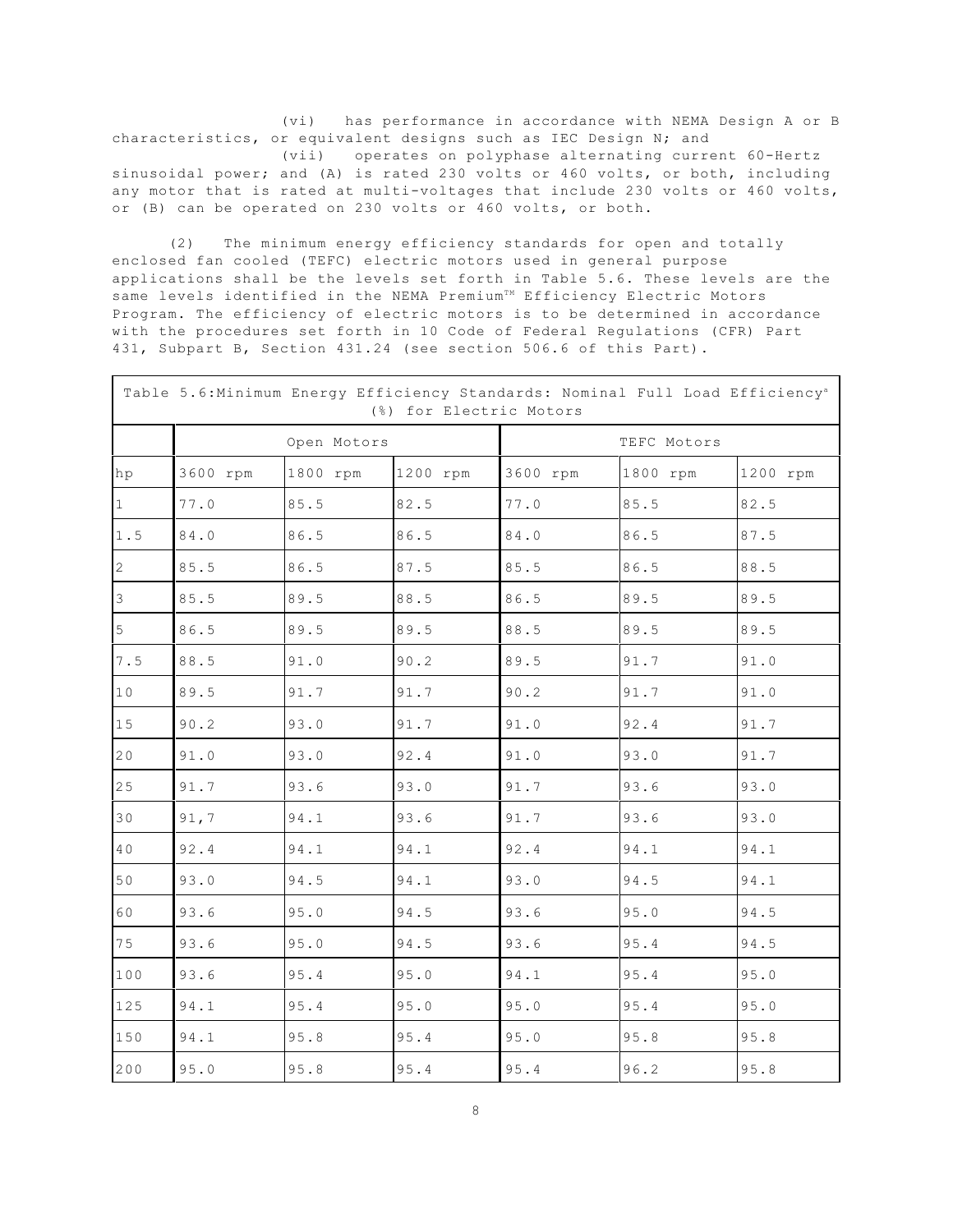|     | Table 5.6: Minimum Energy Efficiency Standards: Nominal Full Load Efficiency <sup>a</sup><br>(%) for Electric Motors |             |          |             |          |          |  |  |  |
|-----|----------------------------------------------------------------------------------------------------------------------|-------------|----------|-------------|----------|----------|--|--|--|
|     |                                                                                                                      | Open Motors |          | TEFC Motors |          |          |  |  |  |
| hp  | 3600 rpm                                                                                                             | 1800 rpm    | 1200 rpm | 3600 rpm    | 1800 rpm | 1200 rpm |  |  |  |
| 250 | 95.0                                                                                                                 | 95.8        | 95.4     | 95.8        | 96.2     | 95.8     |  |  |  |
| 300 | 95.4                                                                                                                 | 95.8        | 95.4     | 95.8        | 96.2     | 95.8     |  |  |  |
| 350 | 95.4                                                                                                                 | 95.8        | 95.4     | 95.8        | 96.2     | 95.8     |  |  |  |
| 400 | 95.8                                                                                                                 | 95.8        | 95.8     | 95.8        | 96.2     | 95.8     |  |  |  |
| 450 | 95.8                                                                                                                 | 96.2        | 96.2     | 95.8        | 96.2     | 95.8     |  |  |  |
| 500 | 95.8                                                                                                                 | 96.2        | 96.2     | 95.8        | 96.2     | 95.8     |  |  |  |

a *Nominal Full Load Efficiency* of an electric motor means a representative value of efficiency selected from Column A of Table 12-8, NEMA Standards Publication MG1 2003, that is not greater than the average full load efficiency of a large population of motors of the same design.

(g) Residential Water Heaters

(1) "Residential water heater" means a product which utilizes oil, gas, or electricity to heat potable water for use outside the heater upon demand, including

(i) "Electric storage water heater" means a water heater that uses electricity as the energy source, is designed to heat and store water at a thermostatically controlled temperature of less than 180F, has a nominal input of 12 kilowatts or less, and has a rated storage capacity of not less than 20 gallons nor more than 120 gallons.

(ii) "Gas storage water heater" means a water heater than uses gas as the energy source, is designed to heat and store water at a thermostatically controlled temperature of less than 180F, has a nominal input of 75,000 Btu per hour or less, and has a rated storage capacity of not less than 20 gallons nor more than 100 gallons.

(iii) "Oil water heater" means a water heater than uses oil as the energy source, is designed to heat and store water at a thermostatically controlled temperature of less than 180F, has a nominal input of 105,000 Btu per hour or less, and has a rated storage capacity of 50 gallons or less.

(iv) "Gas instantaneous water heater" means a water heater that uses gas as the energy source, initiates heating based on sensing water flow, is designed to deliver water at a controlled temperature of less than 180F, has an input greater than 50,000 Btu per hour but less than 200,000 Btu per hour, and has a manufacturer's specified storage capacity of less than 2 gallons.

(2) The minimum efficiency standards for residential water heaters shall be the levels set forth in Table 5.7 determined in accordance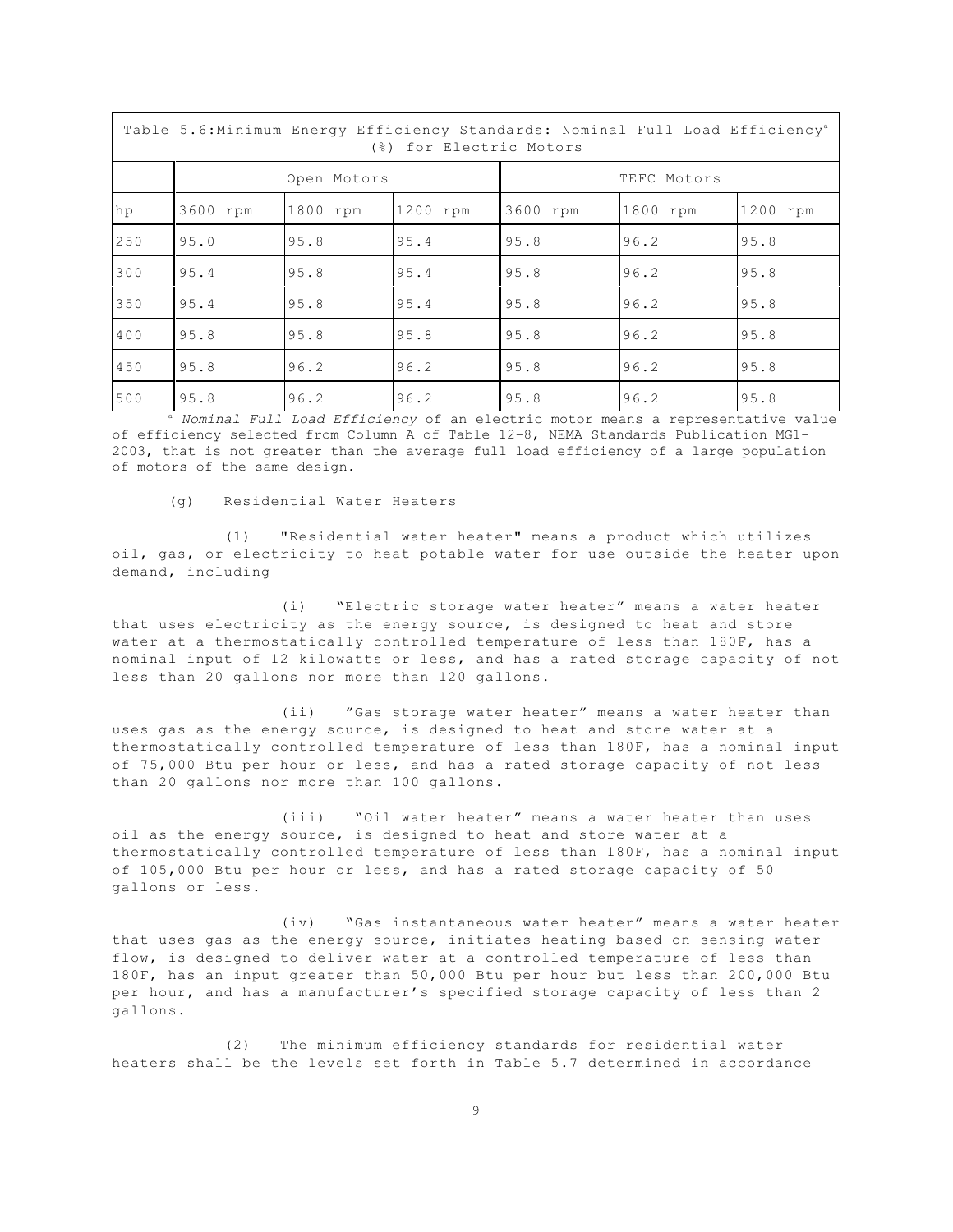with the test procedures set forth in 10 Code of Federal Regulations (CFR) part 430, Subpart B, Appendix E (see section 506.6 of this Part).

| Table 5.7: Minimum Energy Efficiency Standards: Energy Factor for<br>Residential Water Heaters |                                                                                                                          |
|------------------------------------------------------------------------------------------------|--------------------------------------------------------------------------------------------------------------------------|
| Electric storage water heater                                                                  | $0.97 - 0.00132$ x Volume (the rated<br>storage volume of water storage<br>capacity as specified by the<br>manufacturer) |
| Gas-fired storage water heater                                                                 | $0.67 - 0.0019$ x Volume (the rated<br>storage volume of water storage<br>capacity as specified by the<br>manufacturer)  |
| Oil-fired water heater                                                                         | $0.59 - 0.0019$ x Volume (the rated<br>storage volume of water storage<br>capacity as specified by the<br>manufacturer)  |
| Gas-fired instantaneous water heater                                                           | $0.62 - 0.0019$ x Volume (the rated<br>storage volume of water storage<br>capacity as specified by the<br>manufacturer)  |

(h) Commercial Water Heaters

(1) "Commercial water heater" means a product which utilizes oil, gas or electricity to heat potable water for use outside the heater upon demand, including

(i) "Electric storage water heater" means a water heater that uses electricity as the energy source, has a nominal input greater than 12 kilowatts, and/or has a rated storage capacity greater than 120 gallons.

(ii) "Gas storage water heater" means a water heater than uses gas as the energy source, has a nominal input of greater than 75,000 Btu per hour, and/or has a rated storage capacity greater than 100 gallons.

(iii) "Oil storage water heater" means a water heater than uses oil as the energy source, has a nominal input greater than 105,000 Btu per hour, and/or has a rated storage capacity greater than 50 gallons.

(iv) "Gas instantaneous water heater" means a water heater that uses gas as the energy source, is designed to deliver water at a controlled temperature of less than 180F, has an input greater than 200,000 Btu per hour, and an input rating of at least 4,000 Btu per hour per gallon of stored water,

(v) "Oil instantaneous water heater" means a water heater than uses oil as the energy source, has an input greater than 210,000 Btu per hour, and an input rating of at least 4,000 Btu per hour per gallon of stored water.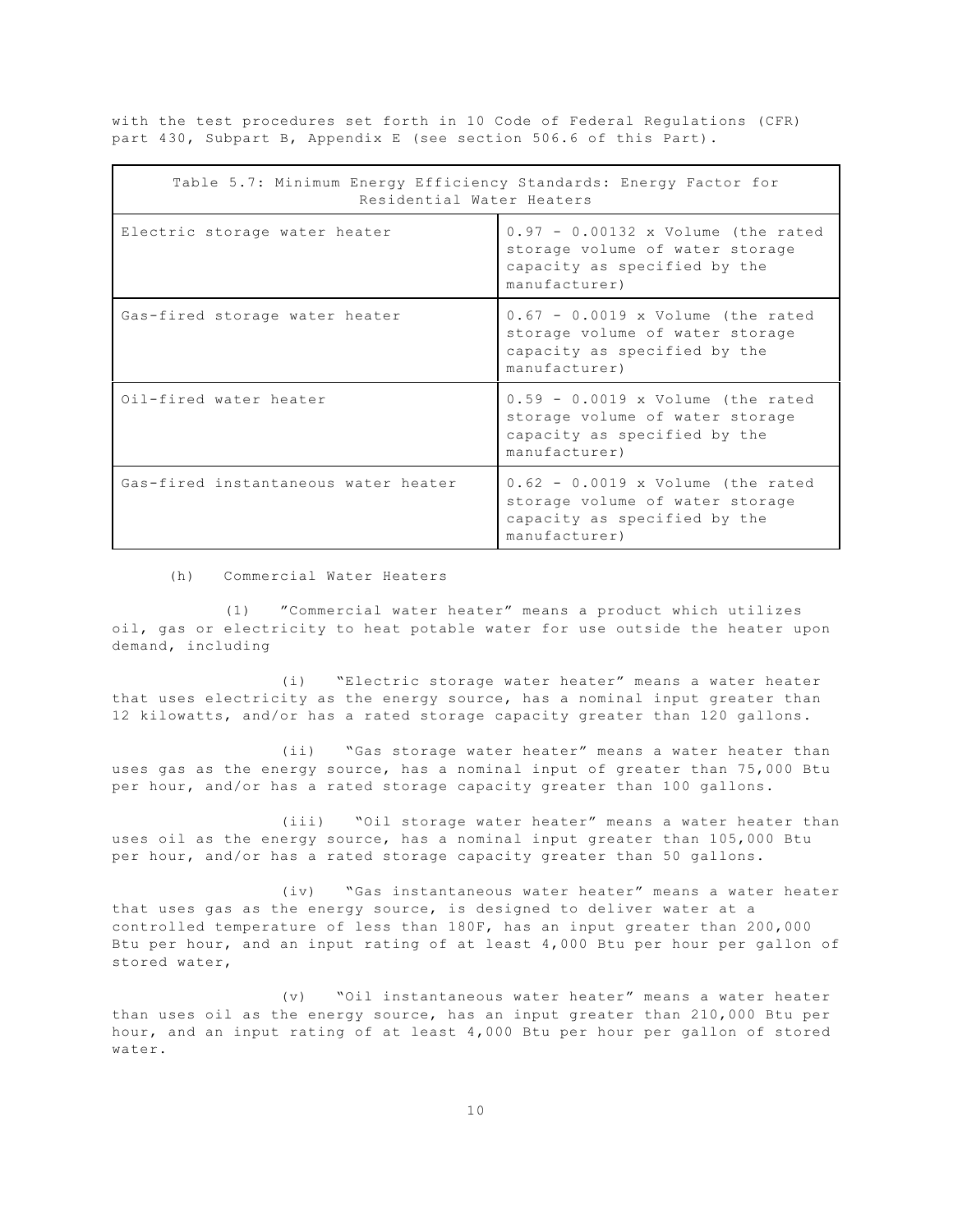(2) The minimum efficiency standards for commercial water heaters shall be the levels set forth in Table 5.8. determined in accordance with the test procedures set forth in ANSI Z21.10.3-2001 (see section 506.6 of this Part) with the following modification to the Method of Test for STANDBY LOSS described in section 2.10: the duration of the test shall be the shorter of either 1) until the first cutout following 24 hours from the initiation of data collection or 2) until 48 hours from the initiation of data collection if the water heater is not in the heating mode at that time.

|                                | Table 5.8: Minimum Energy Efficiency Standards: Thermal Efficiency and<br>Standby Losses for Commercial Water Heaters |
|--------------------------------|-----------------------------------------------------------------------------------------------------------------------|
| Electric storage water heater  | Maximum Standby Loss: 0.3 + 27/V                                                                                      |
| Gas-fired storage water heater | Minimum Thermal Efficiency 80%<br>Maximum Standby Loss: 0/800+110(sqrtVr)                                             |
| Oil storage water heater       | Minimum Thermal Efficiency 78%<br>Maximum Standby Loss: Q/800+110(sqrtVr)                                             |
|                                | Storage Capacity: ( Volume < 10 gallons)                                                                              |
| Gas instantaneous water heater | Minimum Thermal Efficiency 80%                                                                                        |
|                                | Storage Capacity: (Volume $>=$ 10 gallons)                                                                            |
|                                | Minimum Thermal Efficiency 80%<br>Maximum Standby Loss: 0/800+110(sqrtVr)                                             |
|                                | Size: ( $Volume < 10$ gallons)                                                                                        |
| Oil instantaneous water heater | Minimum Thermal Efficiency 80%                                                                                        |
|                                | Size: ( $Volume \ge 10$ gallons)                                                                                      |
|                                | Minimum Thermal Efficiency 78%<br>Maximum Standby Loss: Q/800+100 (sqrtVr)                                            |

#### (i) Residential Refrigerators and Freezers

(1) "Residential refrigerator-freezer" means a cabinet which consists of two or more compartments with at least one of the compartments designed for the refrigerated storage of food at temperatures above 32° F. and with at least one of the compartments designed for the freezing and storage of food at temperatures below 8º F. which may be adjusted by the user to a temperature of 0° F. or below. The source of refrigeration requires single phase, alternating current electric energy input only.

(i) "Residential refrigerator" means a cabinet designed for the refrigerated storage of food at temperatures above 32 deg. F and below 39 deg. F, configured for general refrigerated food storage, and having a source of refrigeration requiring single phase, alternating current electric energy input only. An electric refrigerator may include a compartment for the freezing and storage of food at temperatures below 32 deg. F, but does not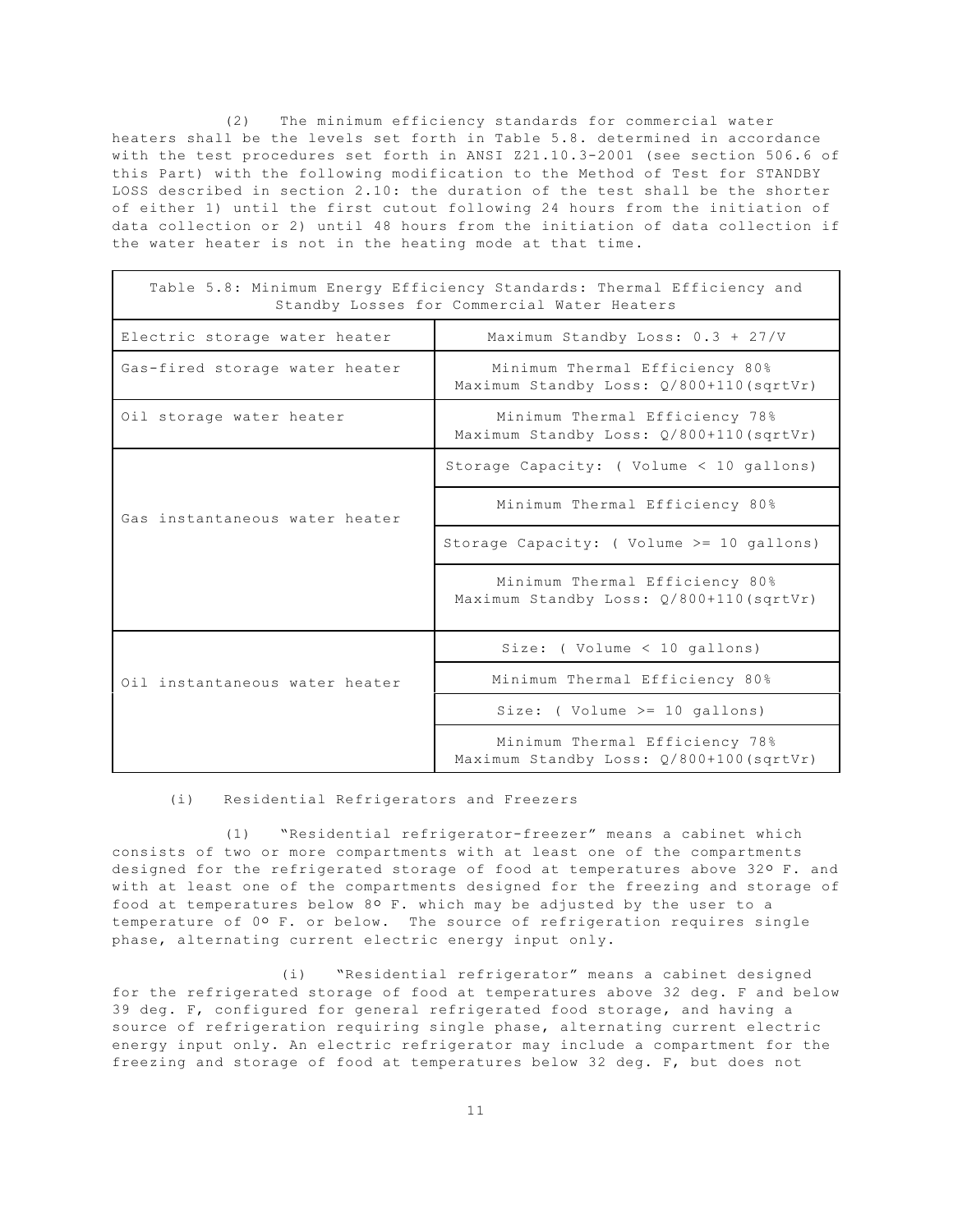provide a separate low temperature compartment designed for the freezing and storage of food at temperatures below 8 deg.F.

(ii) "Compact refrigerator" means any refrigerator, refrigerator-freezer, or freezer with total volume less than 7.75 cubic feet and 36 inches or less in height.

(2) The minimum efficiency standards for residential refrigerator-freezers shall be the levels set forth in Table 5.9 determined in accordance with the test procedures set forth in 10 Code of Federal Regulations (CFR)part 430, Subpart B, Appendix A1 and B1 (see section 506.6 of this Part). These standards do not apply to refrigerators and refrigerator-freezers with total refrigerated volume exceeding 39 cubic feet (1104 liters) or freezers with total refrigerated volume exceeding 30 cubic feet (850 liters).

|                                                                                                          | Table 5.9: Minimum Energy Efficiency Standards for Residential<br>Refrigerators-Freezers |
|----------------------------------------------------------------------------------------------------------|------------------------------------------------------------------------------------------|
|                                                                                                          | Automatic Defrost Units (kWh/yr)                                                         |
| Top-mounted freezer w/ No TTD Ice                                                                        | $0.90$ (9.80 AV +276.0)                                                                  |
| Top-mounted freezer w/ TTD Ice                                                                           | $0.90$ $(10.20$ AV $+356.0)$                                                             |
| Side-mounted freezer w/ No TTD Ice                                                                       | $0.90$ $(4.91$ AV + 507.5)                                                               |
| Side-mounted freezer w/ TTD Ice                                                                          | $0.90$ (10.1 AV + 406.0)                                                                 |
|                                                                                                          | Compact Refrigerator (kWh/yr)                                                            |
| w/ Manual Defrost                                                                                        | $0.90$ (10.70AV + 299.0)                                                                 |
| w/ Partial Automatic Defrost                                                                             | $0.90$ $(7.00AV + 398.0)$                                                                |
| w/ Automatic defrost with top-<br>mounted freezer and compact all-<br>refrigerators -- automatic defrost | $0.90$ $(12.70AV + 355.0)$                                                               |
| w/ Automatic defrost with side-<br>mounted freezer                                                       | $0.90$ $(7.60AV + 501.0)$                                                                |
| w/ Automatic defrost with bottom-<br>mounted freezer                                                     | $0.90$ $(13.10AV + 367.0)$                                                               |

AV = Total adjusted volume, expressed in ft3, as determined in 10 Code of Federal Regulations (CFR)part 430, Subpart B, Appendix A1 and B1.

(j) Commercial Refrigeration

(1) "Commercial refrigerators and freezers" means reach-in cabinets, pass-through cabinets, roll-in cabinets, and roll-through cabinets that have less than 85 cubic feet of capacity and that are not walk-in models or consumer products regulated under the National Appliance Energy Conservation Act of 1987 (Public Law 100-12).

(i) "Reach-in cabinet" means a commercial refrigerator, commercial refrigerator-freezer, or commercial freezer with hinged or sliding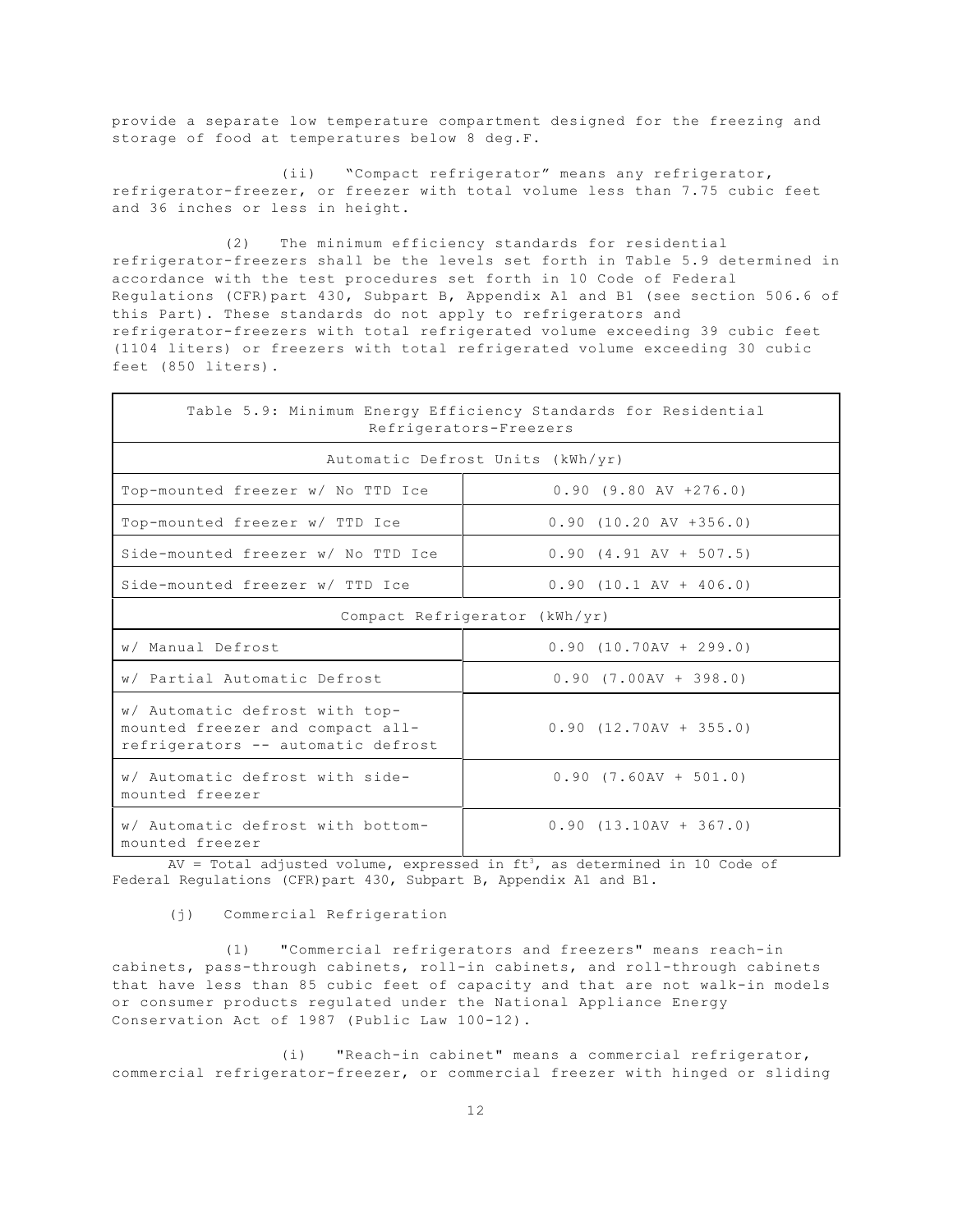doors or lids, but excluding roll-in or roll-through cabinets and pass through cabinets.

(2) The minimum efficiency standards for commercial refrigerators and freezers shall be the levels set forth in Table 5.10 determined in accordance with the test procedures set forth in ASHRAE 117 (see section 506.6 of this Part). These standards apply only to solid door products.

Table 5.10: Minimum Energy Efficiency Standards for Commercial Refrigerators and Freezers (kWh/day)

| l Reach-in Cabinet Freezer    | $0.40V + 1.38$ |
|-------------------------------|----------------|
| Reach-in Cabinet Refrigerator | $0.10V + 2.04$ |

(k) Luminaires

(1) "Luminaire" means a complete lighting unit consisting of a fluorescent lamp or lamps, together with parts designed to distribute the light, to position and protect such lamps, and to connect such lamps to the power supply through the ballast. Standards shall not cover vandal proof fixtures or other products not specifically identified in the table.

(2) The minimum efficiency standards for fluorescent luminaires shall be the levels set forth in Table 5.11 determined in accordance with the test procedures set forth in NEMA LE5-2001 (see section 506.6 of this Part).

|                 | Table 5.11: Minimum Energy Efficiency Standards: Luminaire Efficacy Ratings<br>for Fluorescent Luminaires |                 |                |            |    |                       |                                          |                |               |                |    |                |               |               |
|-----------------|-----------------------------------------------------------------------------------------------------------|-----------------|----------------|------------|----|-----------------------|------------------------------------------|----------------|---------------|----------------|----|----------------|---------------|---------------|
|                 | Recessed                                                                                                  |                 |                |            |    |                       | Plastic<br>Strip<br>Lights<br>Wraparound |                |               | Industrial     |    |                |               |               |
|                 | $2x2$ U<br><b>VDT</b>                                                                                     | $2x2$ U<br>Lens |                | 2x4 Lensed |    | $2x4$ VDT<br>Louvered |                                          | 4 Ft           |               | 4 Ft           |    | 4 Ft           | 8 Ft          |               |
| No. of<br>lamps | $\overline{2}$                                                                                            | 2               | $\overline{2}$ | 3          | 4  | 2                     | 3                                        | $\overline{4}$ | $\mathcal{L}$ | $\overline{4}$ |    | $\overline{2}$ | $\mathcal{L}$ | $\mathcal{P}$ |
| LER             | 41                                                                                                        | 49              | 62             | 61         | 61 | 50                    | 51                                       | 54             | 63            | 62             | 70 | 70             | 67            | 68            |

(l) Compact Fluorescent Lamps (CFLs)

(1) "Compact Fluorescent Lamp" means an integrally ballasted fluorescent lamp with a medium screw base, a rated input voltage range of 115 to 130 volts and which is designed as a direct replacement for a general service incandescent lamp, including (A) Single based compact fluorescent lamps with twin tube, triple tube, quad tube, square or multiple limb configurations and having integral electronic ballasts; (B) Circle and square lamps with a maximum diameter of 9 inches or a maximum side length of 8 inches and having electronic ballast adapters that are packaged with the lamp;(C) Single based compact fluorescent lamps with integral electronic ballasts and which have a translucent cover over the bare fluorescent tube. The cover may be globe, bullet, pear or other shape; and (D) Single based compact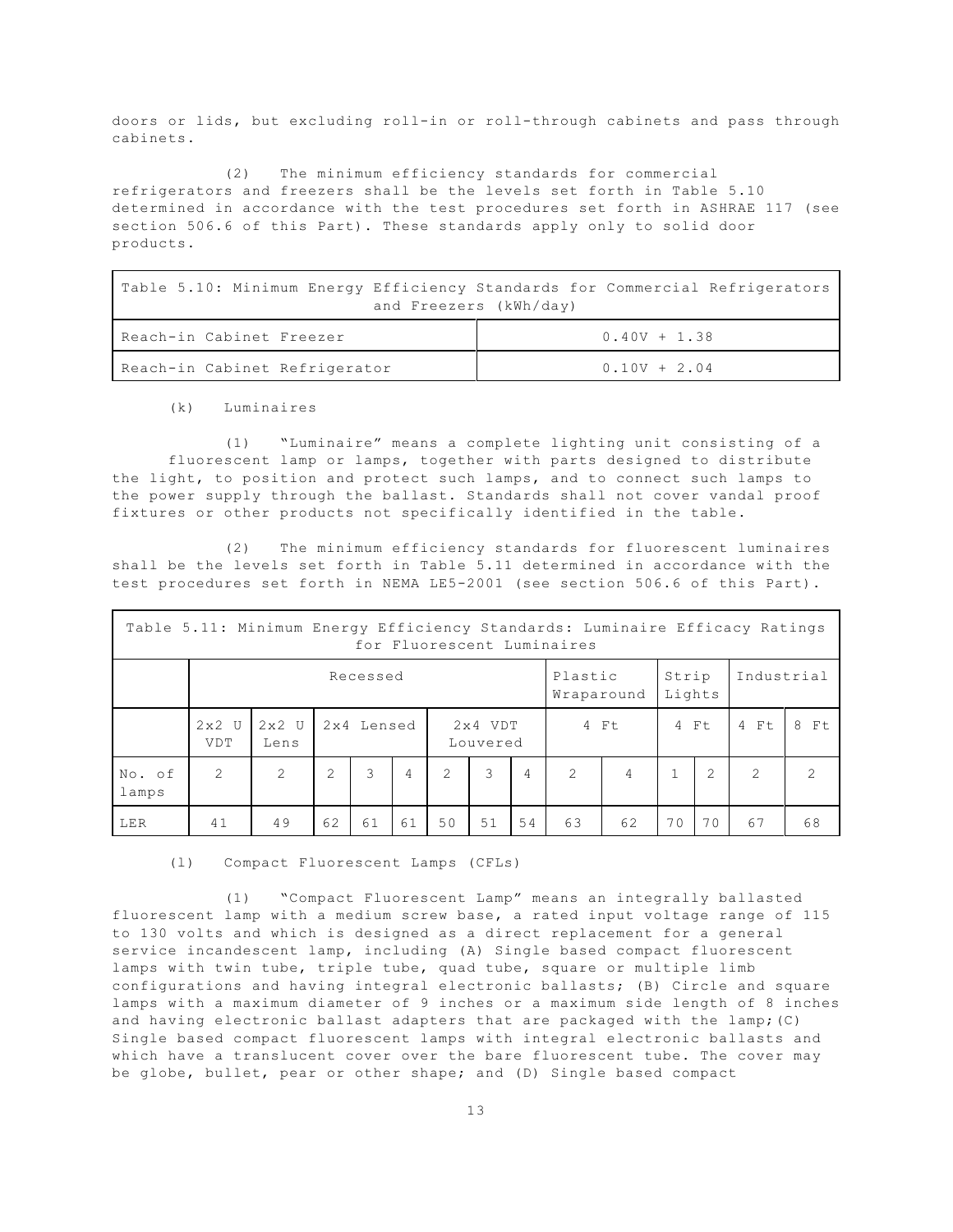fluorescent lamps with integral electronic ballasts and which have a reflector that may be open or enclosed. The lamp shall be primarily intended to replace wide beam incandescent reflector lamps.

(2) The minimum efficiency standards for compact fluorescent lamps shall be the levels set forth in Table 5.12 determined in accordance with the test procedures set forth in 10 Code of Federal Regulations (CFR)part 430, Subpart B, Appendix R (see section 506.6 of this Part).

| Table 5.12: Minimum Energy Efficiency Standards: Lumens per Watt (LPW) for<br>Compact Fluorescent Lamps |            |         |                               |                    |                    |                |        |           |  |  |
|---------------------------------------------------------------------------------------------------------|------------|---------|-------------------------------|--------------------|--------------------|----------------|--------|-----------|--|--|
|                                                                                                         | Bare Bulbs |         | Covered Lamp w/ No Reflectors |                    |                    | Reflector Type |        |           |  |  |
| Lamp<br>Wattage                                                                                         | $<$ 15W    | $>=15W$ | $<$ 15W                       | $> = 15 -$<br><19W | $> = 19 -$<br><25W | $>= 2.5W$      | < 2.0W | $>= 2.0W$ |  |  |
| T.PW                                                                                                    | 45         | 60      | 40                            | 48                 | 50                 | 55             | 33     | 40        |  |  |

(m) Mercury Vapor Luminaires and Lamps

(1) "Mercury Vapor Luminaire" means a complete lighting unit consisting of a mercury vapor lamp or lamps, together with parts designed to distribute the light, to position and protect such lamps, and to connect such lamps to the power supply through the ballast.

(2) "Mercury vapor lamp" means a high-intensity discharge lamp that uses mercury as the primary light-discharging element.

(3) No mercury vapor luminaires and/or lamps shall be purchased.

## 506.5 Waivers

(a) A State agency may waive a minimum energy efficiency standard set forth in Section 506.4 for any purchase or for inclusion in any building designs or specifications, if it determines that the purchase for a particular building or the inclusion in any particular building designs or specifications of an energy using product meeting such standard:

(1) would be inconsistent with public health or safety;

(2) would not be in compliance with Federal, State, or local law or regulation, permit, administrative or judicial order, or other requirement;

(3) would be incompatible with or adversely affect the operation of other building systems or equipment in accordance with the purposes for which they are to be used;

(4) would cause energy losses or inefficiencies in other systems, equipment, or elements of the building that would exceed the energy savings of using such energy using product;

(5) would necessitate substantial revisions or alterations to other existing systems, equipment, or elements of the building, or would create an undue burden in operating and maintaining the building;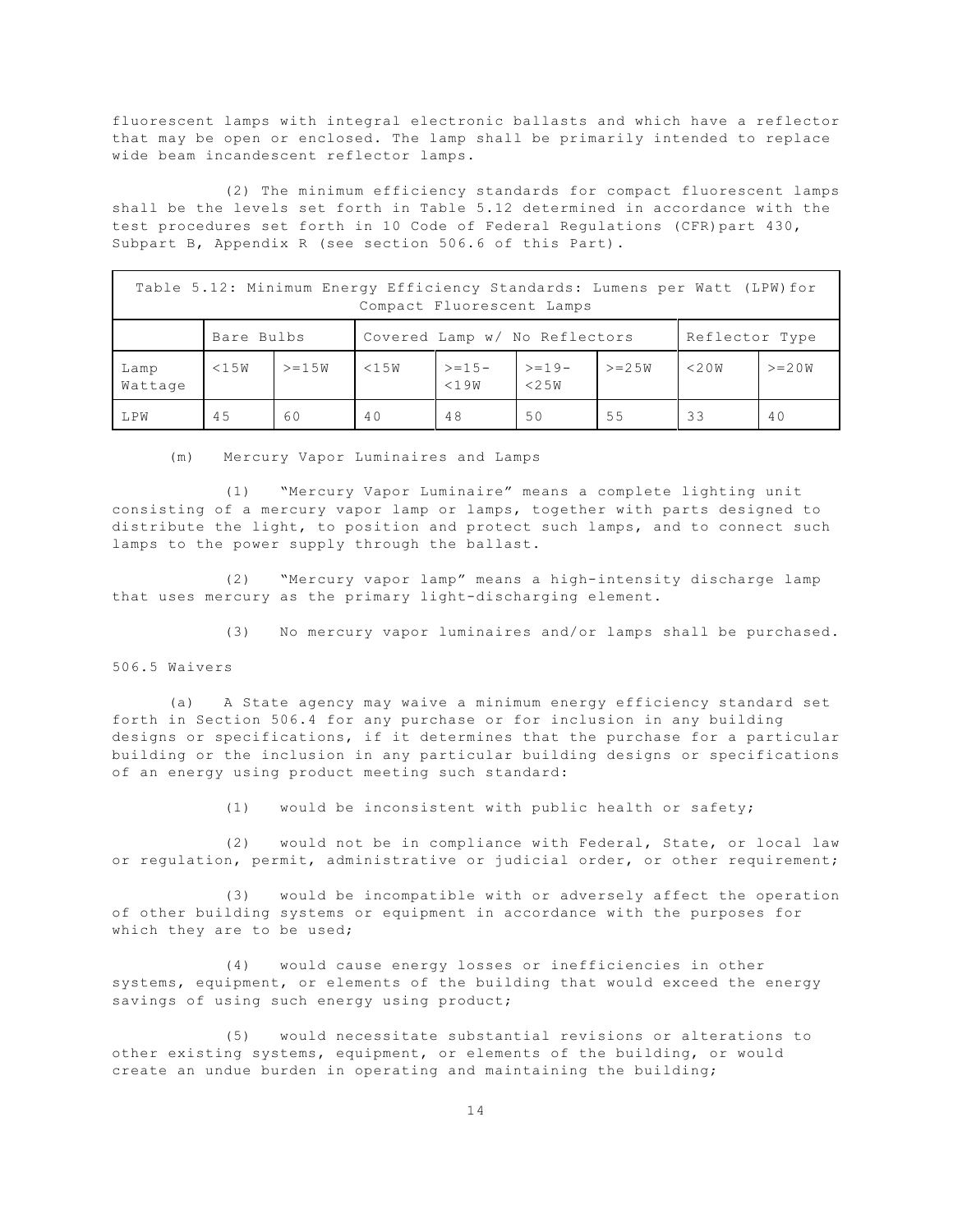(6) cannot be done in a timely manner because purchase of such energy using product is immediately necessary on a limited and temporary basis for the protection or preservation of life, property, or health;

(7) would apply to an historic building eligible for or listed on the State or National Register of Historic Places or be significantly inconsistent with the historic, aesthetic, cultural, or archeological character of the building; or

(8) would result in a substantial delay of the purchase of an energy using product or have a substantial adverse effect on the construction of a new building or substantial renovation of an existing building because: (A) the energy using product is not widely available, or (B) the building specifications have been approved, construction or pre-installation renovation or other work has commenced, or substantial design has been completed prior to the effective date of a standard.

(b) No State agency may waive a minimum energy efficiency standard set forth in Section 506.4, unless all models of the energy using product meeting the standard qualify for a waiver pursuant to subdivision (a) of this section. If a minimum energy efficiency standard may be waived, a State agency may purchase an energy using product which does not meet the minimum energy efficiency standard contained in Section 506.4.

(c) No State agency may waive a minimum energy efficiency standard set forth in Section 506.4, if the alternate energy using product would also qualify for the same waiver for the same reason, *e.g*., if all models of a room air conditioner, both those meeting the minimum energy efficiency standard and those that do not meet the standard, are larger in size than the units being replaced, then a State agency may not waive the minimum energy efficiency standard on the basis that the standard would necessitate substantial revisions or alterations to the walls of the building.

(d) A State agency shall document the procedure used for each purchase of an energy using product which does not meet the applicable minimum energy efficiency standard set forth in Section 506.4. Such documentation may be incorporated within any other existing records that a State agency maintains, such as the Procurement Record as required by Section 163 of the State Finance Law.

## 506.6 Referenced Material

The following referenced documents have been filed with the New York State Department of State. The documents are available from the addresses listed or, in the case of federal publications, from the Superintendent of Documents, U.S. Government Printing Office, 732 Capitol Street, NW, Washington, D.C. 20401, and for inspection and copying at the offices of the New York State Energy Research and Development Authority. For each reference, additional sources for hard copy materials and web sites, where appropriate, are provided.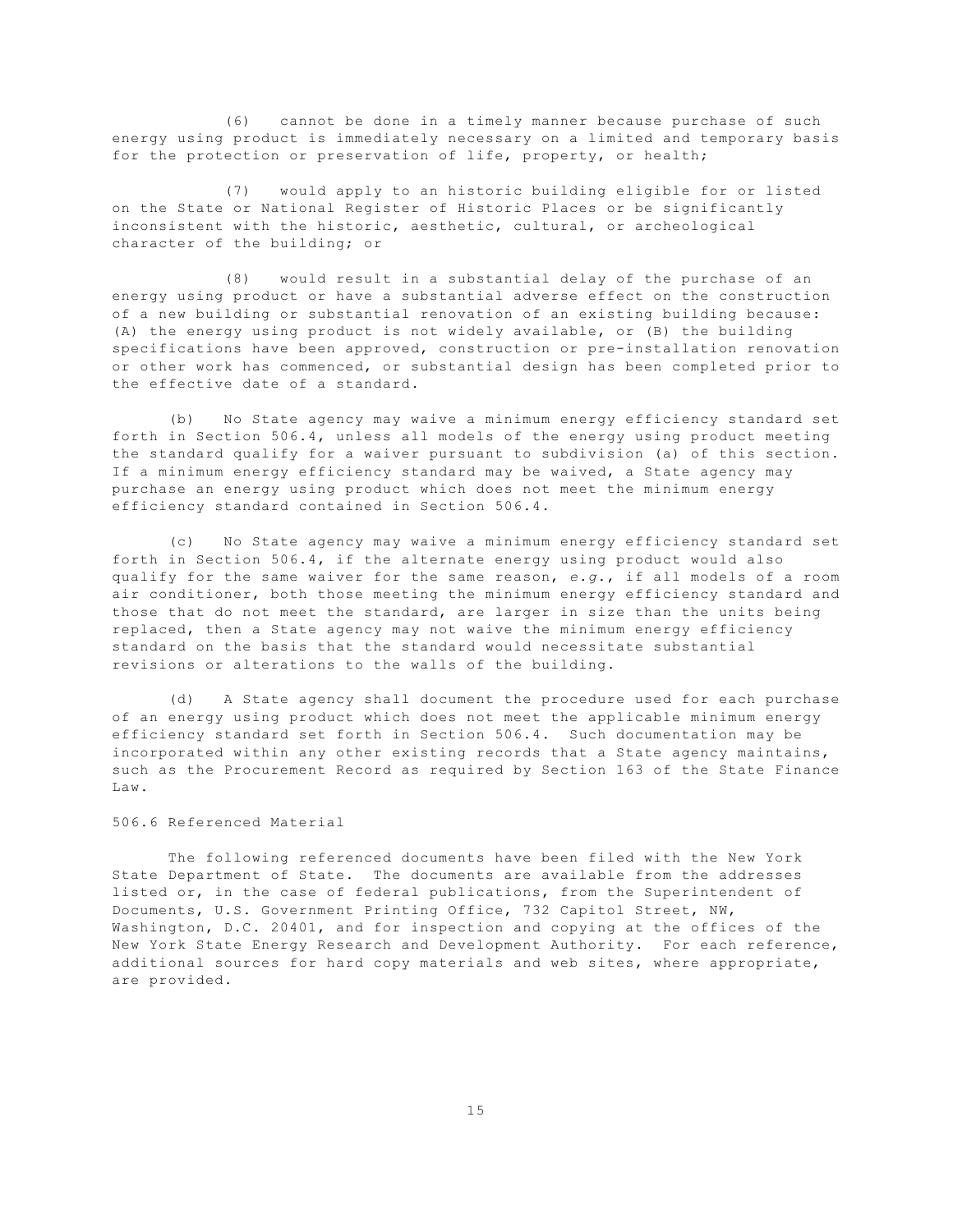| Location of Test<br>Procedure                                                              | Description of Test<br>Procedure                                                                                                                                                              | Where to Obtain a Copy of<br>the Test Procedure |
|--------------------------------------------------------------------------------------------|-----------------------------------------------------------------------------------------------------------------------------------------------------------------------------------------------|-------------------------------------------------|
| 10 CFR <sup>a</sup> 430, Subpart<br>B, Appendix Q (last<br>amended April 24,<br>1991)      | Test Procedure for<br>Fluorescent Lamp<br>Ballasts                                                                                                                                            | http://www.gpoaccess.gov/<br>index.html         |
| 10 CFR <sup>a</sup> 430, Subpart<br>B, Appendix M (last<br>amended February 7,<br>1989)    | Test Procedure for<br>Residential Central Air<br>Conditioners and Heat<br>Pumps                                                                                                               | http://www.gpoaccess.gov/<br>index.html         |
| ARI <sup>b</sup> 210/240-94                                                                | Test Procedure for Air-<br>Source, Water-Cooled,<br>and Evaporatively Cooled<br>Commercial Central Air<br>Conditioners and Heat<br>Pumps less than 135,000<br>BTUs per hour                   | www.ari.org                                     |
| ARI <sup>b</sup> 340/360-93                                                                | Test Procedure for Air-<br>Source, Water-Cooled,<br>and Evaporatively Cooled<br>Commercial Central Air<br>Conditioners and Heat<br>Pumps equal to or<br>greater than 135,000<br>BTUs per hour | www.ari.org                                     |
| $ISOc -13256-1$                                                                            | Test Procedure for<br>Water-Source, Ground<br>Water-Source, and<br>Ground- Source<br>Commercial Central Air<br>Conditioners and Heat<br>Pumps                                                 | www.iso.org                                     |
| ARI <sup>a</sup> 310/380-93                                                                | Test Procedure for<br>Packaged Terminal Air<br>Conditioners and Heat<br>Pumps                                                                                                                 | www.ari.org                                     |
| 10 CFR <sup>a</sup> 430, Subpart<br>B, Appendix F (last<br>amended June 29, 1979)          | Test Procedure for Room<br>Air Conditioners                                                                                                                                                   | http://www.gpoaccess.gov/<br>index.html         |
| 10 CFR <sup>a</sup> 431, Subpart<br>B, Section 431.24<br>(last amended January<br>1, 2002) | Determination of<br>Efficiency for Electric<br>Motors                                                                                                                                         | http://www.gpoaccess.gov/<br>index.html         |
| 10 CFR <sup>a</sup> 430, Subpart<br>B, Appendix E (last<br>amended January 1,<br>2002)     | Test Procedure for<br>Residential Water<br>Heaters                                                                                                                                            | http://www.gpoaccess.gov/<br>index.html         |
| ANSI <sup>a</sup> Z21.10.3-2001                                                            | Test Procedure for<br>Commercial Gas Water<br>Heaters                                                                                                                                         | www.ansi.org                                    |